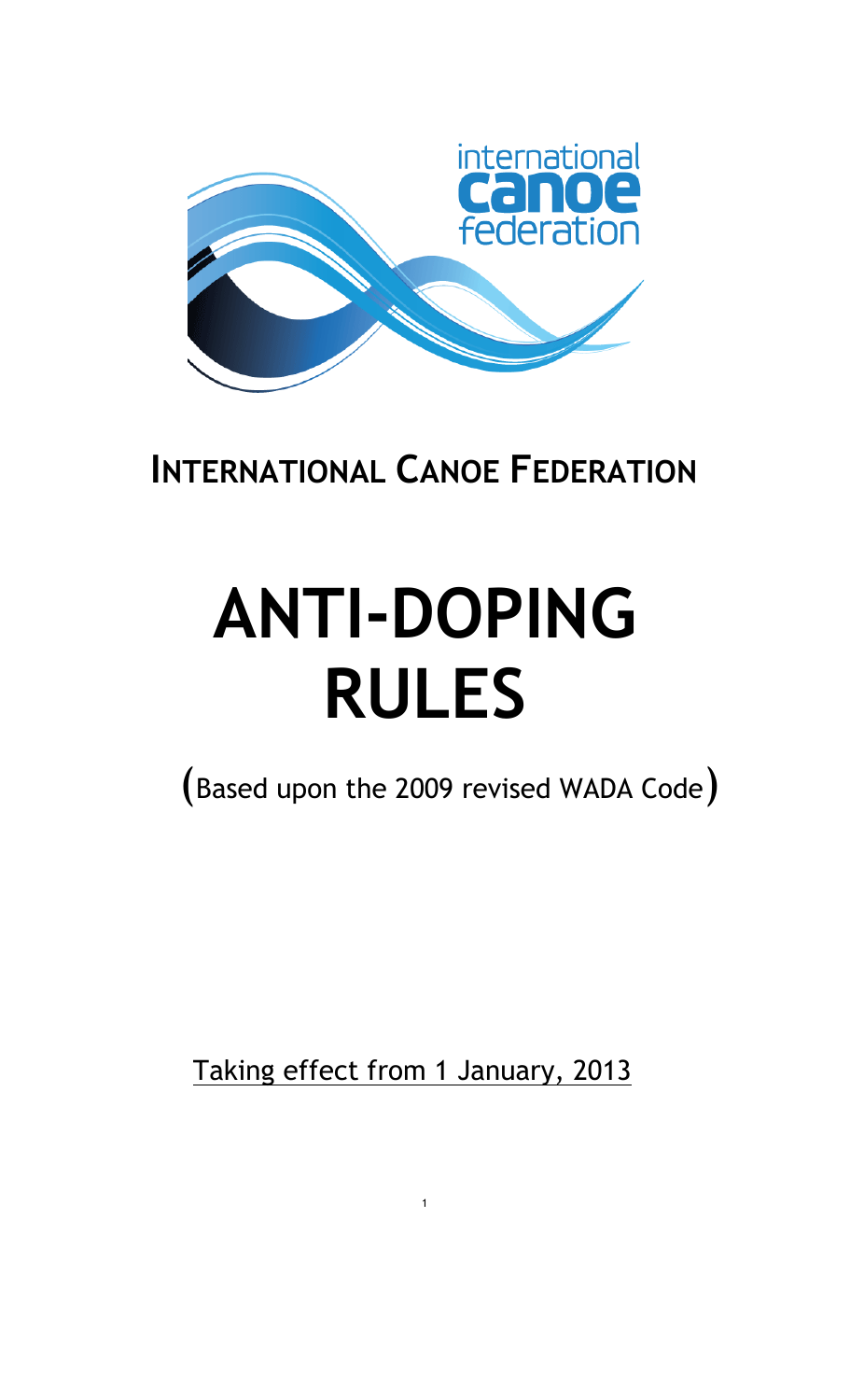# **TABLE OF CONTENTS**

| <b>Article</b>                     | Page                                                              |
|------------------------------------|-------------------------------------------------------------------|
|                                    |                                                                   |
| FUNDAMENTAL RATIONALE FOR THE CODE |                                                                   |
|                                    |                                                                   |
| <b>ARTICLE 1</b>                   |                                                                   |
| <b>ARTICLE 2</b>                   | ANTI-DOPING RULE VIOLATIONS5                                      |
| <b>ARTICLE 3</b>                   |                                                                   |
| <b>ARTICLE 4</b>                   |                                                                   |
| <b>ARTICLE 5</b>                   |                                                                   |
| <b>ARTICLE 6</b>                   |                                                                   |
| <b>ARTICLE 7</b>                   | RESULTS MANAGEMENT 22                                             |
| <b>ARTICLE 8</b>                   | RIGHT TO A FAIR HEARING 29                                        |
| <b>ARTICLE 9</b>                   | AUTOMATIC DISQUALICFICATION OF                                    |
| <b>ARTICLE 10</b>                  |                                                                   |
| <b>ARTICLE 11</b>                  | CONSEQUENCES TO TEAMS 55                                          |
| <b>ARTICLE 12</b>                  | SANCTIONS AND COSTS ASSESSED<br>AGAINST NATIONAL FEDERATIONS 55   |
| <b>ARTICLE 13</b>                  |                                                                   |
| <b>ARTICLE 14</b>                  | NATIONAL FEDERATIONS INCORPORATION<br>OF ICF RULES, REPORTING AND |
| <b>ARTICLE 15</b>                  | RECOGNITION OF DECISIONS BY OTHER                                 |
| <b>ARTICLE 16</b>                  |                                                                   |
| <b>ARTICLE 17</b>                  | ICF COMPLIANCE REPORTS TO <i>WADA</i> 64                          |
| <b>ARTICLE 18</b>                  | AMENDMENT AND INTERPRETATION OF                                   |
| <b>APPENDIX 1</b><br>APPENDIX 2    | <b>AKNOWLEDGMENT AND AGREEMENTS</b>                               |
|                                    |                                                                   |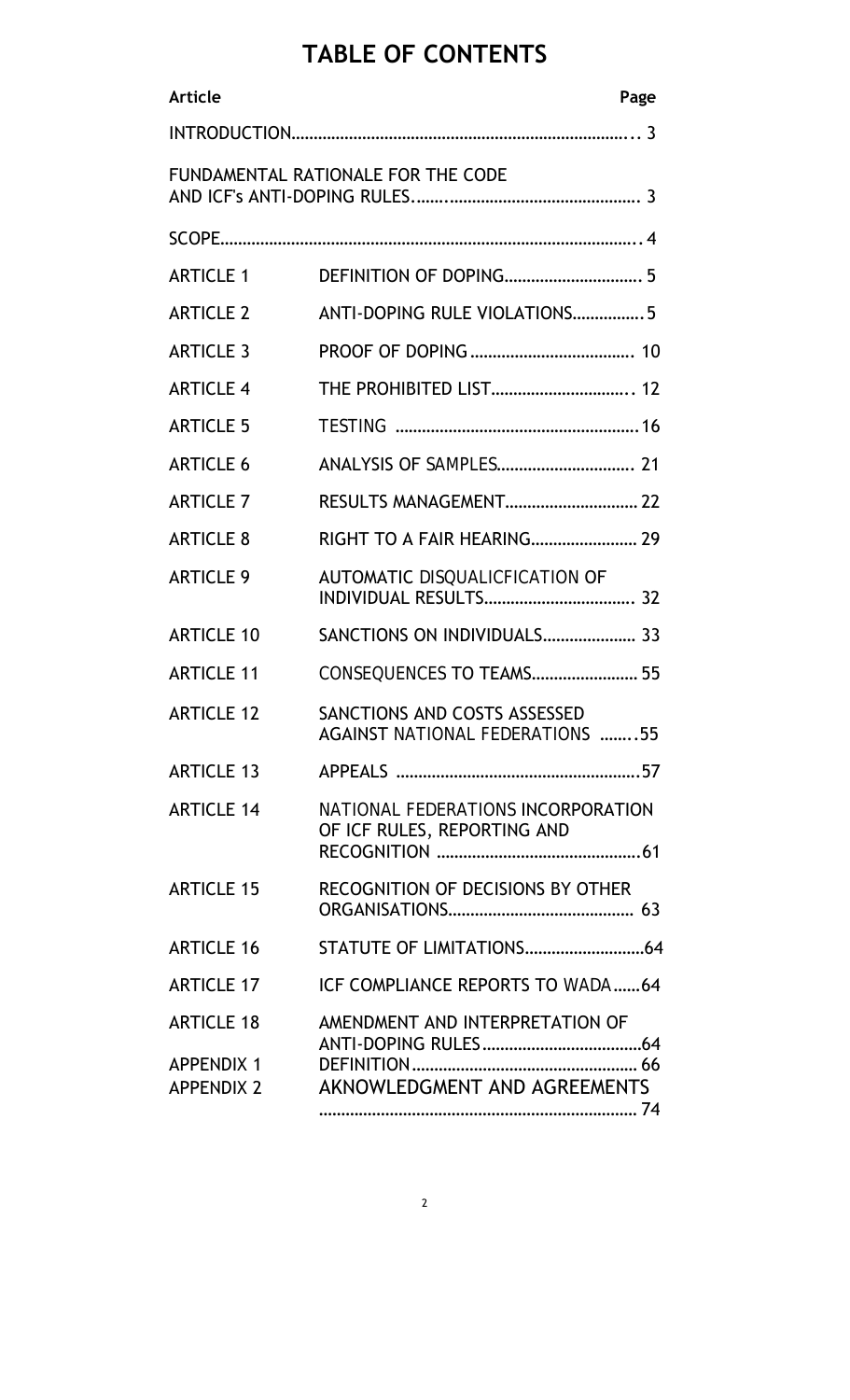# **ICF ANTI-DOPING RULES**

#### **INTRODUCTION**

#### **Preface**

At the International Canoe Federation (ICF) Board of Directors Meeting held on November 26-30, 2008 in Rome, the ICF accepted the revised (2009) World Anti-Doping *Code* (the "*Code*"). These Anti-Doping Rules are adopted and implemented in conformance with the ICF's responsibilities under the *Code*, and are in furtherance of the ICF's continuing efforts to eradicate doping in the sport of Canoeing.

Anti-Doping Rules, like *Competition* rules, are sport rules governing the conditions under which sport is played. *Athletes* and other *Persons* accept these rules as a condition of participation and shall be bound by them. These sport-specific rules and procedures, aimed at enforcing anti-doping principles in a global and harmonized manner, are distinct in nature and, therefore, not intended to be subject to, or limited by any national requirements and legal standards applicable to criminal proceedings or employment matters. When reviewing the facts and the law of a given case, all courts, arbitral tribunals and other adjudicating bodies should be aware of and respect the distinct nature of the anti-doping rules in the *Code* and the fact that these rules represent the consensus of a broad spectrum of stakeholders around the world with an interest in fair sport.

#### **Fundamental Rationale for the Code and ICF's Anti-Doping Rules**

Anti-doping programs seek to preserve what is intrinsically valuable about sport. This intrinsic value is often referred to as "the spirit of sport"; it is the essence of Olympism; it is how we play true. The spirit of sport is the celebration of the human spirit, body and mind, and is characterized by the following values:

- Ethics, fair play and honesty
- Health
- Excellence in performance
- Character and education
- Fun and joy
- Teamwork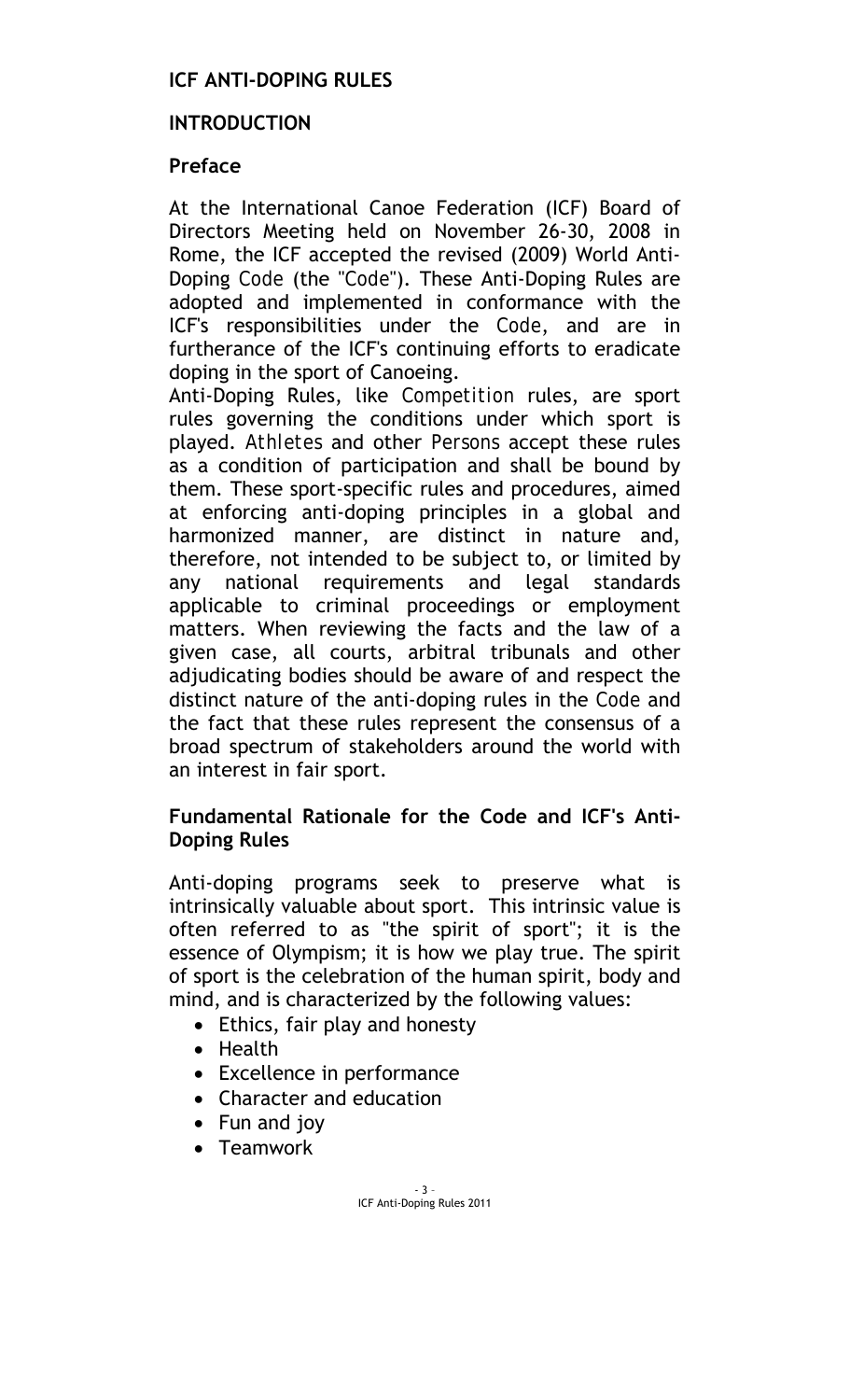- Dedication and commitment
- Respect for rules and laws
- Respect for self and other participants
- Courage
- Community and solidarity

Doping is fundamentally contrary to the spirit of sport. The International Canoe Federation has shared the Fundamental Rationale of the Code since doping controls were initiated in the 1980s. The ICF was the second International Federation committed to initiate Out-of-competition testing.

#### **Scope**

These Anti-Doping Rules shall apply to ICF, each *National Federation* of ICF, and each *Participant* in the activities of ICF or any of its *National Federation*s by virtue of the *Participant's* membership, accreditation, or participation in ICF, its *National Federations*, or their activities or *Events*.

The National Federation must guarantee that all athletes registered for ICF Events accept the Rules of the ICF, including these ICF Anti-Doping Rules.

It is the responsibility of each *National Federation* to ensure that all national-level *Testing* on the *National Federation's Athletes* complies with these Anti-Doping Rules. In some countries, the *National Federation* itself will be conducting the *Doping Control* described in these Anti-Doping Rules. In other countries, many of the *Doping Control* responsibilities of the *National Federation* have been delegated or assigned by statute or agreement to a *National Anti-Doping Organization*. In those countries, references in these Anti-Doping Rules to the *National Federation* shall apply, as appropriate, to the *National Anti-Doping Organization*. These Anti-Doping Rules shall apply to all *Doping Controls* over which ICF and its *National Federations* have jurisdiction.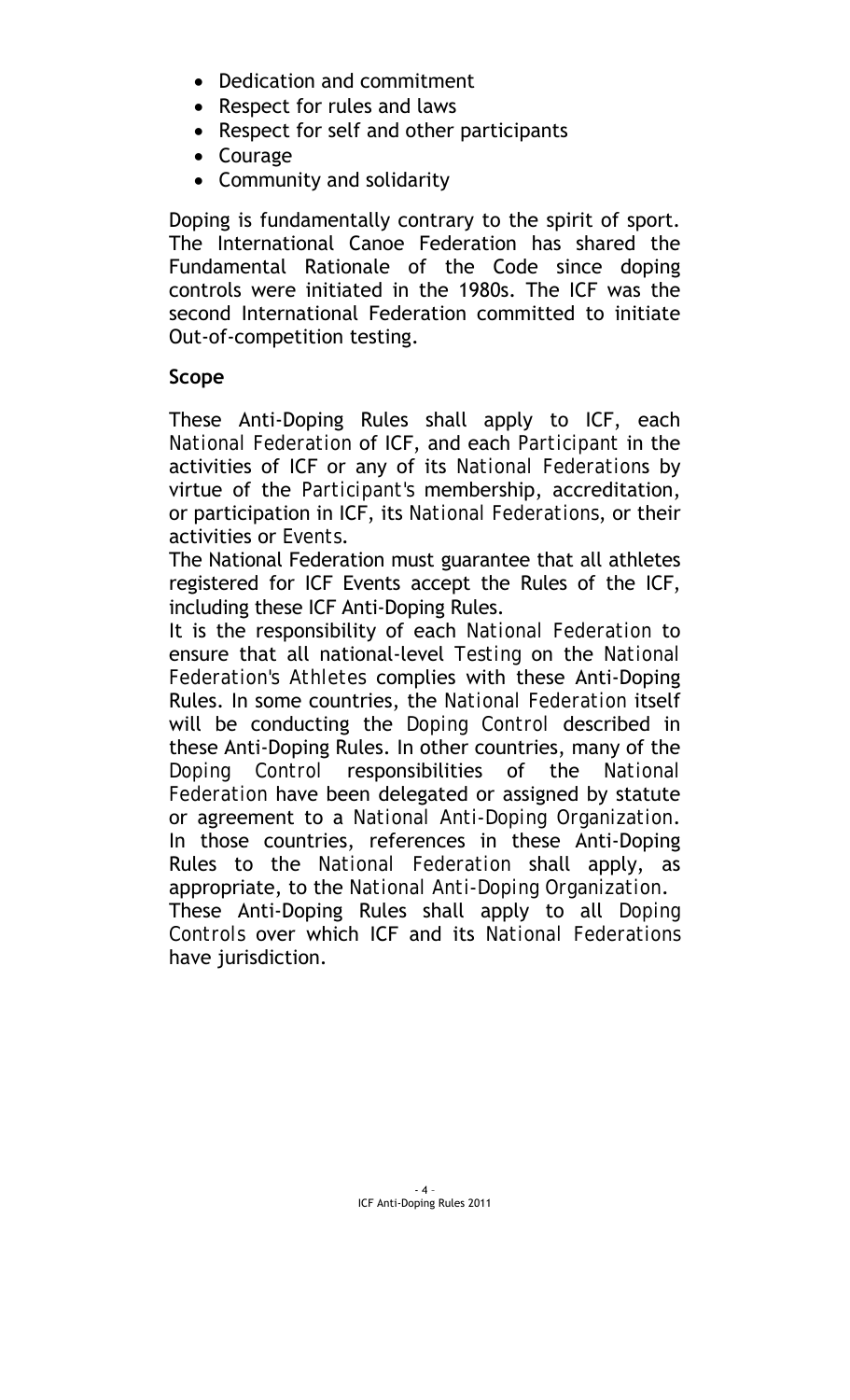# **ARTICLE 1 DEFINITION OF DOPING**

Doping is defined as the occurrence of one or more of the anti-doping rule violations set forth in Article 2.1 through Article 2.8 of these Anti-Doping Rules.

#### **ARTICLE 2 ANTI-DOPING RULE VIOLATIONS**

*Athletes* and other *Persons* shall be responsible for knowing what constitutes an anti-doping rule violation and the substances and methods which have been included on the *Prohibited List*.

The following constitute anti-doping rule violations:

*[Comment to Article 2: The purpose of Article 2 is to specify the circumstances and conduct which constitute violations of anti-doping rules. Hearings in doping cases will proceed based on the assertion that one or more of these specific rules has been violated.]* 

#### **2.1 The presence of a** *Prohibited Substance* **or its Metabolites or Markers in an** *Athlete's Sample*

**2.1.1** It is each *Athlete's* personal duty to ensure that no *Prohibited Substance* enters his or her body. *Athletes* are responsible for any *Prohibited Substance* or its *Metabolites* or *Markers* found to be present in their *Samples*. Accordingly, it is not necessary that intent, fault, negligence or knowing *Use* on the *Athlete's* part be demonstrated in order to establish an anti-doping violation under Article 2.1.

*[Comment to Article 2.1.1: For purposes of anti-doping violations involving the presence of a Prohibited Substance (or its Metabolites or Markers), ICFs Anti-Doping Rules adopt the rule of strict liability which was found in the Olympic Movement Anti-Doping Code ("OMADC") and the vast majority of pre-Code antidoping rules. Under the strict liability principle, an Athlete is responsible, and an anti-doping rule violation occurs, whenever a Prohibited Substance is found in an Athlete's Sample. The violation occurs whether or not the Athlete intentionally or unintentionally used a Prohibited Substance or was negligent or otherwise at fault. If the positive Sample came from an In-Competition test, then the results of that Competition are automatically invalidated (Article 9 (Automatic*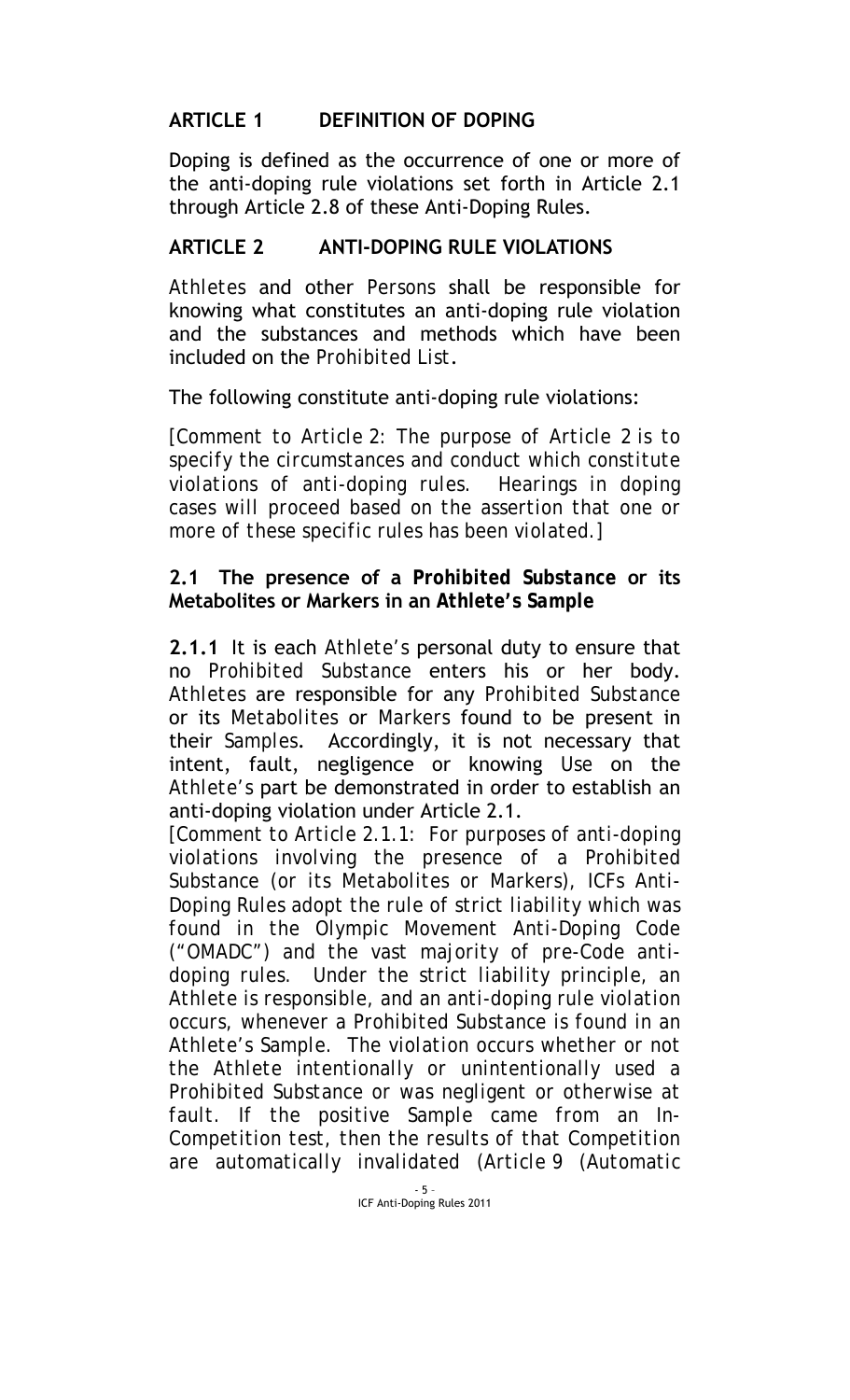*Disqualification of Individual Results)). However, the Athlete then has the possibility to avoid or reduce sanctions if the Athlete can demonstrate that he or she was not at fault or significant fault (Article 10.5 (Elimination or Reduction of Period of Ineligibility Based on Exceptional Circumstances)) or in certain circumstances did not intend to enhance his or her sport performance (Article 10.4 (Elimination or Reduction of the Period of Ineligibility for Specified Substances under Specific Circumstances)).* 

*The strict liability rule for the finding of a Prohibited Substance in an Athlete's Sample, with a possibility that sanctions may be modified based on specified criteria, provides a reasonable balance between effective anti-doping enforcement for the benefit of all "clean" Athletes and fairness in the exceptional circumstance where a Prohibited Substance entered an Athlete's system through No Fault or Negligence or No Significant Fault or Negligence on the Athlete's part. It is important to emphasize that while the determination of whether the anti-doping rule has been violated is based on strict liability, the imposition of a fixed period of Ineligibility is not automatic. The strict liability principle set forth in ICF's Anti-Doping Rules has been consistently upheld in the decisions of CAS.]* 

**2.1.2** Sufficient proof of an anti-doping rule violation under Article 2.1 is established by either of the following: presence of a *Prohibited Substance* or its *Metabolites* or *Markers* in the *Athlete*'s A *Sample* where the *Athlete* waives analysis of the B *Sample* and the B *Sample* is not analyzed; or, where the *Athlete*'s B *Sample* is analyzed and the analysis of the *Athlete*'s B *Sample* confirms the presence of the *Prohibited Substance* or its *Metabolites* or *Markers* found in the *Athlete*'s A *Sample*.

*[Comment to Article 2.1.2: The ICF may in its discretion choose to have the B Sample analyzed even if the Athlete does not request the analysis of the B Sample.]* 

**2.1.3** Excepting those substances for which a quantitative threshold is specifically identified in the *Prohibited List*, the presence of any quantity of a *Prohibited Substance* or its *Metabolites* or *Markers* in an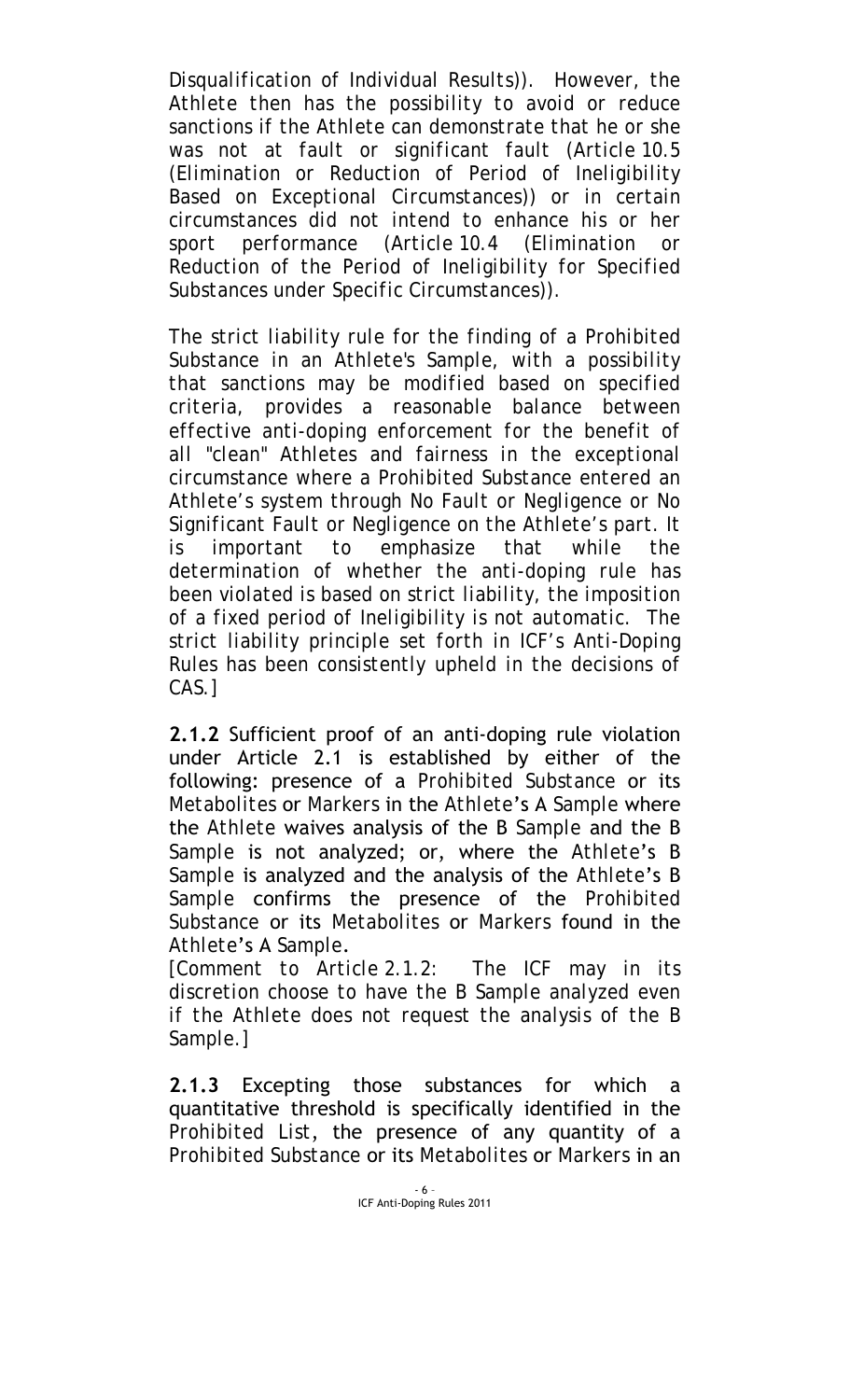*Athlete's Sample* shall constitute an anti-doping rule violation.

**2.1.4** As an exception to the general rule of Article 2.1, the *Prohibited List* or *International Standards* may establish special criteria for the evaluation of *Prohibited Substances* that can also be produced endogenously.

#### **2.2** *Use* **or** *Attempted Use* **by an** *Athlete* **of a**  *Prohibited Substance* **or a** *Prohibited Method*

*[Comment to Article 2.2: As noted in Article 3 (Proof of Doping), it has always been the case that Use or Attempted Use of a Prohibited Substance or Prohibited Method may be established by any reliable means. Unlike the proof required to establish an anti-doping rule violation under Article 2.1, Use or Attempted Use may also be established by other reliable means such as admissions by the Athlete, witness statements, documentary evidence, conclusions drawn from longitudinal profiling, or other analytical information which does not otherwise satisfy all the requirements to establish "Presence" of a Prohibited Substance under Article 2.1. For example, Use may be established based upon reliable analytical data from the analysis of an A Sample (without confirmation from an analysis of a B Sample) or from the analysis of a B Sample alone where the ICF provides a satisfactory explanation for the lack of confirmation in the other Sample.]* 

**2.2.1** It is each *Athlete*'s personal duty to ensure that no *Prohibited Substance* enters his or her body. Accordingly, it is not necessary that intent, fault, negligence or knowing *Use* on the *Athlete*'s part be demonstrated in order to establish an anti-doping rule violation for *Use* of a *Prohibited Substance* or a *Prohibited Method*.

**2.2.2** The success or failure of the *Use* of a *Prohibited Substance* or *Prohibited Method* is not material. It is sufficient that the *Prohibited Substance* or *Prohibited Method* was *Used* or *Attempted* to be *Used* for an antidoping rule violation to be committed.

*[Comment to Article 2.2.2: Demonstrating the "Attempted Use" of a Prohibited Substance requires proof of intent on the Athlete's part. The fact that intent may be required to prove this particular anti-*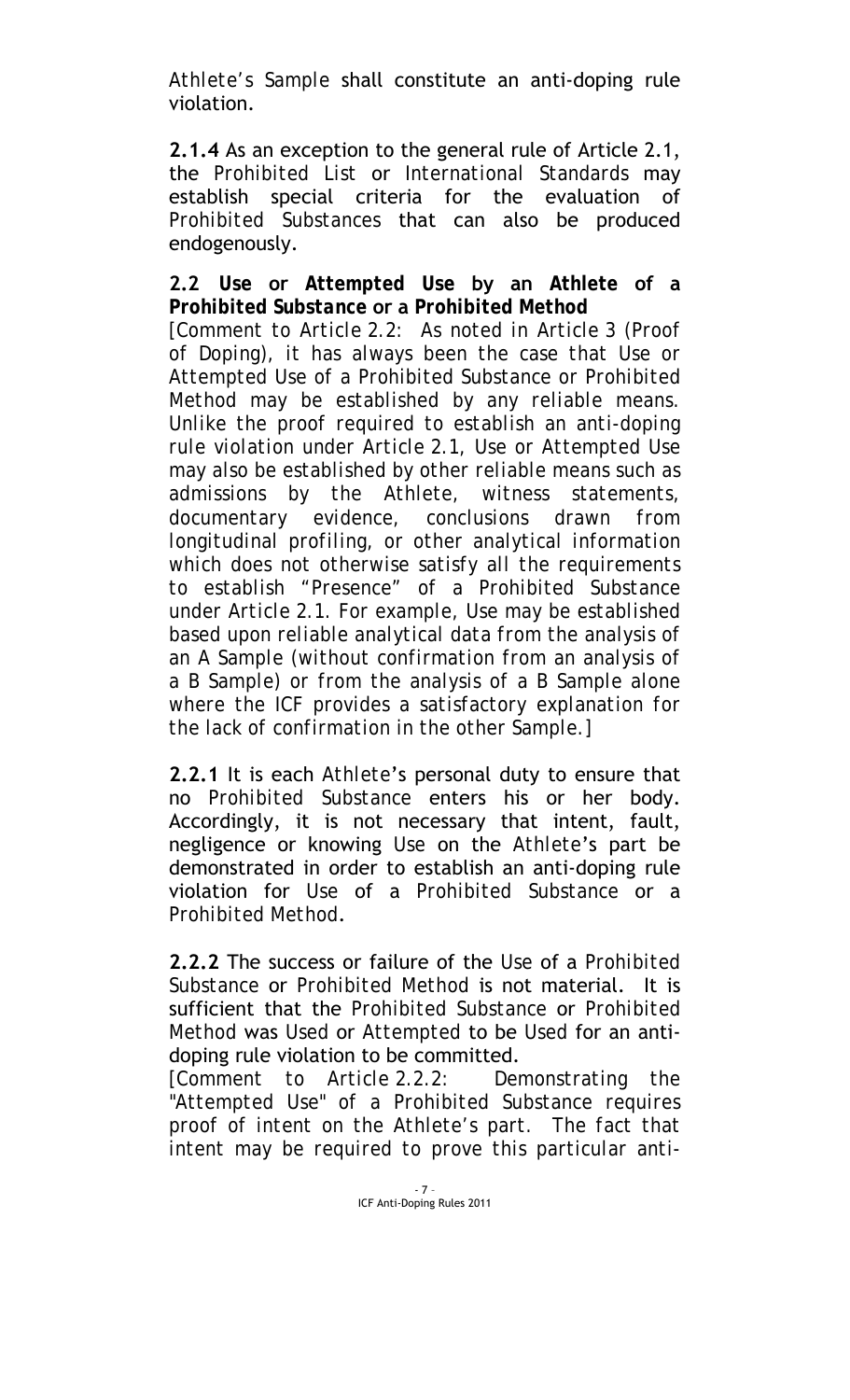*doping rule violation does not undermine the strict liability principle established for violations of Article 2.1 and violations of Article 2.2 in respect of Use of a Prohibited Substance or Prohibited Method.* 

*An Athlete's "Use" of a Prohibited Substance constitutes an anti-doping rule violation unless such substance is not prohibited Out-of-Competition and the Athlete's Use takes place Out-of-Competition. (However, the presence of a Prohibited Substance or its Metabolites or Markers in a Sample collected In-Competition will be a violation of Article 2.1 (Presence of a Prohibited Substance or its Metabolites or Markers) regardless of when that substance might have been administered.)]* 

**2.3 Refusing or failing without compelling justification to submit to** *Sample* **collection after notification as authorized in these Anti-Doping Rules, or otherwise evading** *Sample* **collection.** 

*[Comment to Article 2.3: Failure or refusal to submit to Sample collection after notification was prohibited in almost all pre-Code anti-doping rules. This Article expands the typical pre-Code rule to include "otherwise evading Sample collection" as prohibited conduct. Thus, for example, it would be an anti-doping rule violation if it were established that an Athlete was hiding from a Doping Control official to evade notification or Testing. A violation of "refusing or failing to submit to Sample collection" may be based on either intentional or negligent conduct of the Athlete, while "evading" Sample collection contemplates intentional conduct by the Athlete.]* 

**2.4 Violation of applicable requirements regarding**  *Athlete* **availability for** *Out-of-Competition Testing* **set out in the** *International Standard* **for** *Testing***, including failure to file whereabouts information** in accordance with Article 11.3 of the *International Standard* for Testing (a **"Filing Failure"**) and failure to be available for Testing at the declared whereabouts in accordance with Article 11.4 of the *International Standard* for *Testing* (a **"Missed Test"**). Any combination of three Missed Tests and/or Filing Failures committed within an eighteen-month period, as declared by the ICF or any other Anti-Doping Organization with jurisdiction over an Athlete, shall constitute an antidoping rule violation.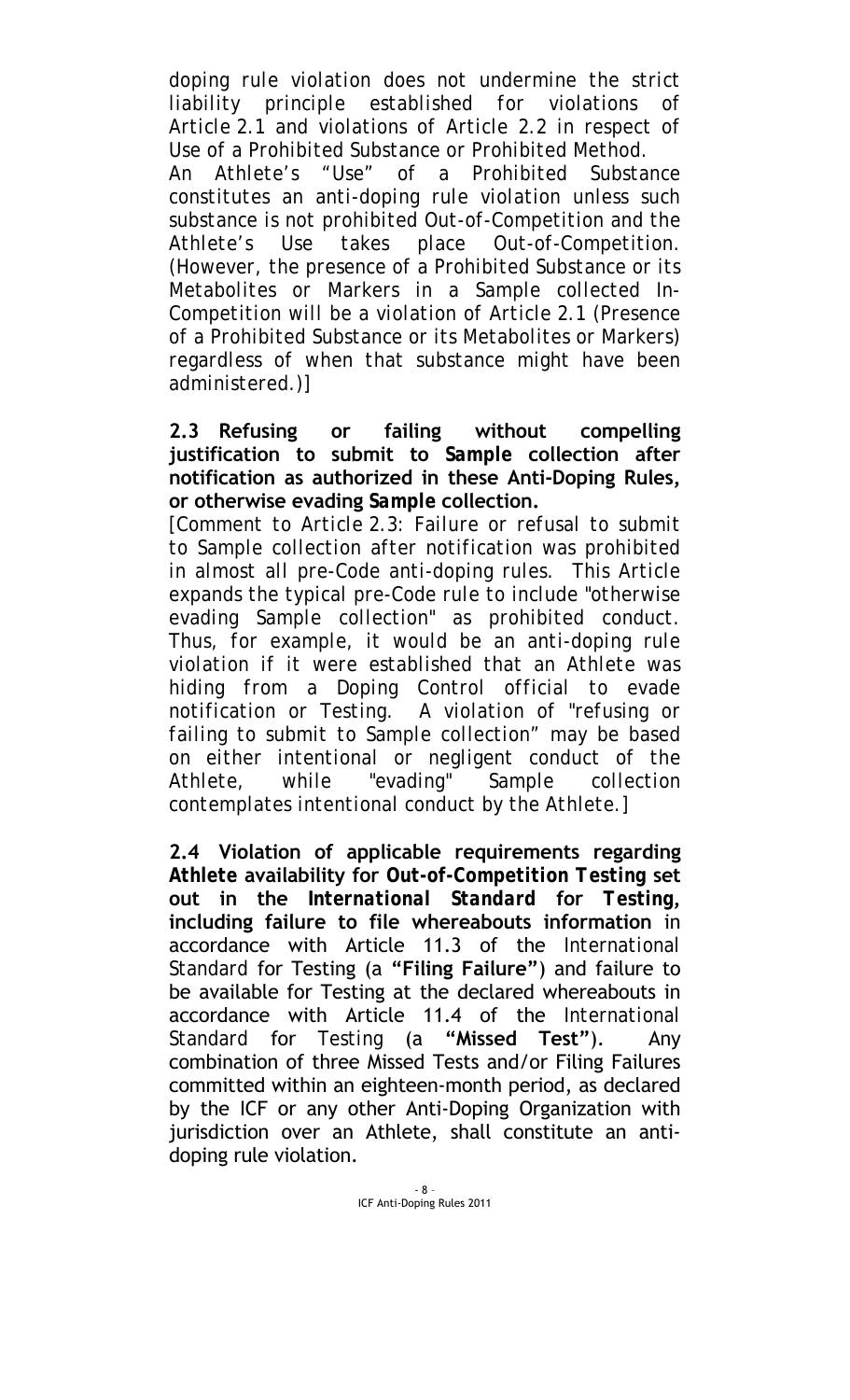*[Comment to Article 2.4: Separate whereabouts filing failures and missed tests declared under the rules of the ICF or any other Anti-Doping Organization with authority to declare whereabouts filing failures and missed tests in accordance with the International Standard for Testing shall be combined in applying this Article. In appropriate circumstances, missed tests or filing failures may also constitute an anti-doping rule violation under Article 2.3 or Article 2.5.]* 

#### **2.5** *Tampering* **or** *Attempted Tampering* **with any part of** *Doping Control***.**

*[Comment to Article 2.5: This Article prohibits conduct which subverts the Doping Control process but which would not otherwise be included in the definition of Prohibited Methods. For example, altering identification numbers on a Doping Control form during Testing, breaking the B Bottle at the time of B Sample analysis or providing fraudulent information to the ICF.]* 

#### **2.6** *Possession* **of** *Prohibited Substances* **and** *Methods*

**2.6.1** *Possession* by an *Athlete In-Competition* of any *Prohibited Method* or any *Prohibited Substance*, or *Possession* by an *Athlete Out-of-Competition* of any *Prohibited Method* or any *Prohibited Substance* which is prohibited in *Out-of-Competition Testing* unless the *Athlete* establishes that the *Possession* is pursuant to a therapeutic use exemption ("TUE") granted in accordance with Article 4.4 (Therapeutic Use) or other acceptable justification.

**2.6.2** *Possession* by *Athlete Support Personnel In-Competition* of any *Prohibited Method* or any *Prohibited Substance*, or *Possession* by *Athlete Support Personnel Out-of-Competition* of any *Prohibited Method*  or any *Prohibited Substance* which is prohibited *Out-of-Competition,* in connection with an *Athlete*, *Competition* or training, unless the *Athlete Support Personnel* establishes that the *Possession* is pursuant to a TUE granted to an *Athlete* in accordance with Article 4.4 (Therapeutic Use) or other acceptable justification. *[Comment to Article 2.6.1 and 2.6.2: Acceptable justification would not include, for example, buying or possessing a Prohibited Substance for purposes of giving it to a friend or relative, except under justifiable*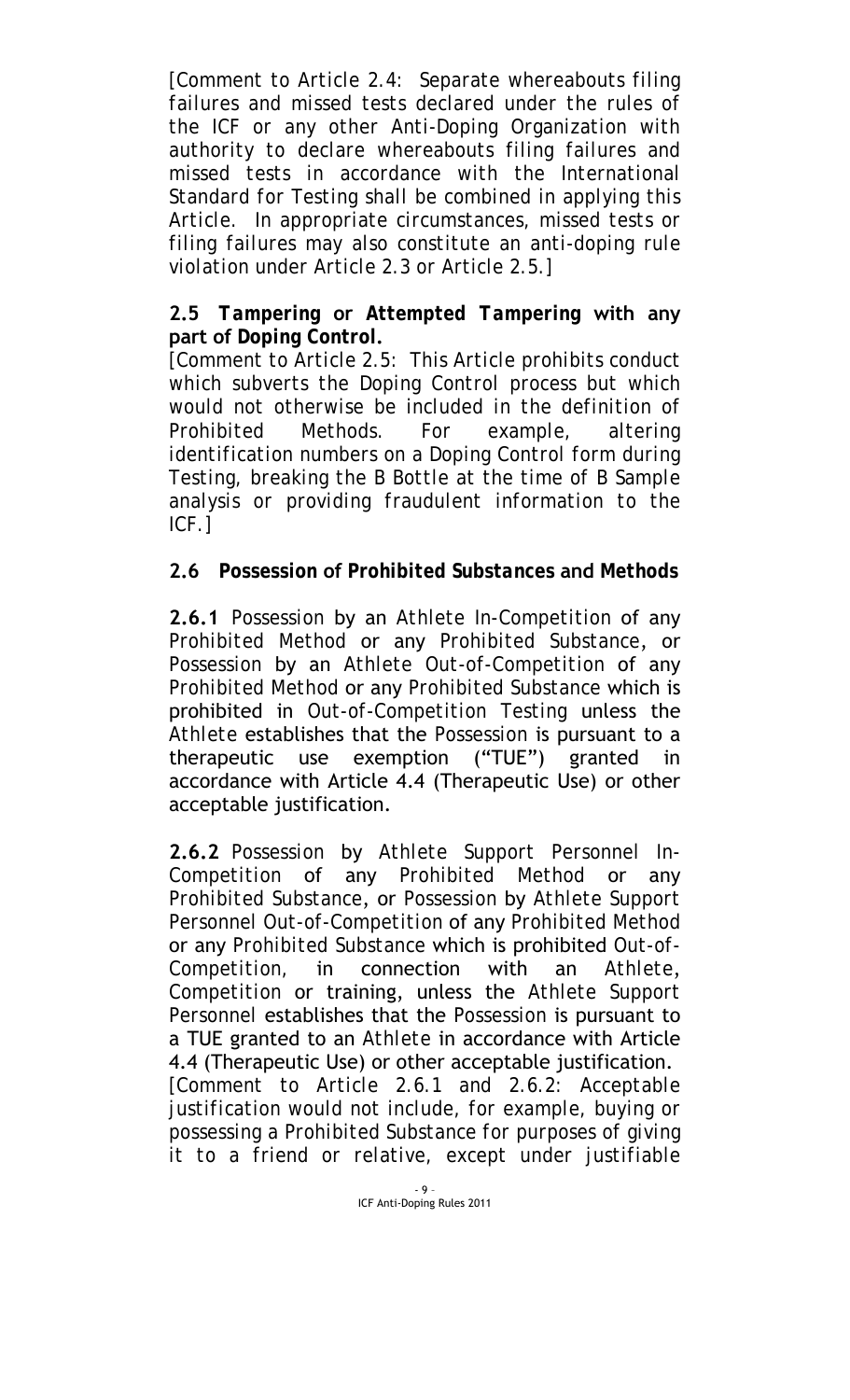*medical circumstances where that Person had a physician's prescription, e.g., buying Insulin for a diabetic child.]* 

*[Comment to Article 2.6.2: Acceptable justification would include, for example, a team doctor carrying Prohibited Substances for dealing with acute and emergency situations.]* 

**2.7** *Trafficking* **or** *Attempted Trafficking* **in any**  *Prohibited Substance* **or** *Prohibited Method*.

**2.8 Administration or** *Attempted* **administration to any** *Athlete In-Competition* of any *Prohibited Method* or *Prohibited Substance*, or administration or *Attempted* administration to any *Athlete Out-of-Competition* of any *Prohibited Method* or any *Prohibited Substance* that is prohibited *Out-of-Competition*, or assisting, encouraging, aiding, abetting, covering up or any other type of complicity involving an anti-doping rule violation or any *Attempted* anti-doping rule violation.

*[Comment to Article 2: The Code does not make it an anti-doping rule violation for an Athlete or other Person to work or associate with Athlete Support Personnel who are serving a period of Ineligibility. However, the ICF may adopt its own specific policy which prohibits such conduct.]* 

# **ARTICLE 3 PROOF OF DOPING**

#### **3.1 Burdens and Standards of Proof**

The ICF and its *National Federations* shall have the burden of establishing that an anti-doping rule violation has occurred. The standard of proof shall be whether the ICF or its *National Federation* has established an antidoping rule violation to the comfortable satisfaction of the hearing panel bearing in mind the seriousness of the allegation which is made. This standard of proof in all cases is greater than a mere balance of probability but less than proof beyond a reasonable doubt. Where these Rules place the burden of proof upon the *Athlete* or other *Person* alleged to have committed an anti-doping rule violation to rebut a presumption or establish specified facts or circumstances, the standard of proof shall be by a balance of probability, except as provided in Articles 10.4 and 10.6, where the *Athlete* must satisfy a higher burden of proof.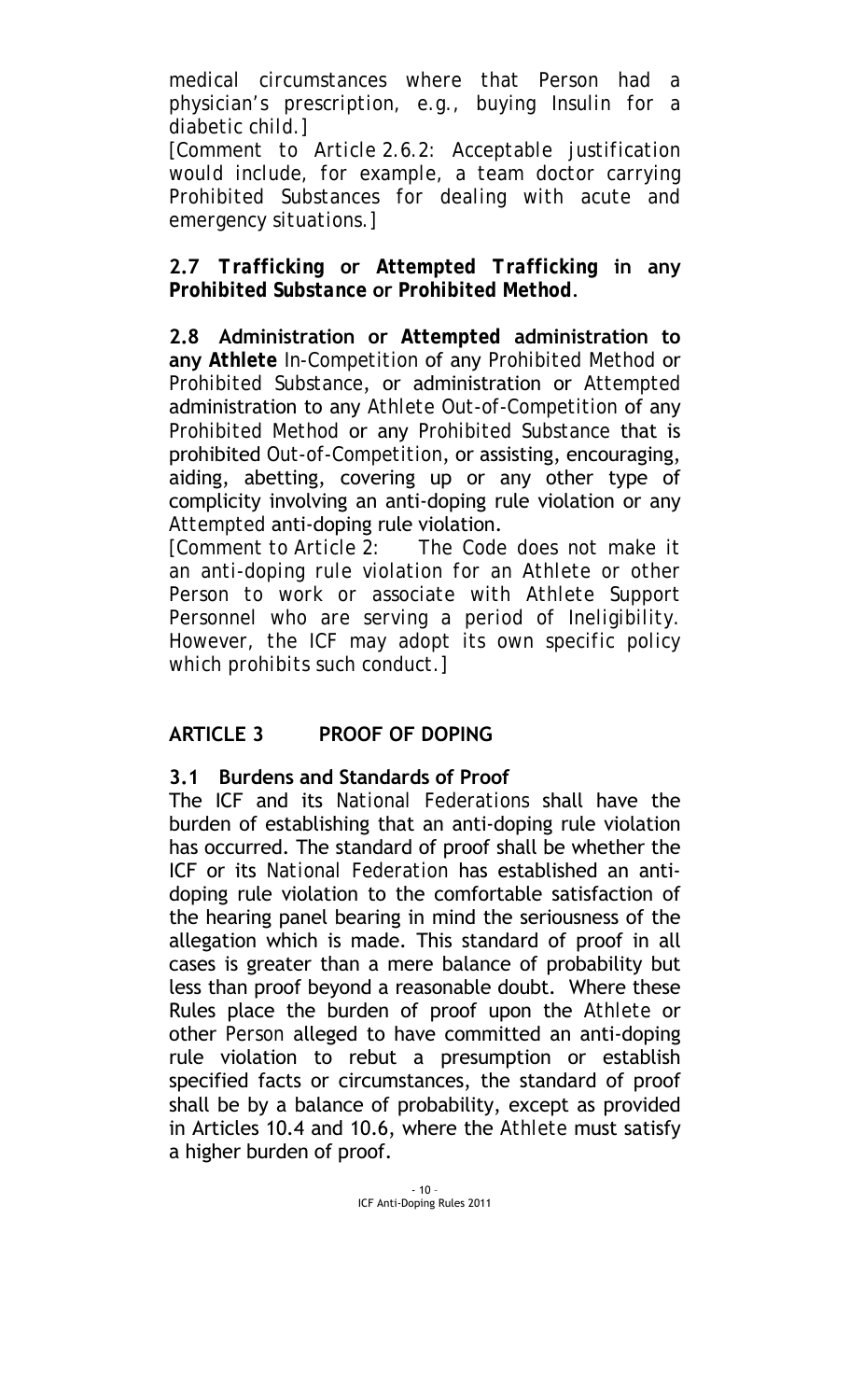*[Comment to Article 3.1: This standard of proof required to be met by the ICF or its National Federation is comparable to the standard which is applied in most countries to cases involving professional misconduct. It has also been widely applied by courts and hearing panels in doping cases. See, for example, the CAS decision in N., J., Y., W. v. FINA, CAS 98/208, 22 December 1998.]* 

#### **3.2 Methods of Establishing Facts and Presumptions**

Facts related to anti-doping rule violations may be established by any reliable means, including admissions. The following rules of proof shall be applicable in doping cases:

*[Comment to Article 3.2: For example, the ICF or its National Federation may establish an anti-doping rule violation under Article 2.2 (Use of a Prohibited Substance or Prohibited Method) based on the Athlete's admissions, the credible testimony of third Persons, reliable documentary evidence, reliable analytical data from either an A or B Sample as provided in the Comments to Article 2.2, or conclusions drawn from the profile of a series of the Athlete's blood or urine Samples.]* 

**3.2.1** *WADA*-accredited laboratories are presumed to have conducted *Sample* analysis and custodial procedures in accordance with the *International Standard* for Laboratories. The *Athlete* or other *Person* may rebut this presumption by establishing that a departure from the *International Standard* occurred which could reasonably have caused the *Adverse Analytical Finding*.

If the *Athlete* or other *Person* rebuts the preceding presumption by showing that a departure from the *International Standard* occurred which could reasonably have caused the *Adverse Analytical Finding*, then the ICF or its *National Federation* shall have the burden to establish that such departure did not cause the *Adverse Analytical Finding*.

*[Comment to Article 3.2.1: The burden is on the Athlete or other Person to establish, by a balance of probability, a departure from the International Standard that could reasonably have caused the Adverse Analytical Finding. If the Athlete or other Person does so, the burden shifts to the ICF or its National Federation to prove to the comfortable*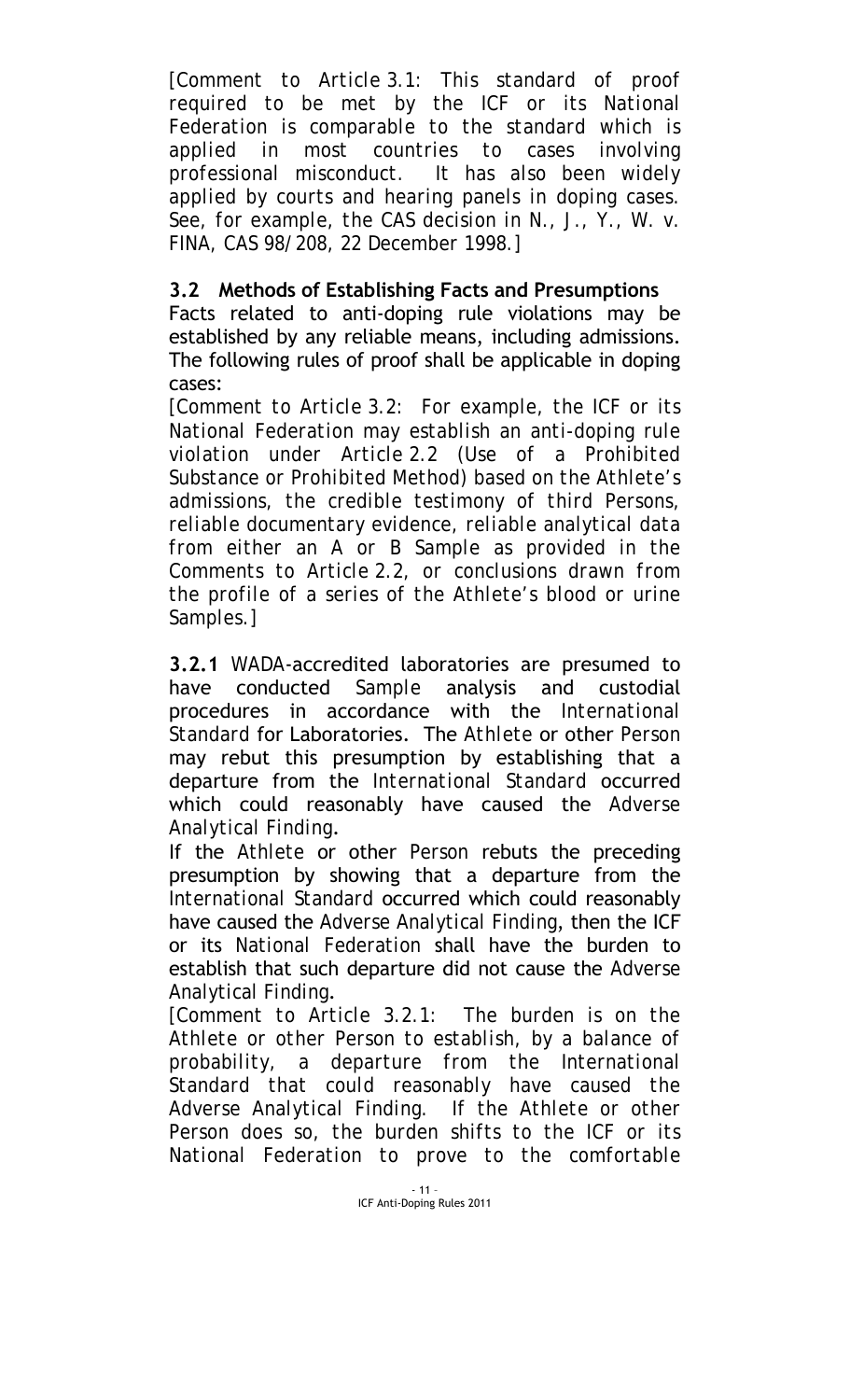*satisfaction of the hearing panel that the departure did not cause the Adverse Analytical Finding.]* 

**3.2.2** Departures from any other *International Standard* or other anti-doping rule or policy which did not cause an *Adverse Analytical Finding* or other antidoping rule violation shall not invalidate such results. If the *Athlete* or other *Person* establishes that a departure from another *International Standard* or other antidoping rule or policy which could reasonably have caused the *Adverse Analytical Finding* or other antidoping rule violation occurred, then the ICF or its *National Federation* shall have the burden to establish that such a departure did not cause the *Adverse Analytical Finding* or the factual basis for the antidoping rule violation.

**3.2.3** The facts established by a decision of a court or professional disciplinary tribunal of competent jurisdiction which is not the subject of a pending appeal shall be irrebuttable evidence against the *Athlete* or other *Person* to whom the decision pertained of those facts unless the *Athlete* or other *Person* establishes that the decision violated principles of natural justice.

**3.2.4** The ICF Doping Control Panel in a hearing on an anti-doping rule violation may draw an inference adverse to the *Athlete* or other *Person* who is asserted to have committed an anti-doping rule violation based on the *Athlete's* or other *Person*'s refusal, after a request made in a reasonable time in advance of the hearing, to appear at the hearing (either in person or telephonically as directed by the tribunal) and to answer questions either from the ICF Doping Control Panel or from the *Anti-Doping Organization* asserting the anti-doping rule violation.

*[Comment to Article 3.2.4: Drawing an adverse inference under these circumstances has been recognized in numerous CAS decisions.]* 

### **ARTICLE 4 THE PROHIBITED LIST**

#### **4.1 Incorporation of the** *Prohibited List*

These Anti-Doping Rules incorporate the *Prohibited List* which is published and revised by *WADA* as described in Article 4.1 of the *Code*. The ICF will make the current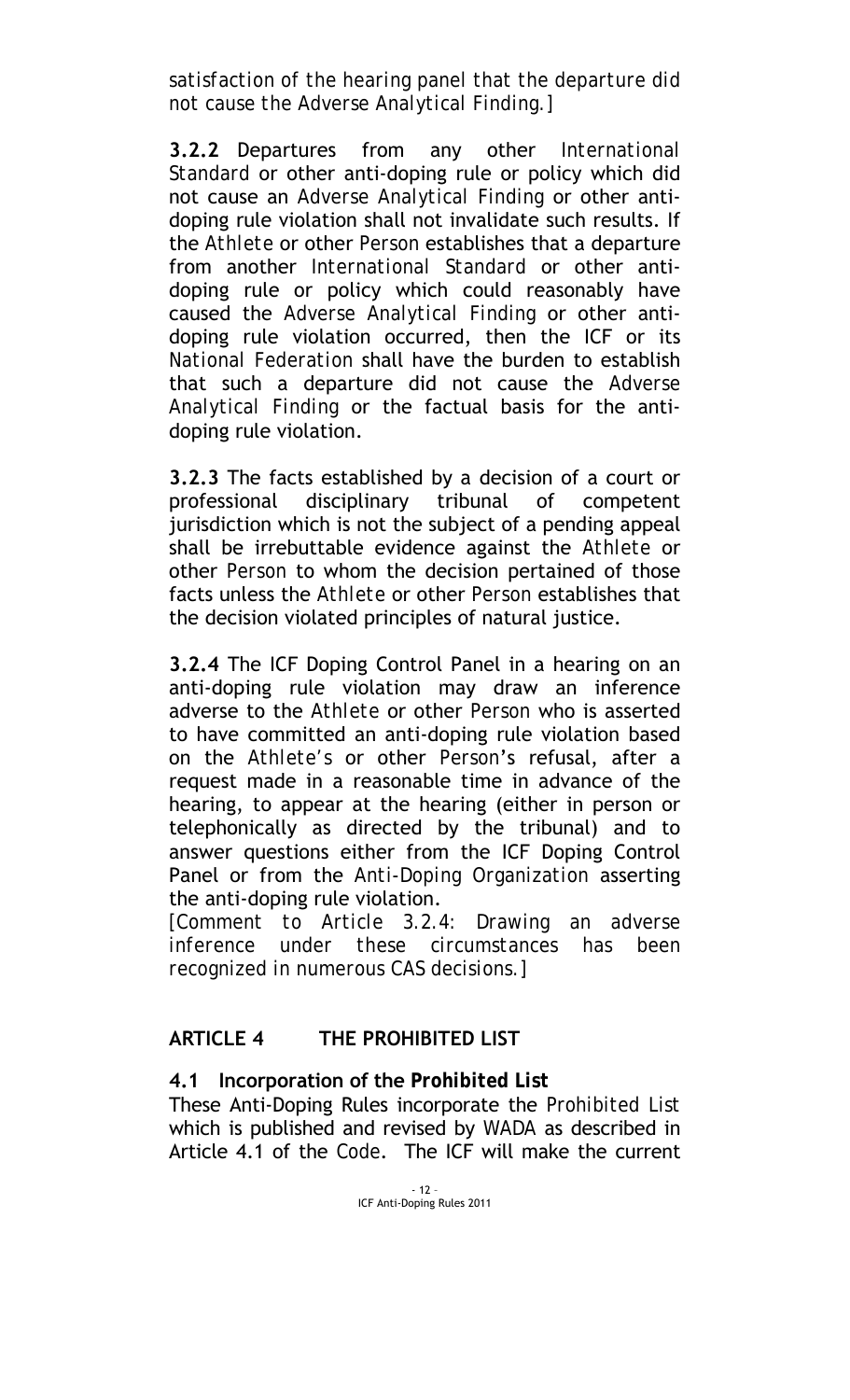*Prohibited List* available to each *National Federation*, and each *National Federation* shall ensure that the current *Prohibited List* is available to its members and constituents.

 *[Comment to Article 4.1: The Prohibited List will be revised and published on an expedited basis whenever the need arises. However, for the sake of predictability, a new Prohibited List will be published every year whether or not changes have been made. The Prohibited List in force is available on WADA's website at www.wada-ama.org. The Prohibited List is an integral part of the International Convention against Doping in Sport. WADA will inform the Director-General of UNESCO of any change to the Prohibited List.]* 

#### **4.2** *Prohibited Substances* **and** *Prohibited Methods* **Identified on the** *Prohibited List*

#### **4.2.1** *Prohibited Substances* and *Prohibited Methods*

Unless provided otherwise in the *Prohibited List* and/or a revision, the *Prohibited List* and revisions shall go into effect under these Anti-Doping Rules three months after publication of the *Prohibited List* by *WADA* without requiring any further action by the ICF*.* As described in Article 4.2 of the *Code*, the ICF may upon the recommendation of the ICF Medical and Anti-Doping Committee request that *WADA* expand the *Prohibited List* for the sport of Canoeing or certain disciplines within the sport of Canoeing. The ICF may also upon the recommendation of the ICF Medical and Anti-Doping Committee request that *WADA* include additional substances or methods, which have the potential for abuse in the sport of Canoeing, in the monitoring program described in Article 4.5 of the *Code*. As provided in the *Code*, *WADA* shall make the final decision on such requests by the ICF.

*[Comment to Article 4.2.1: There will be one Prohibited List. The substances which are prohibited at all times would include masking agents and those substances which, when Used in training, may have long term performance enhancing effects such as anabolics. All substances and methods on the Prohibited List are prohibited In-Competition. Out-of-Competition Use (Article 2.2) of a substance which is only prohibited In-Competition is not an anti-doping rule violation unless an Adverse Analytical Finding for the substance or its*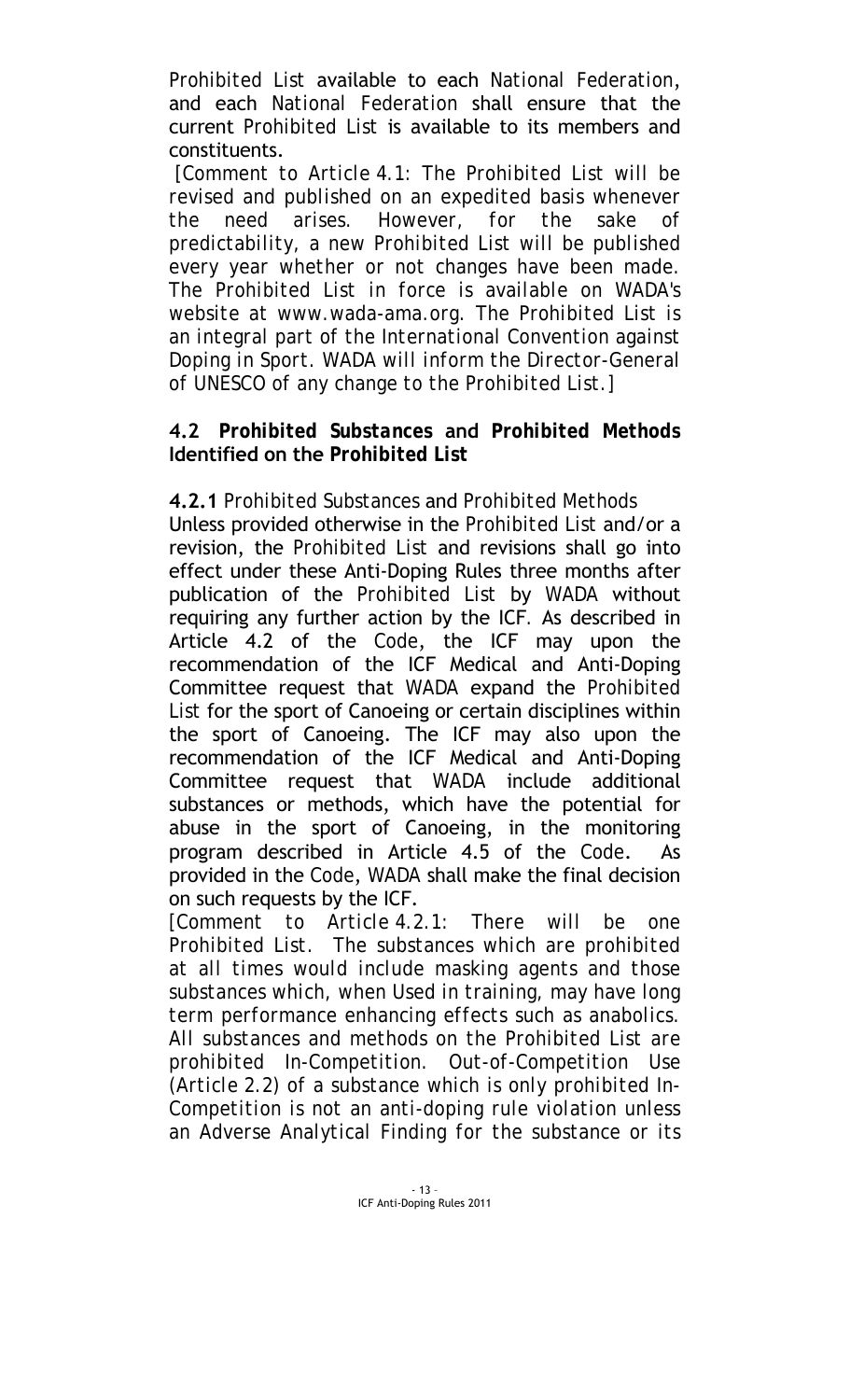*Metabolites is reported for a Sample collected In-Competition (Article 2.1).* 

*There will be only one document called the "Prohibited List." WADA may add additional substances or methods to the Prohibited List for particular sports (e.g. the inclusion of beta-blockers for shooting) but this will also be reflected on the single Prohibited List. A particular sport is not permitted to seek exemption from the basic list of Prohibited Substances (e.g. eliminating anabolics from the Prohibited List for ''mind sports"). The premise of this decision is that there are certain basic doping agents which anyone who chooses to call himself or herself an Athlete should not take.]* 

#### **4.2.2** Specified Substances

For purposes of the application of Article 10 (Sanctions on Individuals), all *Prohibited Substances* shall be "Specified Substances" except (a) substances in the classes of anabolic agents and hormones; and (b) those stimulants and hormone antagonists and modulators so identified on the *Prohibited List*. *Prohibited Methods* shall not be Specified Substances.

#### **4.2.3** New Classes of *Prohibited Substances*

In the event *WADA* expands the *Prohibited List* by adding a new class of *Prohibited Substances* in accordance with Article 4.1 of the *Code*, *WADA*'s Executive Committee shall determine whether any or all *Prohibited Substances* within the new class of *Prohibited Substances* shall be considered Specified Substances under Article 4.2.2.

#### **4.3 Criteria for Including Substances and Methods on the** *Prohibited List*

As provided in Article 4.3.3 of the *Code*, *WADA's* determination of the *Prohibited Substances* and *Prohibited Methods* that will be included on the *Prohibited List* and the classification of substances into categories on the *Prohibited List* is final and shall not be subject to challenge by an *Athlete* or other *Person* based on an argument that the substance or method was not a masking agent or did not have the potential to enhance performance, represent a health risk or violate the spirit of sport.

*[Comment to Article 4.3: The question of whether a substance meets the criteria in Article 4.3 (Criteria for*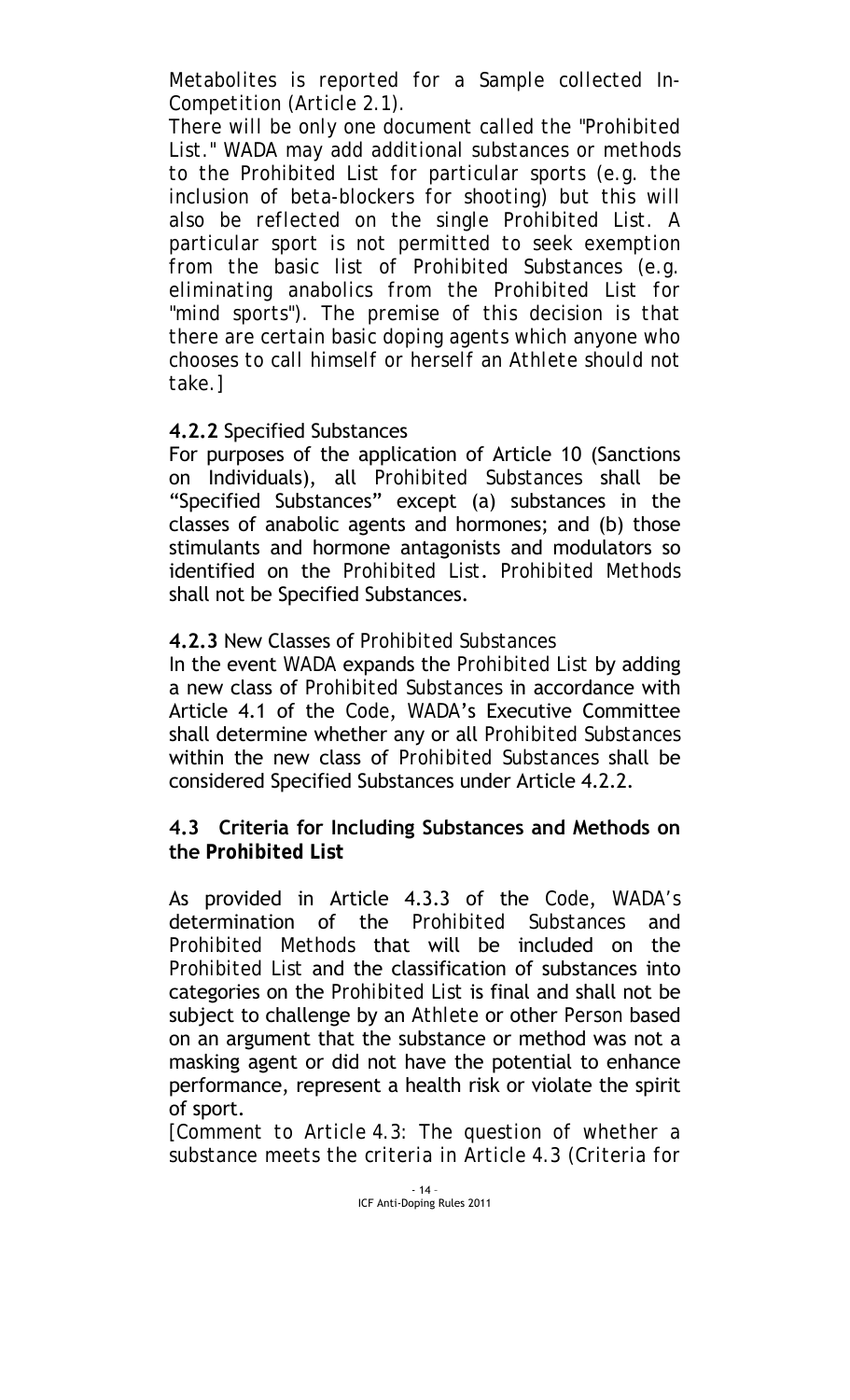*Including Substances and Methods on the Prohibited List) in a particular case cannot be raised as a defense to an anti-doping rule violation. For example, it cannot be argued that the Prohibited Substance detected would not have been performance enhancing in that particular sport. Rather, doping occurs when a substance on the Prohibited List is found in an Athlete*'s *Sample. Similarly, it cannot be argued that a substance listed in the class of anabolic agents does not belong in that class.]* 

# **4.4 Therapeutic Use**

**4.4.1** *Athletes* with a documented medical condition requiring the use of a *Prohibited Substance* or a *Prohibited Method* must first obtain a TUE. The presence of a *Prohibited Substance* or its *Metabolites* or *Markers* (Article 2.1), *Use* or *Attempted Use* of a *Prohibited Substance* or a *Prohibited Method* (Article 2.2), *Possession* of *Prohibited Substances* or *Prohibited Methods* (Article 2.6) or administration of a *Prohibited Substance* or *Prohibited Method* (Article 2.8) consistent with the provisions of an applicable TUE issued pursuant to the *International Standard* for Therapeutic Use Exemptions shall not be considered an anti-doping rule violation.

**4.4.2** Subject to Article 4.4.3, *Athletes* included by the ICF in its *Registered Testing Pool* and other *Athletes* participating in any *International Event* must obtain a TUE from the ICF (regardless of whether the *Athlete* previously has received a TUE at the national level). The application for a TUE must be made as soon as possible (in the case of an *Athlete* in the *Registered Testing Pool*, this would be when he/she is first notified of his/her inclusion in the pool) and in any event (save in emergency situations) no later than 30 days before the *Athlete's* participation in the *Event*.

**4.4.3** The only exception to Article 4.4.2 is that, in accordance with Article 7.13 of the *International Standard* for Therapeutic Use Exemptions, *Athletes* not in the ICF's *Registered Testing Pool* who inhale Glucocorticosteroids and/or formoterol, salbutamol, salmeterol or terbutaline to treat asthma or one of its clinical variants do not need a TUE in advance of participating in an *International Event* unless so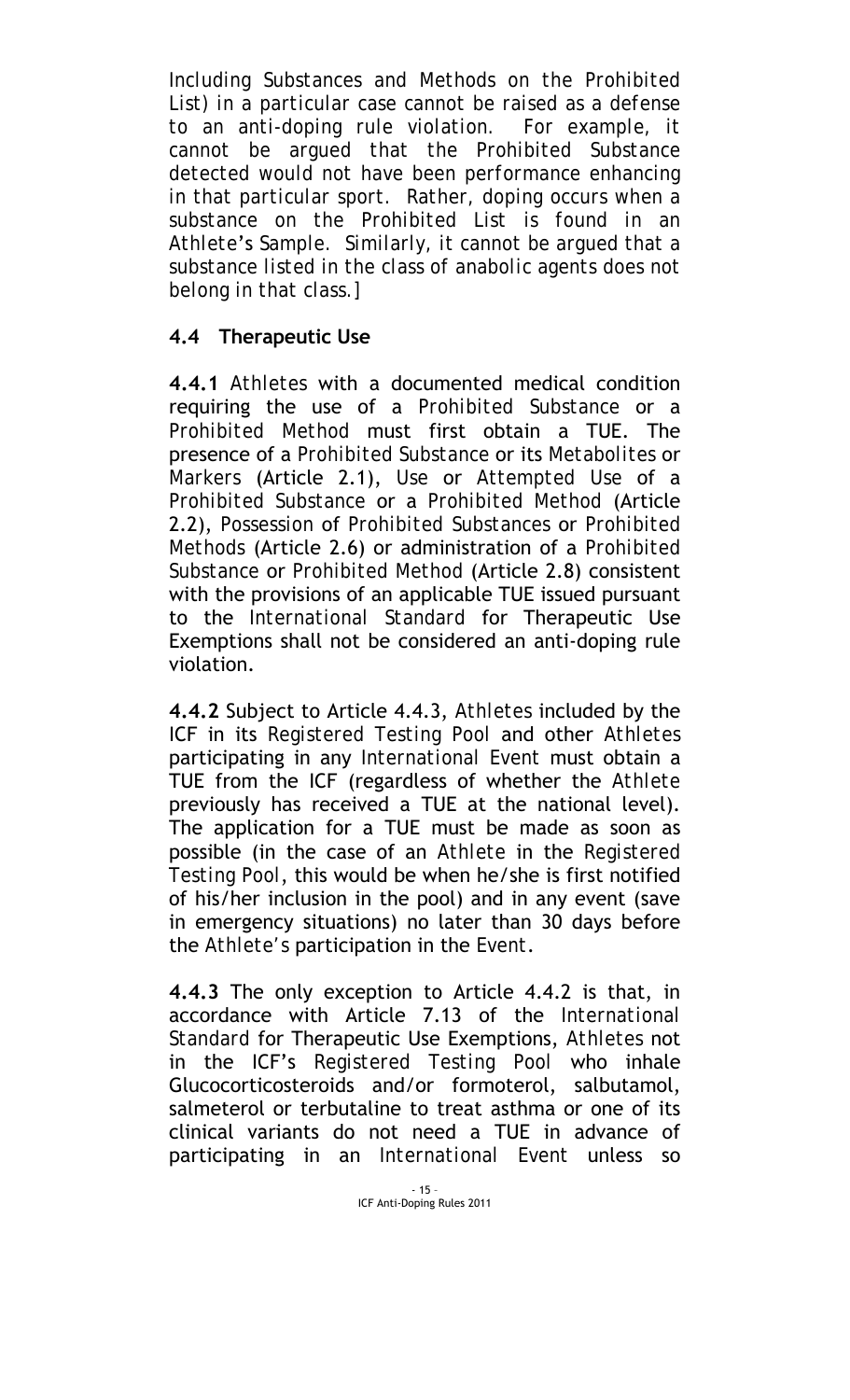specified by the ICF. Instead, if necessary, any such *Athlete* may apply for a Retroactive TUE after the *Event*  in accordance with Article 7.13 of the *International Standard* for Therapeutic Use Exemptions and Article 7.1.3 of these Anti-Doping Rules.

**4.4.4** TUE's granted by the ICF shall be reported to the *Athlete's National Federation* and to *WADA*. Other *Athletes* subject to *Testing* who need to use a *Prohibited Substance* or a *Prohibited Method* for therapeutic reasons must obtain a TUE from their *National Anti-Doping Organization* or other body designated by their *National Federation*, as required under the rules of the *National Anti-Doping Organization*/other body. *National Federations* shall promptly report any such TUE's to the ICF and *WADA*.

**4.4.5** The ICF shall appoint a panel of physicians from the ICF Medical and Anti-Doping Committee to consider requests for TUE's. Upon the ICF's receipt of a TUE request, the Chair of the ICF Medical and Anti-Doping Committee shall appoint one or more members of the ICF Medical and Anti-Doping Committee (which may include the Chair) to consider such request. The ICF Medical and Anti-Doping Committee member(s) so designated shall promptly evaluate such request in accordance with the *International Standard* for Therapeutic Use Exemptions and render a decision on such request, which shall be the final decision of the ICF.

**4.4.6** *WADA*, at the request of an *Athlete* or on its own initiation, may review the granting or denial of any TUE by the ICF. If *WADA* determines that the granting or denial of a TUE did not comply with the *International Standard* for Therapeutic Use Exemptions in force at the time then *WADA* may reverse that decision. Decisions on TUE's are subject to further appeal as provided in Article 13.

### **ARTICLE 5** *TESTING*

#### **5.1 Authority to** *Test*

All *Athletes* under the jurisdiction of a *National Federation* shall be subject to *In-Competition Testing* by the ICF, the *Athlete's National Federation*, and any other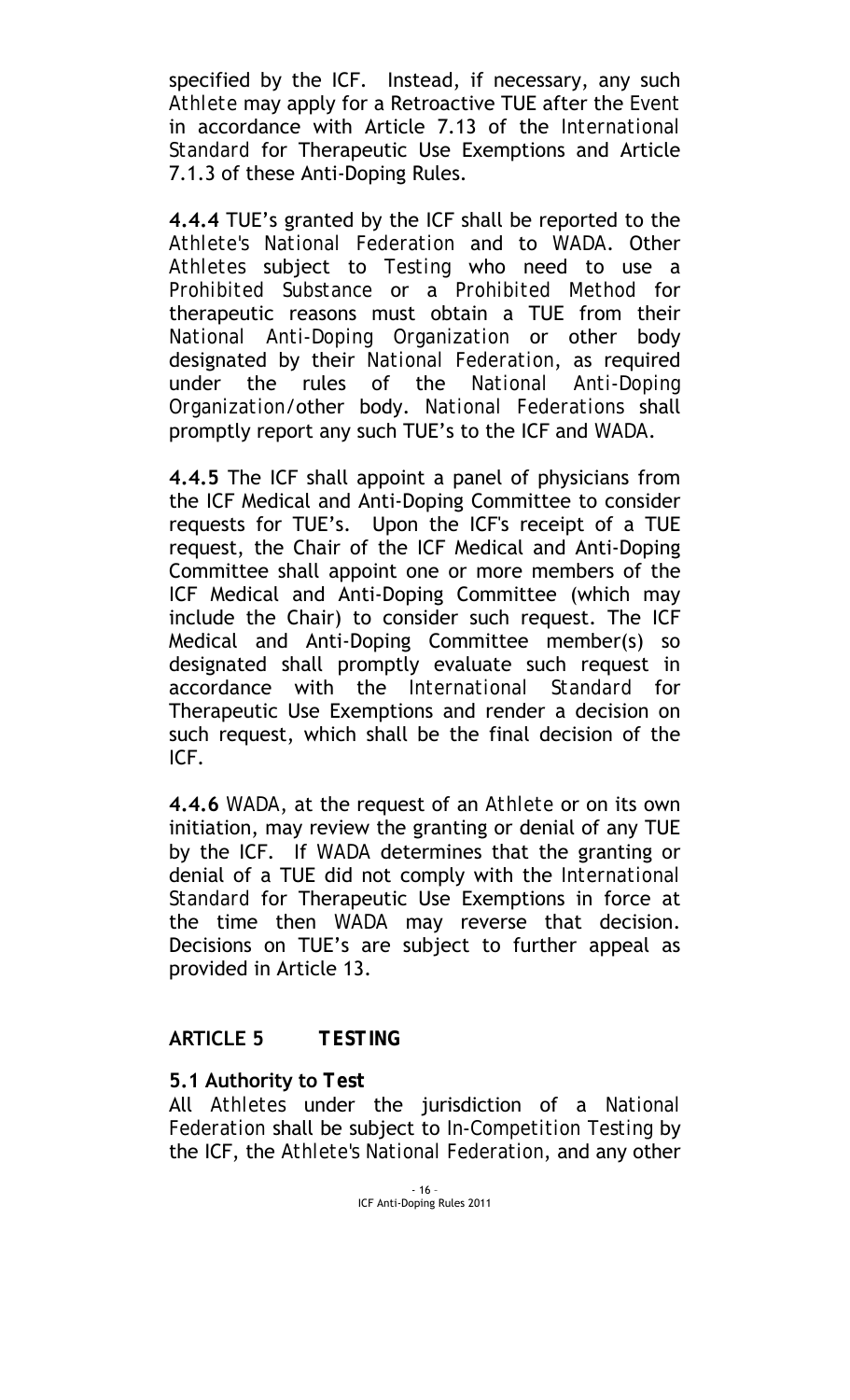*Anti-Doping Organization* responsible for *Testing* at a *Competition* or *Event* in which they participate. All *Athletes* under the jurisdiction of a *National Federation*, including *Athletes* serving a period of ineligibility or a *Provisional Suspension*, shall also be subject to *Out-of-Competition Testing* at any time or place, with or without advance notice, by the ICF, *WADA,* the *Athlete's National Federation*, the *National Anti-Doping Organization* of any country where the Athlete is present, the IOC during the Olympic Games, and the IPC during Paralympic Games. *Target Testing* will be made a priority.

*[Comment to Article 5.1: Target Testing is specified because random Testing, or even weighted random Testing, does not ensure that all of the appropriate Athletes will be tested (e.g., world-class Athletes, Athletes whose performances have dramatically improved over a short period of time, Athletes whose coaches have had other Athletes test positive, etc.). Obviously, Target Testing must not be used for any purposes other than legitimate Doping Control. The Code makes it clear that Athletes have no right to expect that they will be tested only on a random basis. Similarly, it does not impose any reasonable suspicion or probable cause requirement for Target Testing]* 

# **5.2 Responsibility for ICF** *Testing*

The ICF Medical and Anti-Doping Committee shall be responsible for drawing up a test distribution plan for the sport of Canoeing in accordance with Article 4 of the *International Standard* for *Testing*, and for the implementation of that plan, including overseeing all *Testing* conducted by or on behalf of the ICF. *Testing* may be conducted by members of the ICF Medical and Anti-Doping Committee or by other qualified persons so authorized by the ICF.

### **5.3** *Testing* **Standards**

*Testing* conducted by the ICF and its *National Federations* shall be in substantial conformity with the *International Standard* for *Testing* in force at the time of *Testing*.

**5.3.1** Blood (or other non-urine) *Samples* may be used to detect *Prohibited Substances* or *Prohibited Methods*, for screening procedure purposes, or for longitudinal hematological profiling ("the passport"). If the *Sample*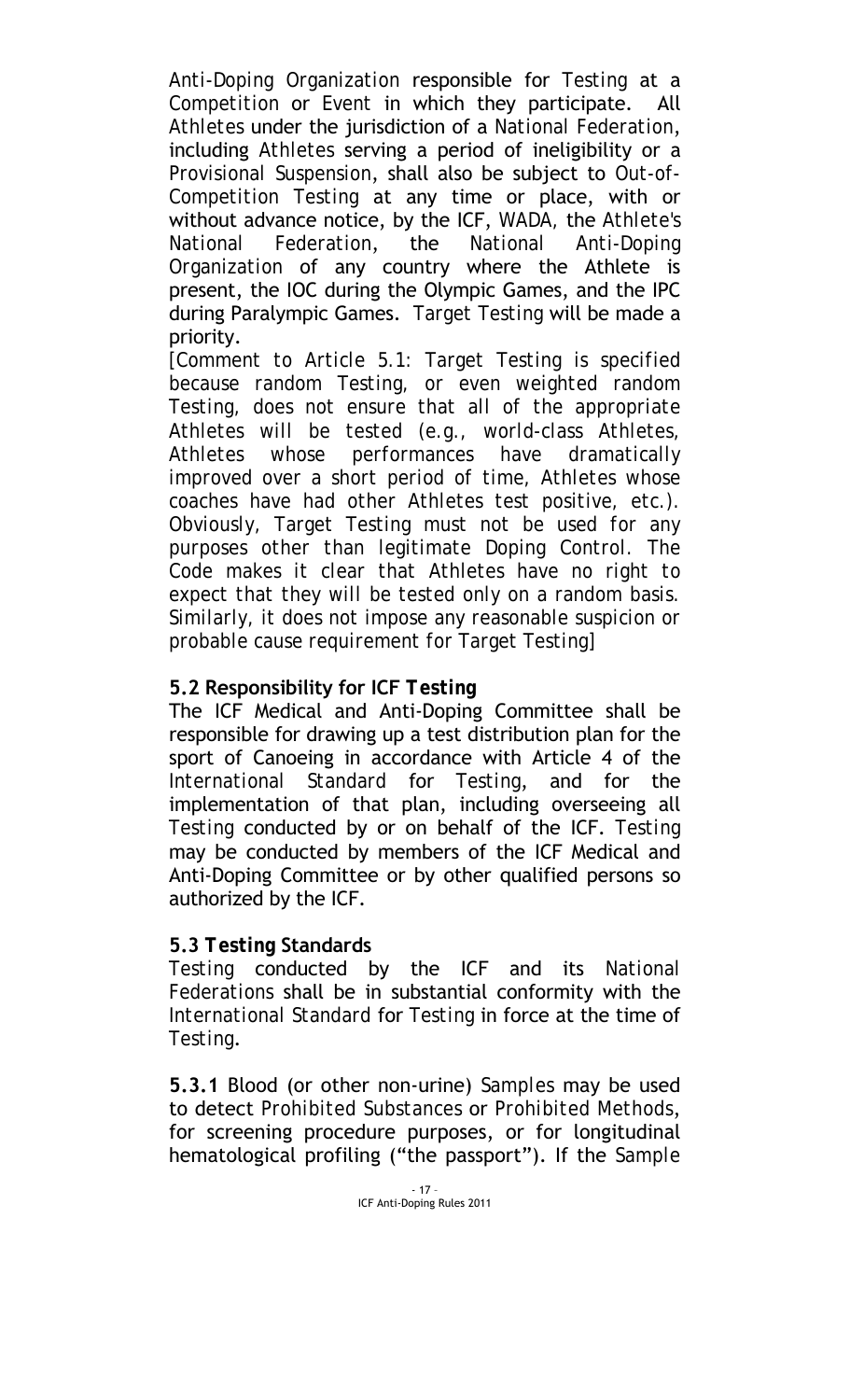is collected for screening only, it will have no consequences for the *Athlete* other than to identify him/her for a urine test under these anti-doping rules. In these circumstances, the ICF may decide at its own discretion which blood parameters are to be measured in the screening *Sample* and what levels of those parameters will be used to indicate that an *Athlete* should be selected for a urine test. If however, the Sample is collected for longitudinal hematological profiling ("the passport"), it may be used for antidoping purposes in accordance with Article 2.2 of the *Code.*

#### **5.4 Coordination of** *Testing*

The ICF and *National Federations* shall promptly report completed tests preferably through the *WADA* clearinghouse to avoid unnecessary duplication in *Testing*.

#### **5.5** *Athlete* **Whereabouts Requirements**

**5.5.1** The ICF shall identify a *Registered Testing Pool* of those *Athletes* who are required to comply with the whereabouts requirements of the *International Standard* for *Testing*, and shall publish the criteria on its website for *Athletes* to be included in this *Registered Testing Pool* as well as a list of the *Athletes* meeting those criteria for the period in question. The ICF shall review and update as necessary its criteria for including *Athletes* in its *Registered Testing Pool*, and shall revise the membership of its *Registered Testing Pool* from time to time as appropriate in accordance with the set criteria. Each *Athlete* in the *Registered Testing Pool* (a) shall advise the ICF of his/her whereabouts on a quarterly basis, in the manner set out in Article 11.3 of the *International Standard* for *Testing*; (b) shall update that information as necessary, in accordance with Article 11.4.2 of the *International Standard* for *Testing*, so that it remains accurate and complete at all times; and (c) shall make him/herself available for Testing at such whereabouts, in accordance with Article 11.4 of the *International Standard* for *Testing*.

Any *Person* who is not a member of a National Federation and who fulfills the requirements to be part of the ICF Registered Testing Pool, must become a member of the *Person's National Federation*, and must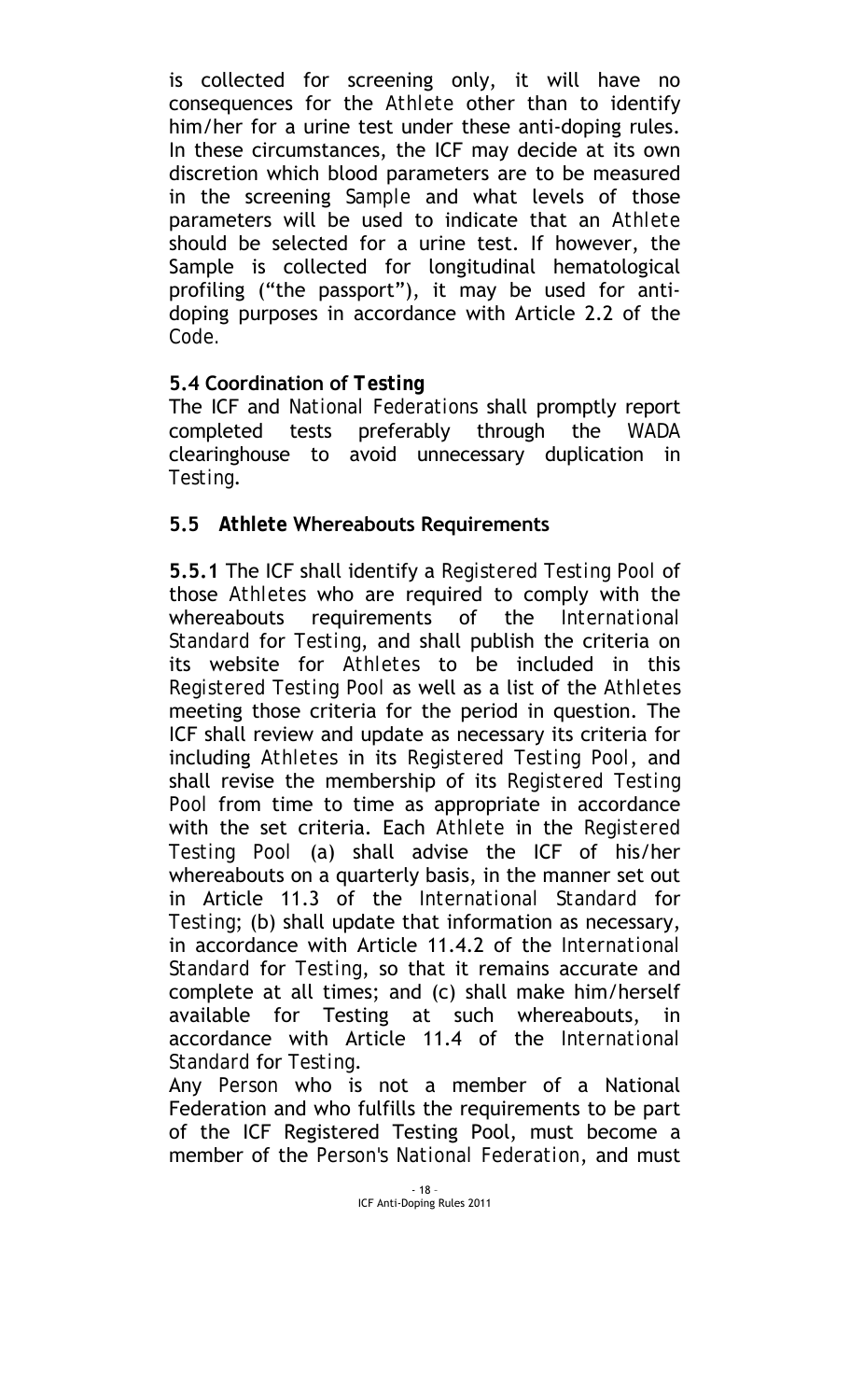make himself or herself available for *Testing* , at least six months before participating in International *Events*  or events of his/her *National Federation.* 

[*Comment to Article 5.5.1: The purpose of the ICF Registered Testing Pool is to identify top-level International Athletes who the ICF requires to provide whereabouts information to facilitate Out-of-Competition Testing by the ICF and other Anti-Doping Organizations with jurisdiction over the Athletes. The ICF will identify such Athletes in accordance with the requirements of Articles 4 and 11.2 of the International Standard for Testing.*]

**5.5.2** An *Athlete's* failure to advise the ICF of his/her whereabouts shall be deemed a Filing Failure for purposes of Article 2.4 where the conditions of Article 11.3.5 of the *International Standard* for *Testing* are met.

**5.5.3** An *Athlete's* failure to be available for Testing at his/her declared whereabouts shall be deemed a Missed Test for purposes of Article 2.4 where the conditions of Article 11.4.3 of the *International Standard* for *Testing* are met.

**5.5.4** Each *National Federation* shall also assist its *National Anti-Doping Organization* in establishing a national level *Registered Testing Pool* of top level national *Athletes* to whom the whereabouts requirements of the *International Standard* for *Testing* shall also apply. Where those *Athletes* are also in the ICF's *Registered Testing Pool*, the ICF and the *National Anti-Doping Organization* will agree (with the assistance of *WADA* if required) on which of them will take responsibility for receiving whereabouts filings from the *Athlete* and sharing it with the other (and with other *Anti-Doping Organizations*) in accordance with Article 5.5.5.

**5.5.5** Whereabouts information provided pursuant to Articles 5.5.1 and 5.5.4 shall be shared with *WADA* and other *Anti-Doping Organizations* having jurisdiction to test an *Athlete* in accordance with Articles 11.7.1(d) and 11.7.3(d) of the *International Standard* for *Testing*, including the strict condition that it be used only for *Doping Control* purposes.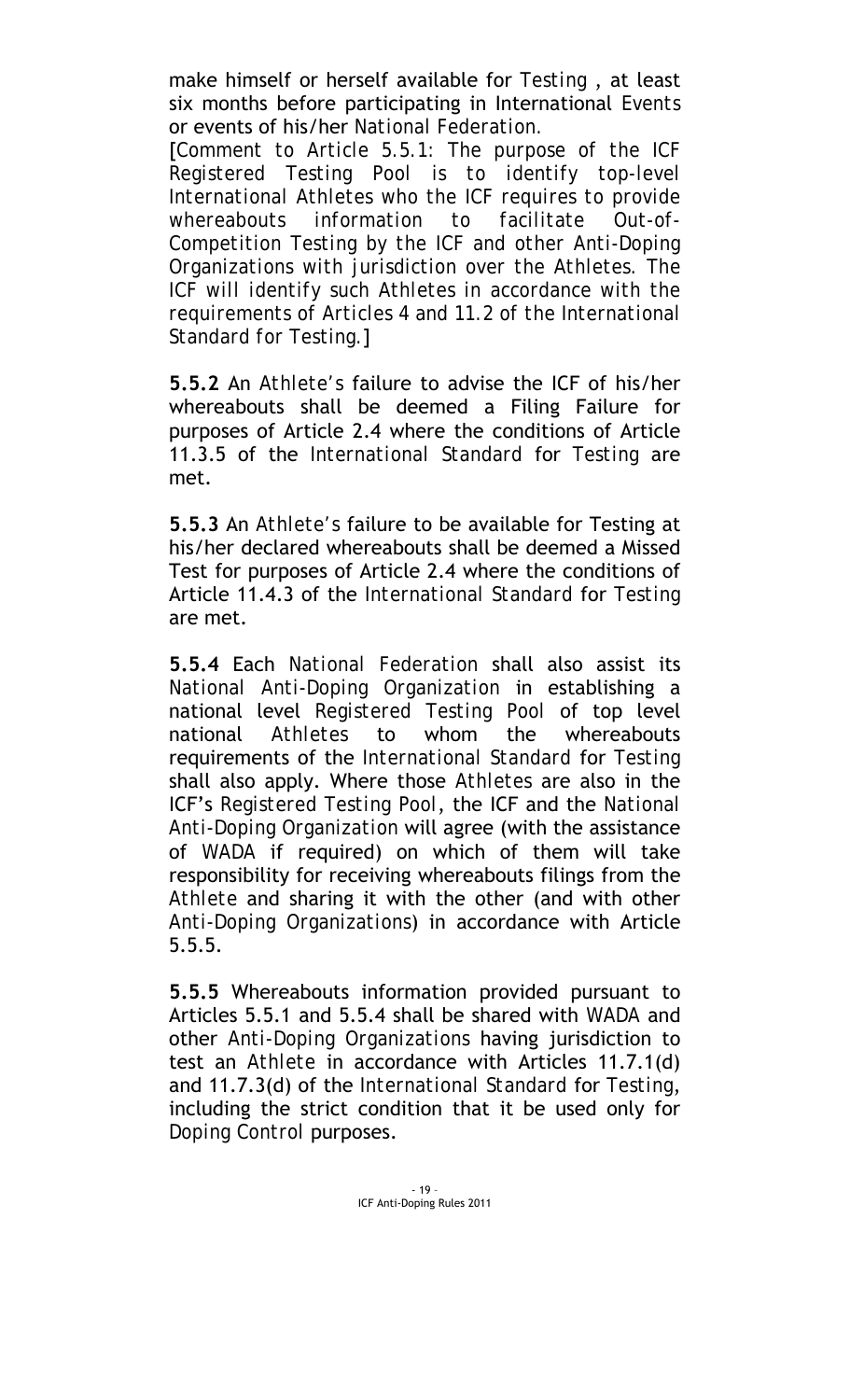# **5.6 Retirement and Return to Competition**

**5.6.1** An *Athlete* who has been identified by the ICF for inclusion in the ICF's *Registered Testing Pool* shall comply with the whereabouts requirements of the *International Standard* for *Testing* until he or she receives written notice from the ICF that he or she is no longer included in the ICF *Registered Testing Pool* for reasons of retirement (the *Athlete* has to give written notice to the ICF that he or she has retired) or nonfulfillment of the criteria for inclusion in the ICF *Registered Testing Pool*.

**5.6.2** An *Athlete* who has given notice of retirement to the ICF may not resume competing unless he or she notifies the ICF at least six months before he or she expects to return to competition and makes him/herself available for unannounced *Out-of-Competition Testing*, including (if requested) complying with the whereabouts requirements of the *International Standard* for *Testing*, at any time during the period before actual return to competition.

**5.6.3** *National Federations/National Anti-Doping Organizations* may establish similar requirements for retirement and returning to competition for *Athletes* in the national *Registered Testing Pool*.

# **5.7 Selection of** *Athletes* **to be** *Tested*

**5.7.1** At *International Events*, the ICF Medical and Anti-Doping Committee shall determine the number of finishing placement tests, random tests and target tests to be performed.

**5.7.2** At *National Events*, each *National Federation* shall determine the number of Athletes selected for *Testing* in each *Competition* and the procedures for selecting the *Athletes* for *Testing*.

**5.7.3** In addition to the selection procedures set forth in Articles 5.7.1 and 5.7.2 above, the ICF Medical and Anti-Doping Committee at *International Events*, and the *National Federation* at *National Events*, may also select *Athletes* or teams for *Target Testing* so long as such *Target Testing* is not used for any purpose other than legitimate *Doping Control* purposes.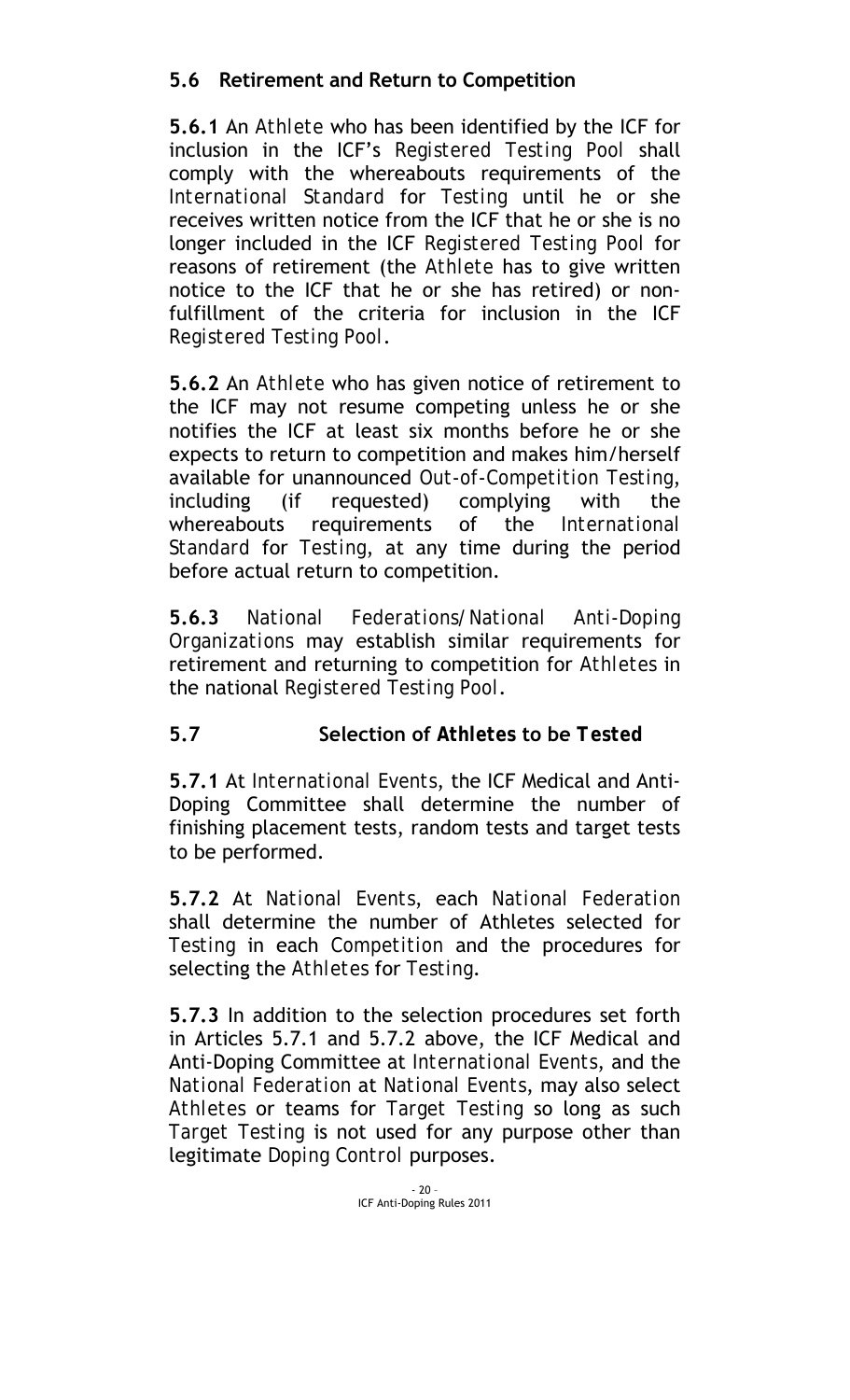**5.7.4** *Athletes* shall be selected for *Out-of-Competition Testing* by the ICF Medical and Anti-Doping Committee and by *National Federations* through a process that substantially complies with the *International Standard*  for *Testing* in force at the time of selection.

**5.8** *National Federations* and the organizing committees for *National Federation Events* shall provide access to *Independent Observers* at *Events* as directed by the ICF.

# **ARTICLE 6 ANALYSIS OF** *SAMPLES*

*Doping Control Samples* collected under these Anti-Doping Rules shall be analyzed in accordance with the following principles:

# **6.1 Use of Approved Laboratories**

The ICF shall send *Doping Control Samples* for analysis only to *WADA*-accredited laboratories or as otherwise approved by *WADA*. The choice of the *WADA*-accredited laboratory (or other laboratory or method approved by *WADA*) used for the *Sample* analysis shall be determined exclusively by the ICF.

*[Comment to Article 6.1: Violations of Article 2.1 (Presence of a Prohibited Substance or its Metabolites or Markers) may be established only by Sample analysis performed by a WADA-approved laboratory or another laboratory specifically authorized by WADA. Violations of other Articles may be established using analytical results from other laboratories so long as the results are reliable.]* 

### **6.2 Purpose of Collection and Analysis of** *Samples*

*Samples* shall be analyzed to detect *Prohibited Substances* and *Prohibited Methods* identified on the *Prohibited List* and other substances as may be directed by *WADA* pursuant to the Monitoring Program described in Article 4.5 of the *Code* or to assist the ICF in profiling relevant parameters in an *Athlete*'s urine, blood or other matrix, including DNA or genomic profiling, for antidoping purposes.

*[Comment to Article 6.2: For example, relevant profile information could be used to direct Target Testing or to support an anti-doping rule violation proceeding*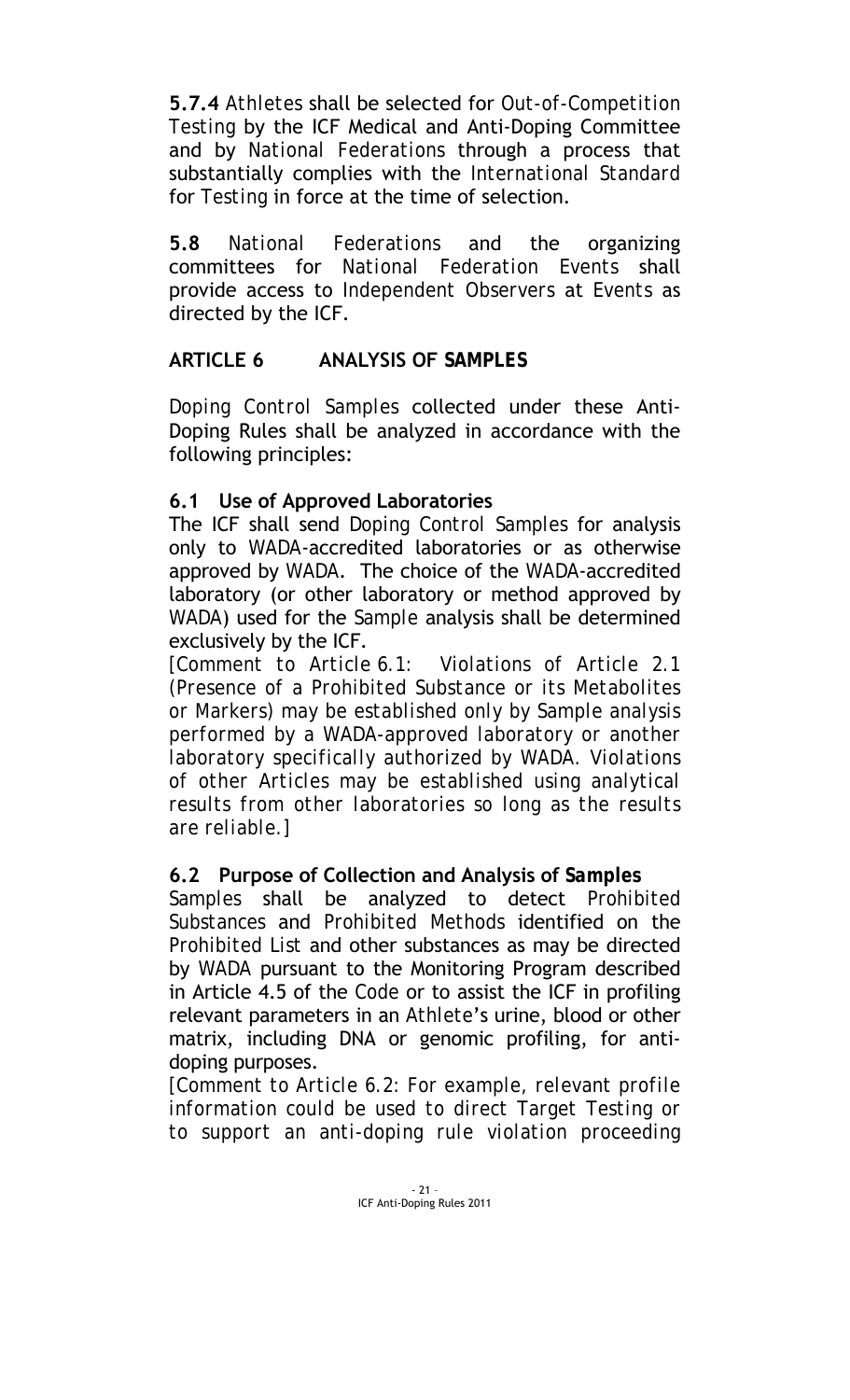*under Article 2.2 (Use of a Prohibited Substance), or both.]* 

#### **6.3 Research on** *Samples*

No *Sample* may be used for any purpose other than as described in Article 6.2 without the *Athlete's* written consent. *Samples* used (with the Athlete's consent) for purposes other than Article 6.2 shall have any means of identification removed such that they cannot be traced back to a particular *Athlete*.

#### **6.4 Standards for** *Sample* **Analysis and Reporting**

Laboratories shall analyze *Doping Control Samples* and report results in conformity with the *International Standard* for Laboratories.

#### **6.5 Retesting** *Samples*

A *Sample* may be reanalyzed for the purposes described in Article 6.2 at any time exclusively at the direction of the ICF or *WADA*. The circumstances and conditions for retesting *Samples* shall conform with the requirements of the *International Standard* for Laboratories.

### **ARTICLE 7 RESULTS MANAGEMENT**

# **7.1 Results Management for Tests Initiated by the ICF**

Results management for tests initiated by the ICF (including tests performed by *WADA* pursuant to agreement with the ICF) shall proceed as set forth below:

**7.1.1** The results from all analyses must be sent to the ICF in encoded form, in a report signed by an authorised representative of the laboratory. All communication must be conducted in confidentiality and in conformity with *ADAMS*, a database management tool developed by *WADA*. *ADAMS* is consistent with data privacy statutes and norms applicable to *WADA* and other organizations using it.

**7.1.2** Upon receipt of an A *Sample Adverse Analytical Finding*, the ICF Anti-Doping Administrator shall conduct a review to determine whether: (a) the *Adverse Analytical Finding* is consistent with an applicable TUE, or (b) there is any apparent departure from the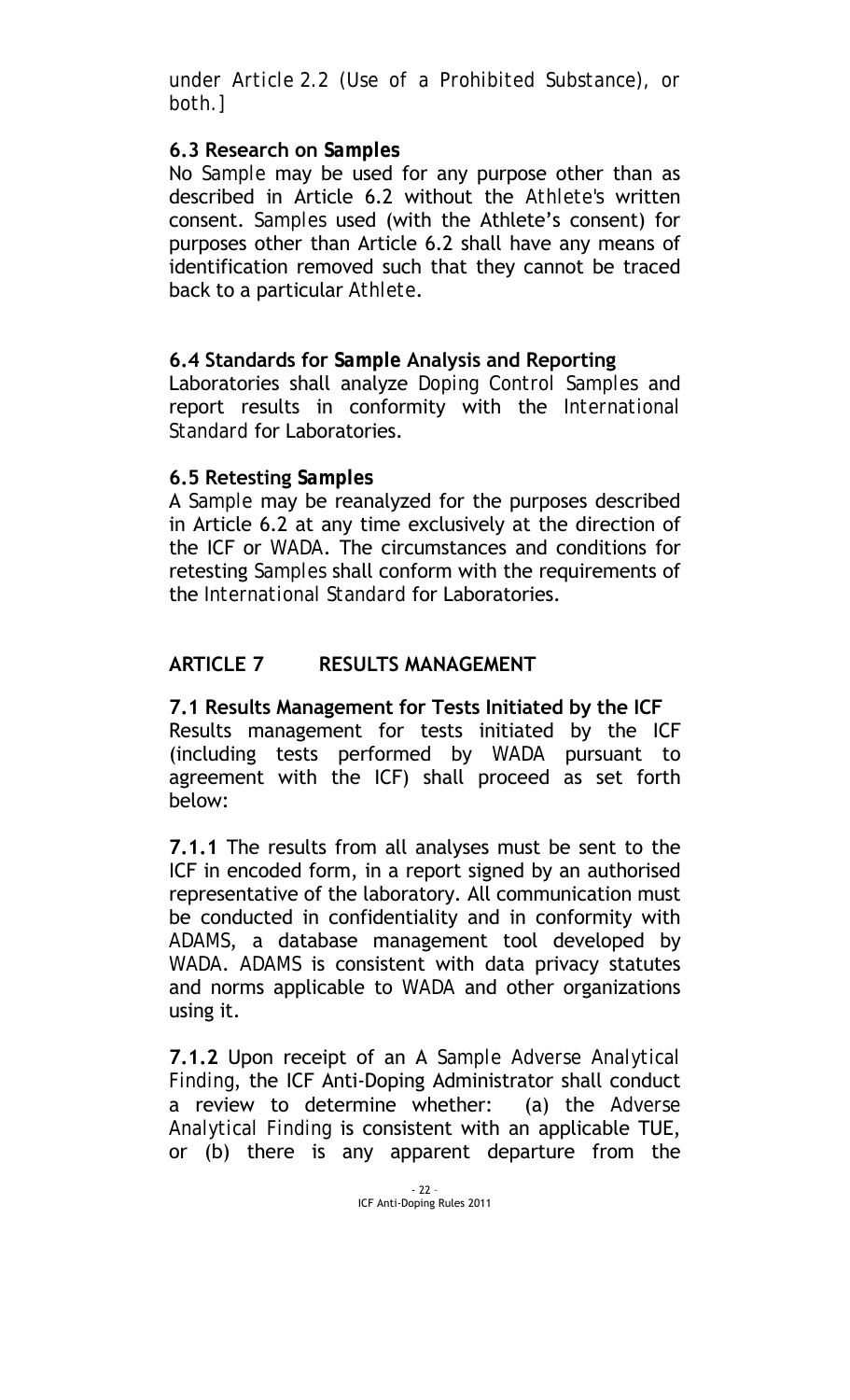*International Standard* for *Testing* or *International Standard* for Laboratories that caused the *Adverse Analytical Finding*.

**7.1.3** In the following circumstances:

(a) The *Adverse Analytical Finding* is for a Glucocorticosteroid, formoterol, salbutamol, salmeterol or terbutaline; and

(b) The *Sample* in question was provided by an *Athlete* who is not in ICF's *Registered Testing Pool*, during his/her participation in an *International Event* for which (in accordance with Article 7.13 of the *International Standard* for Therapeutic Use Exemptions and Article 4.4.3 of these Anti-Doping Rules the ICF does not require a TUE for asthma medication in advance;

Then, before the matter is referred to the ICF under Article 7.1, the *Athlete* shall be given an opportunity to apply to the ICF Medical and Anti-Doping Committee for a Retroactive TUE in accordance with Article 7.13 of the *International Standard* for Therapeutic Use Exemptions. The result of that application shall be forwarded to the ICF for consideration in its review of the *Adverse Analytical Finding* under Article 7.1.2.

**7.1.4** If the initial review of an *Adverse Analytical Finding* under Article 7.1.2 does not reveal an applicable TUE, or departure from the *International Standard* for *Testing* or the *International Standard* for Laboratories that caused the *Adverse Analytical Finding*, the ICF shall promptly notify the *Athlete* of: (a) the *Adverse Analytical Finding*; (b) the anti-doping rule violated; (c) the *Athlete's* right to promptly request the analysis of the B *Sample* or, failing such request, that the B *Sample*  analysis may be deemed waived; (d) the scheduled date, time and place for the B *Sample* analysis (which shall be within the time period specified in the *International Standard* for Laboratories) If the *Athlete* or the ICF chooses to request an analysis of the B *Sample*; (e) the opportunity for the *Athlete* and/or the *Athlete's* representative to attend the B *Sample* opening and analysis at the scheduled date, time and place if such analysis is requested; and (f) the *Athlete's* right to request copies of the A and B *Sample* laboratory documentation package which includes information as required by the *International Standard* for Laboratories. The ICF shall also notify the *Athlete*'s *National Anti-Doping Organization* and *WADA*. If the ICF decides not to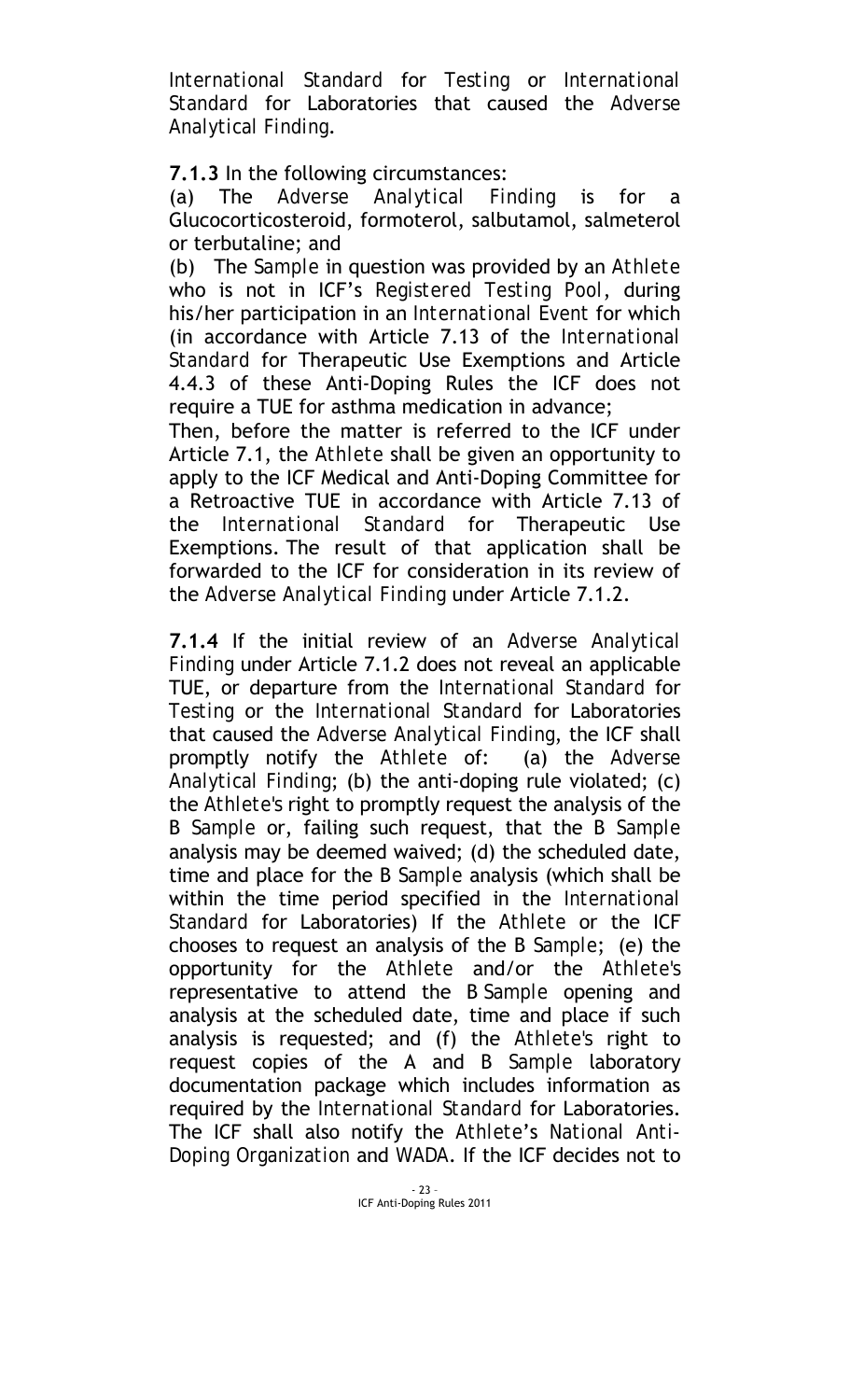bring forward the *Adverse Analytical Finding* as an antidoping rule violation, it shall so notify the *Athlete*, the *Athlete*'s *National Anti-Doping Organization* and *WADA*.

**7.1.5** Where requested by the *Athlete* or the ICF, arrangements shall be made for *Testing* the B *Sample* within the time period specified in the *International Standard* for *Testing*. An *Athlete* may accept the A *Sample* analytical results by waiving the requirement for B *Sample* analysis. The ICF may nonetheless elect to proceed with the B *Sample* analysis.

**7.1.6** The *Athlete* and/or his representative shall be allowed to be present at the analysis of the B *Sample* within the time period specified in the *International Standard* for Laboratories. Also a representative of the *Athlete*'s *National Federation* as well as a representative of the ICF shall be allowed to be present.

**7.1.7** If the B *Sample* proves negative, then (unless the ICF takes the case forward as an anti-doping rule violation under Article 2.2) the entire test shall be considered negative and the *Athlete*, his *National Federation*, and the ICF shall be so informed.

**7.1.8** If a *Prohibited Substance* or the *Use* of a *Prohibited Method* is identified, the findings shall be reported to the *Athlete*, his *National Federation*, the ICF, and to *WADA*.

**7.1.9** For apparent anti-doping rule violations that do not involve *Adverse Analytical Findings*, the ICF shall conduct any necessary follow-up investigation and, at such time as it is satisfied that an anti-doping rule violation has occurred, it shall then promptly notify the *Athlete* of the anti-doping rule which appears to have been violated, and the basis of the violation.

### **7.2 Results Management for Atypical Findings**

**7.2.1** As provided in the *International Standards*, in certain circumstances laboratories are directed to report the presence of *Prohibited Substances* that may also be produced endogenously as *Atypical Findings* that should be investigated further.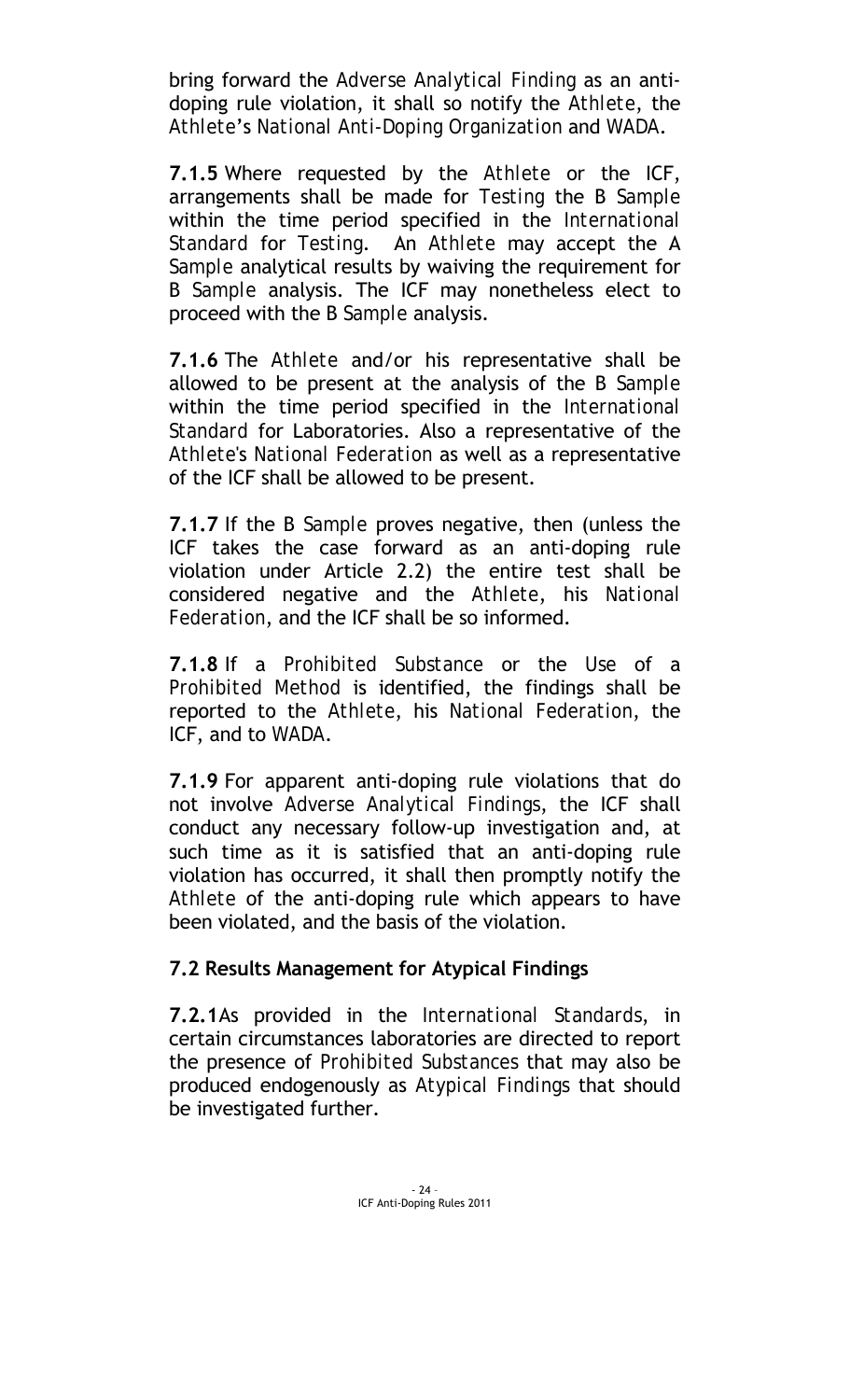**7.2.2** If a laboratory reports an *Atypical Finding* in respect of a *Sample* collected from an *Athlete* by or on behalf of the ICF, the ICF Anti-Doping Administrator shall conduct a review to determine whether: (a) the *Atypical Finding* is consistent with an applicable TUE that has been granted as provided in the *International Standard* for Therapeutic Use Exemptions, or (b) there is any apparent departure from the *International Standard* for *Testing* or *International Standard* for Laboratories that caused the *Atypical Analytical Finding*.

**7.2.3** If the initial review of an *Atypical Finding* under Article 7.2.2 reveals an applicable TUE or departure from the *International Standard* for *Testing* or the *International Standard* for Laboratories that caused the *Atypical Finding*, the entire test shall be considered negative [and the *Athlete*, his *National Federation*, and the ICF shall be so informed].

**7.2.4** If the initial review of an *Atypical Finding* under Article 7.2.2 does not reveal an applicable TUE or departure from the *International Standard* for *Testing* or the *International Standard* for Laboratories that caused the *Atypical Finding*, the ICF shall conduct the follow-up investigation required by the *International Standards. If*, once that investigation is completed, it is concluded that the *Atypical Finding* should be considered an *Adverse Analytical Finding*, the ICF shall pursue the matter in accordance with Article 7.1.3.

**7.2.5** The ICF will not provide notice of an *Atypical Finding* until it has completed its investigation and has decided whether it will bring the *Atypical Finding*  forward as an *Adverse Analytical Finding* unless one of the following circumstances exists:

(a) If the ICF determines the B *Sample* should be analyzed prior to the conclusion of its follow-up investigation, it may conduct the B *Sample* analysis after notifying the *Athlete*, with such notice to include a description of the *Atypical Finding* and the information described in Article 7.1.3(c) to (f).

(b) If the ICF receives a request, either from a *Major Event Organization* shortly before one of its *International Events* or from a sports organization responsible for meeting an imminent deadline for selecting team members for an *International Event*, to disclose whether any *Athlete* identified on a list provided but the *Major*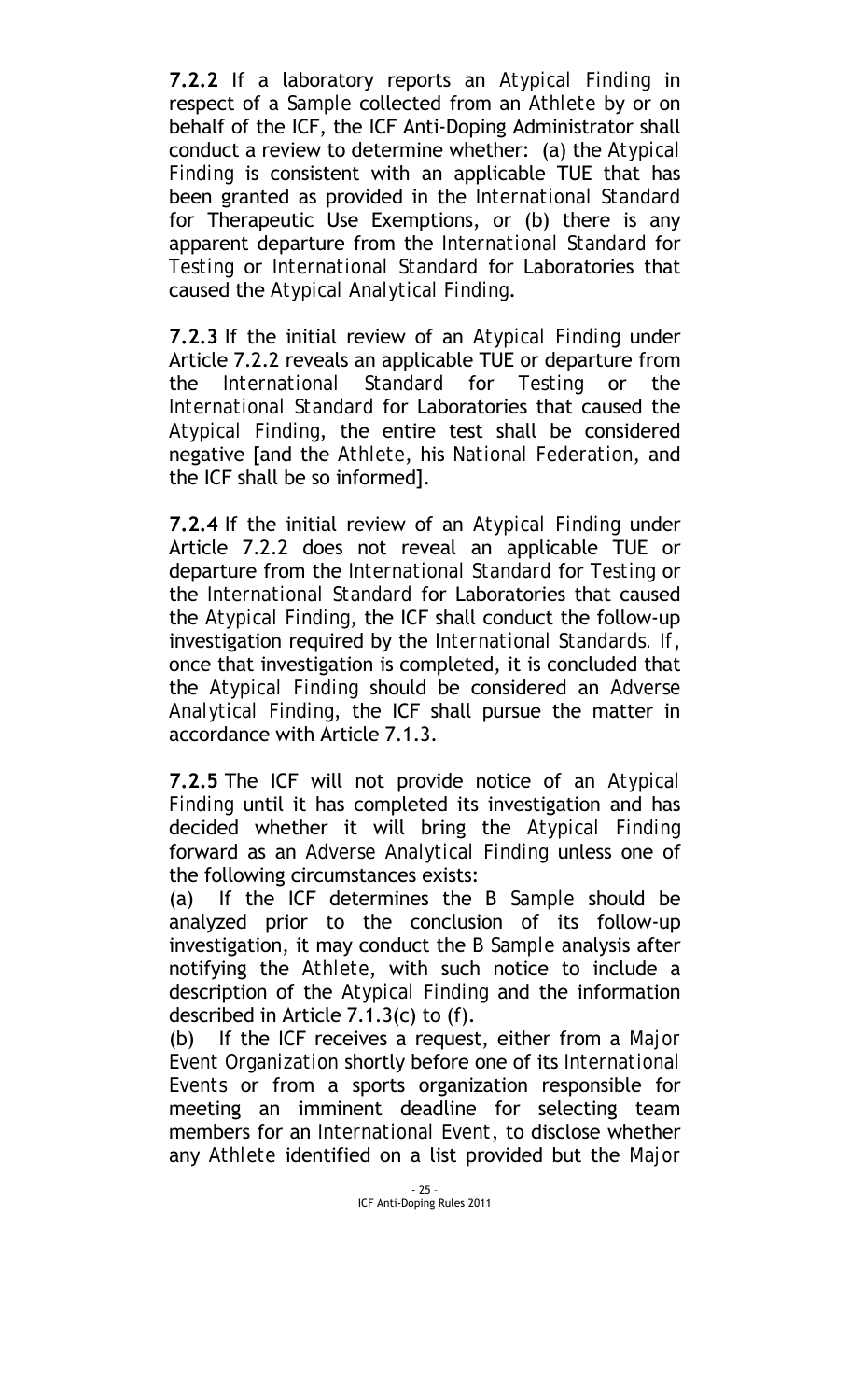*Event Organization* or sports organization has a pending *Atypical Finding*, the ICF shall so identify any such *Athlete* after first providing notice of the *Atypical Finding* to the *Athlete.* 

#### **7.3 Results Management for** *Tests* **Initiated During Other** *International Events*

Results management and the conduct of hearings from a test by the International Olympic Committee, the International Paralympic Committee, or a Major Event Organization, shall be managed, as far as sanctions beyond Disqualification from the Event or the results of the Event, by the ICF.

#### **7.4 Results Management for** *Tests* **initiated by**  *National Federations*

Results management conducted by *National Federations* shall be consistent with the general principles for effective and fair results management which underlie the detailed provisions set forth in Article 7. Results of all *Doping Controls* shall be reported to the ICF and to WADA within 14 days of the conclusion of the *National Federation's* results management process. This information must be accompanied by a copy of the complete file on the Doping Control test. The failure to so inform the ICF shall be subject to sanctions by the ICF according to Article 12. Any apparent anti-doping rule violation by an *Athlete* who is a member of that *National Federation* shall be promptly referred to an appropriate hearing panel established pursuant to the rules of the *National Federation* or national law. Apparent antidoping rule violations by *Athletes* who are members of another *National Federation* shall be referred to the *Athlete's National Federation* for hearing.

### **7.5 Results Management for Whereabouts Violations**

**7.5.1**Results management in respect of an apparent *Filing Failure* by an *Athlete* in the ICF's *Registered Testing Pool* shall be conducted by the ICF in accordance with Article 11.6.2 of the *International Standard* for *Testing* (unless it has been agreed in accordance with Article 5.5.4 that the *National Federation* or *National Anti-Doping Organization* shall take such responsibility).

**7.5.2** Results management in respect of an apparent Missed Test by an *Athlete* in the ICF's *Registered Testing*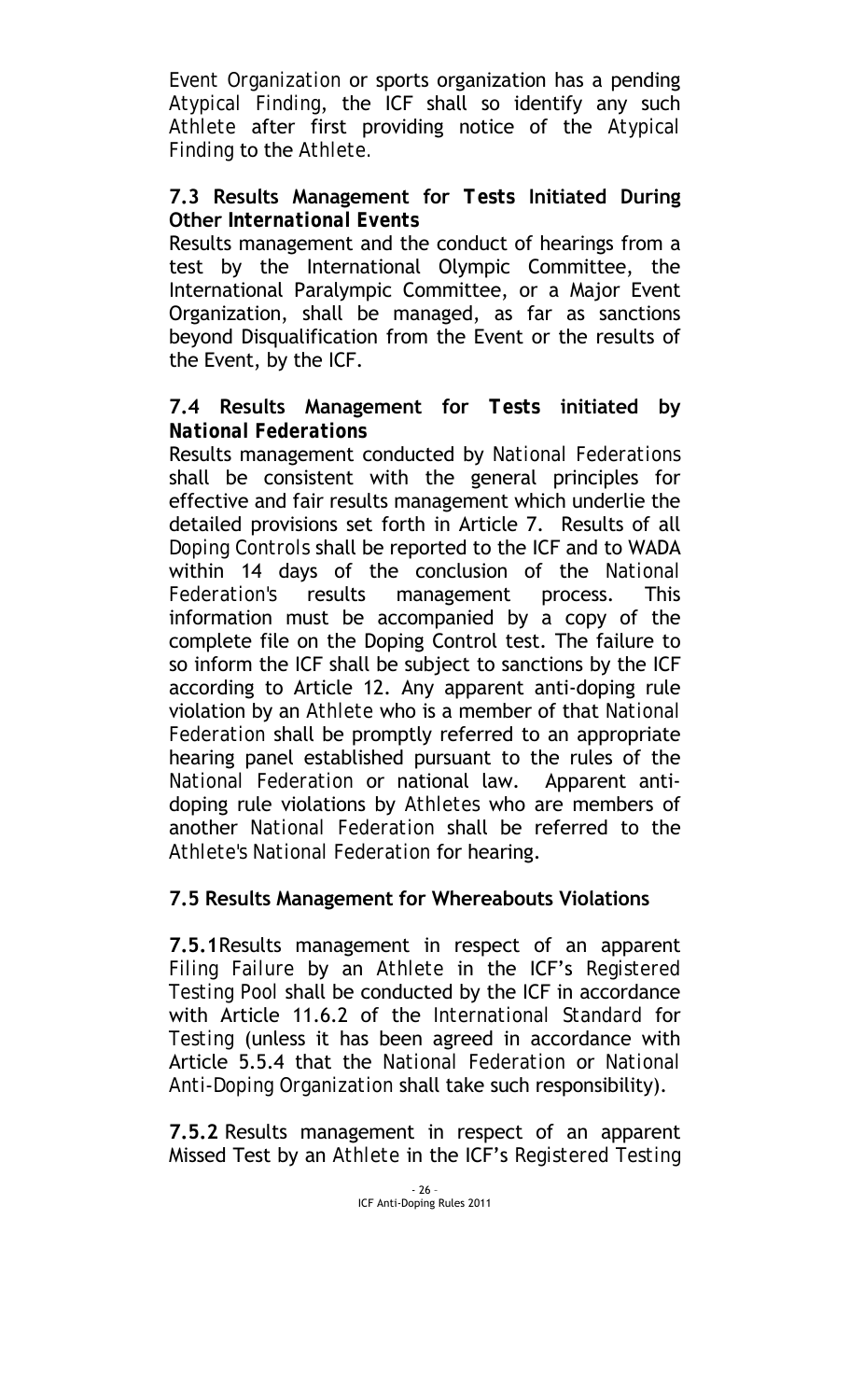*Pool* as a result of an attempt to test the *Athlete* by or on behalf of the ICF shall be conducted by the ICF in accordance with Article 11.6.3 of the *International Standard* for Testing. Results management in respect of an apparent Missed Test by such *Athlete* as a result of an attempt to test the *Athlete* by or on behalf of another *Anti-Doping Organization* shall be conducted by that other *Anti-Doping Organization* in accordance with Article 11.7.6(c) of the *International Standard* for *Testing*.

**7.5.3** Where, in any eighteen-month period, an *Athlete*  in the ICF's *Registered Testing Pool* is declared to have three Filing Failures, or three Missed Tests, or any combination of Filing Failures or Missed Tests adding up to three in total, whether under these Anti-Doping Rules or under the rules of any other *Anti-Doping Organization*, the ICF shall bring them forward as an apparent antidoping rule violation.

### **7.6** *Provisional Suspensions*

**7.6.1** If analysis of an A *Sample* has resulted in an *Adverse Analytical Finding* for a *Prohibited Substance*  that is not a Specified Substance, and a review in accordance with Article 7.1.2 does not reveal an applicable TUE or departure from the *International Standard* for *Testing* or the *International Standard* for Laboratories that caused the *Adverse Analytical Finding*, the ICF shall *Provisionally Suspend* the *Athlete* pending the hearing panel's determination of whether he/she has committed an anti-doping rule violation.

**7.6.2** In any case not covered by Article 7.6.1 where ICF decides to take the matter forward as an apparent antidoping rule violation in accordance with the foregoing provisions of this Article 7, the ICF Executive Committee, after consultation with the ICF Anti-Doping Administrator, may Provisionally Suspend the *Athlete* pending the hearing panel's determination of whether he/she has committed an anti-doping rule violation.

**7.6.3** Where a *Provisional Suspension* is imposed, whether pursuant to Article 7.6.1 or Article 7.6.2, the *Athlete* shall be given either (a) an opportunity for a *Provisional Hearing* before imposition of the *Provisional Suspension* or on a timely basis after imposition of the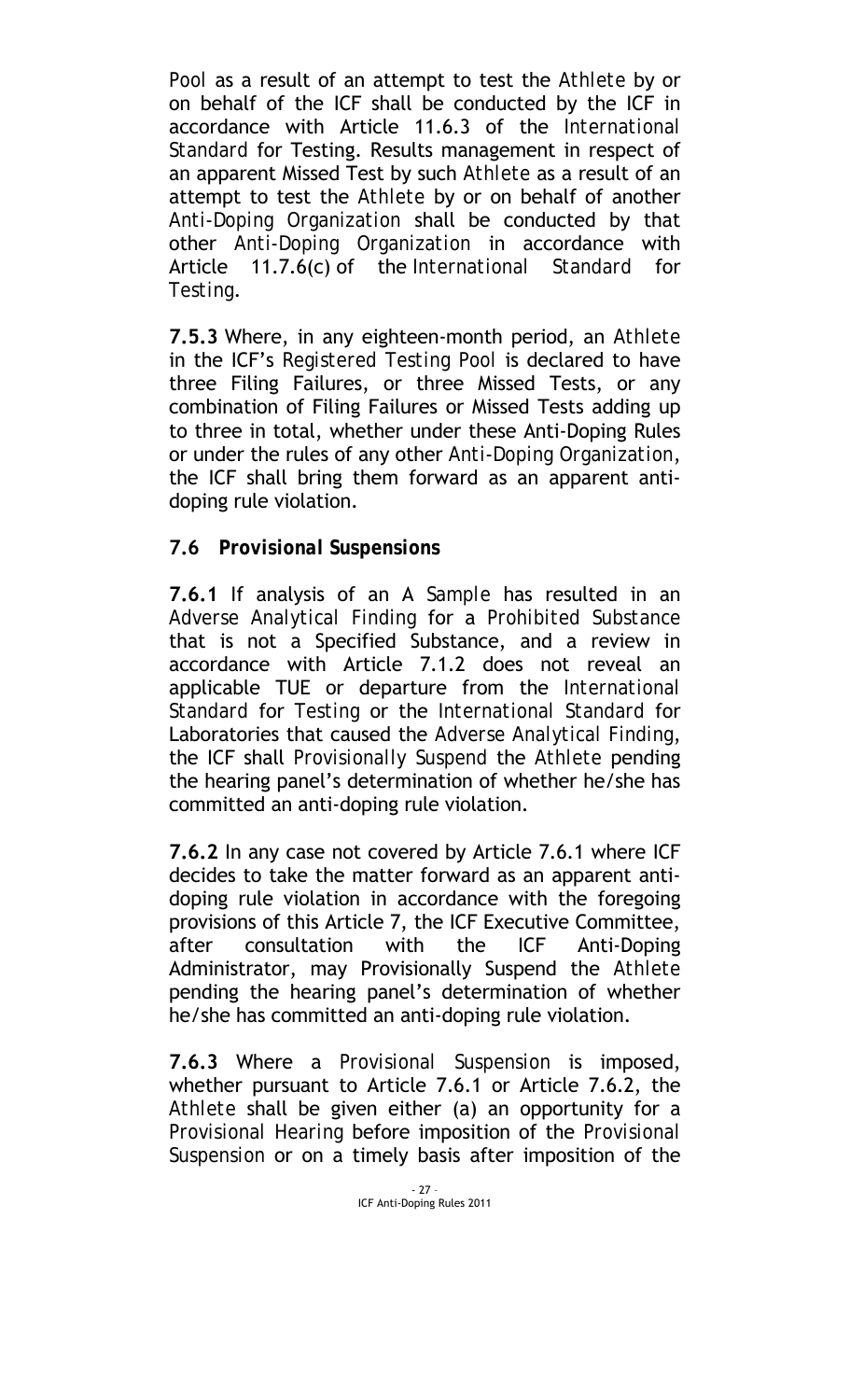*Provisional Suspension*; or (b) an opportunity for an expedited hearing in accordance with Article 8 (Right to a Fair Hearing) on a timely basis after imposition of a *Provisional Suspension. National Federations* shall impose *Provisional Suspensions* in accordance with the principles set forth in this Article 7.6.

**7.6.4** If a *Provisional Suspension* is imposed based on an *Adverse Analytical Finding* in respect of an A *Sample*, and any subsequent analysis of the B *Sample* analysis does not confirm the A *Sample* analysis, then the *Athlete* shall not be subject to any further *Provisional Suspension* on account of a violation of Article 2.1 of the *Code* (Presence of a *Prohibited Substance* or its *Metabolites* or *Markers)*. In circumstances where the *Athlete* or the *Athlete's* team have been removed from a *Competition* based on a violation of Article 2.1 and the subsequent B *Sample* analysis does not confirm the A *Sample* finding, the ICF, without otherwise affecting the *Competition*, it is still possible for the *Athlete* or team to be reinserted, the *Athlete* or team may continue to take part in the *Competition*.

*[Comment to Article 7.6: Before a Provisional Suspension can be unilaterally imposed by an Anti-Doping Organization, the internal review specified in the Code must first be completed. In addition, a Signatory imposing a Provisional Suspension is required to give the Athlete an opportunity for a Provisional Hearing either before or promptly after the imposition of the Provisional Suspension, or an expedited final hearing under Article 8 promptly after imposition of the Provisional Suspension. The Athlete has a right to appeal under Article 13.2.*

*In the rare circumstance where the B Sample analysis does not confirm the A Sample finding, the Athlete who had been provisionally suspended will be allowed, where circumstances permit, to participate in subsequent Competitions during the Event. Similarly, depending upon the relevant rules of the International Federation in a Team Sport, if the team is still in Competition, the Athlete may be able to take part in future Competitions.* 

*Athletes shall receive credit for a Provisional Suspension against any period of Ineligibility which is ultimately imposed as provided in Article 10.9.3.]*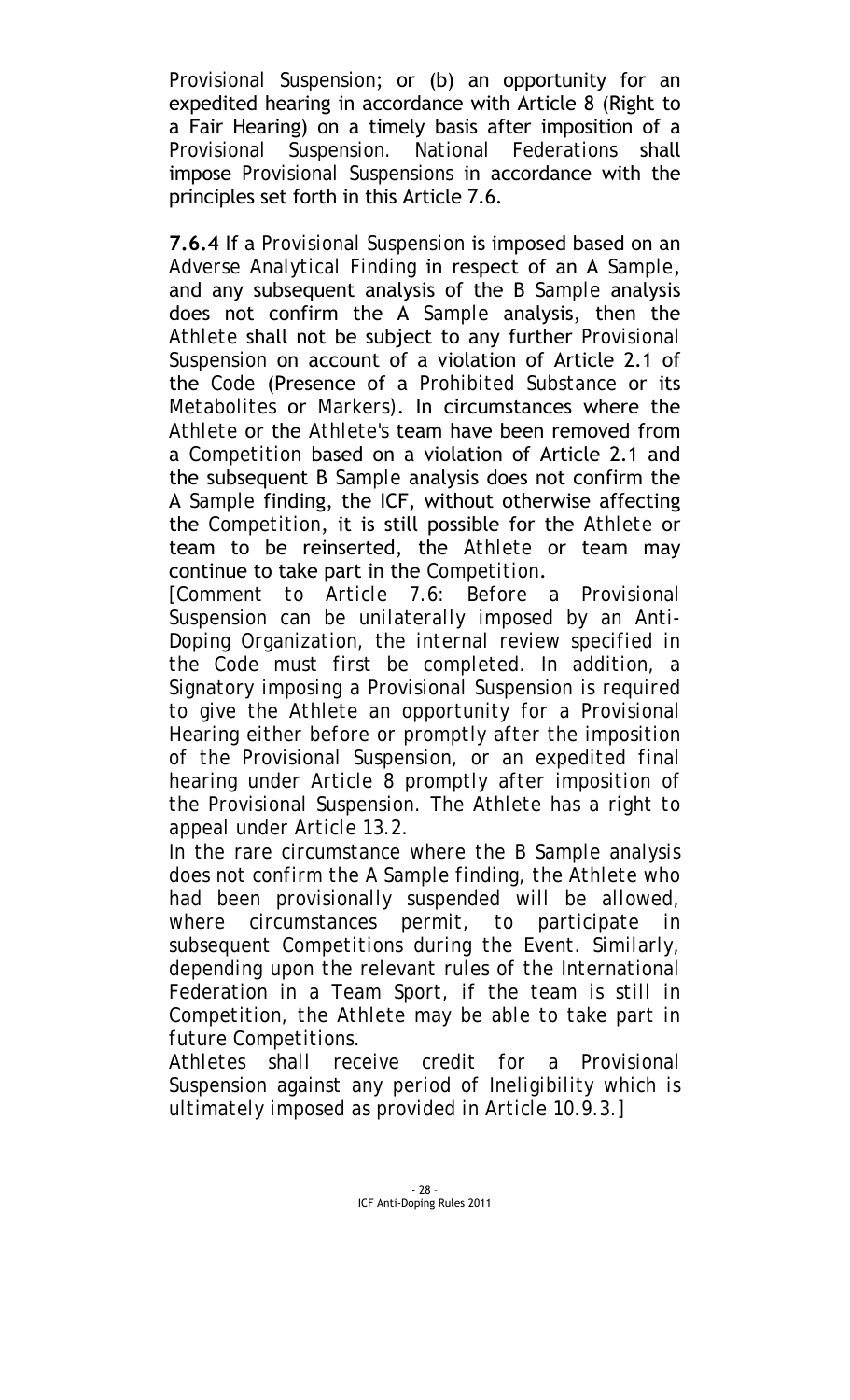# **7.7 Retirement from Sport**

If an *Athlete* or other *Person* retires while a results management process is underway, the ICF retains jurisdiction to complete its results management process. If an *Athlete* or other *Person* retires before any results management process has begun and the ICF would have had results management jurisdiction over the *Athlete* or other *Person* at the time the *Athlete* or other *Person* committed an anti-doping rule violation, the ICF has jurisdiction to conduct results management. *[Comment to Article 7.7: Conduct by an Athlete or other Person before the Athlete or other Person was subject to the jurisdiction of any Anti-Doping Organization would not constitute an anti-doping rule violation but could be a legitimate basis for denying the Athlete or other Person membership in a sports organization.]* 

# **ARTICLE 8 RIGHT TO A FAIR HEARING**

 **8.1 Hearings arising out of ICF** *Testing* **or** *Tests* **at**  *International Events*

**8.1.1** The ICF shall appoint a standing panel consisting of a Chair and two other experts with experience in anti-doping ("ICF Doping Control Panel").

**8.1.2** When it appears, following the Results Management process described in Article 7, that these Anti-Doping Rules have been violated in connection with ICF *Testing* or *Testing* at an *International Event* then the case shall be assigned to the ICF Doping Control Panel for adjudication.

**8.1.3** The Chair of the ICF Doping Control Panel shall summon the panel to hear each case. The members of the Doping Control Panel shall be impartial. If one member of the Doping Control Panel declares a lack of impartiality, the remaining two members shall take the decision on the case. Should more than one member be constrained new members shall be appointed to hear the respective case.

**8.1.4** Hearings pursuant to this Article shall be completed expeditiously following the completion of the results management process described in Article 7.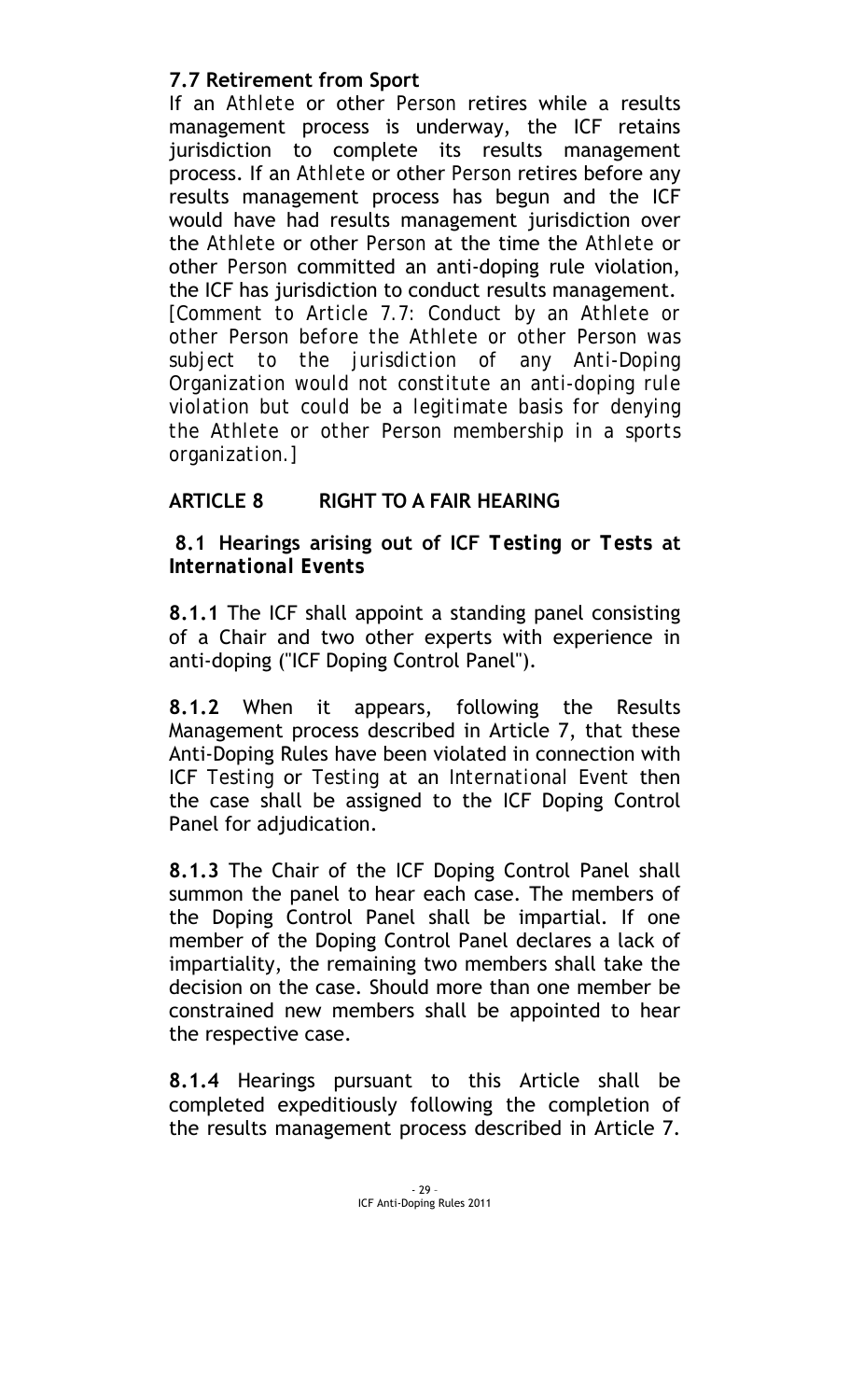Hearings held in connection with *Events* may be conducted on an expedited basis.

**8.1.5** The *National Federation* of the *Athlete* or other *Person* alleged to have violated these Anti-Doping Rules may attend the hearing as an observer.

**8.1.6** The ICF shall keep WADA fully apprised as to the status of pending cases and the result of all hearings.

**8.1.7** An *Athlete* or other *Person* may forego a hearing by acknowledging the Anti-Doping Rule violation and accepting *Consequences* consistent with Articles 9 and 10 as proposed by the ICF. The right to a hearing may be waived either expressly or by the *Athlete*'s or other *Person*'s failure to challenge the ICF's assertion that an anti-doping rule violation has occurred within 1 month**.** Where no hearing occurs, the ICF shall submit to the persons described in Article 13.2.3 a reasoned decision explaining the action taken.

**8.1.8** Decisions of the ICF Doping Control Panel may be appealed to the ICF Court of Arbitration as provided in Article 13.

# **8.2 Hearings Arising Out of National** *Testing*

**8.2.1** When it appears, following the Results Management process described in Article 7, that these Anti-Doping Rules have been violated in connection with *Testing* other than in connection with ICF *Testing* or *Testing* at an *International Event*, the *Athlete* or other *Person* involved shall be brought before a disciplinary panel of the *Athlete* or other *Person's National Federation* for a hearing to adjudicate whether a violation of these Anti-Doping Rules occurred and if so what *Consequences* should be imposed.

**8.2.2** Hearings pursuant to this Article 8.2 shall be completed expeditiously and in all cases within three months of the completion of the Results Management process described in Article 7. Hearings held in connection with *Events* may be conducted by an expedited process. If the completion of the hearing is delayed beyond three months, the ICF may elect to bring the case directly before the ICF Doping Control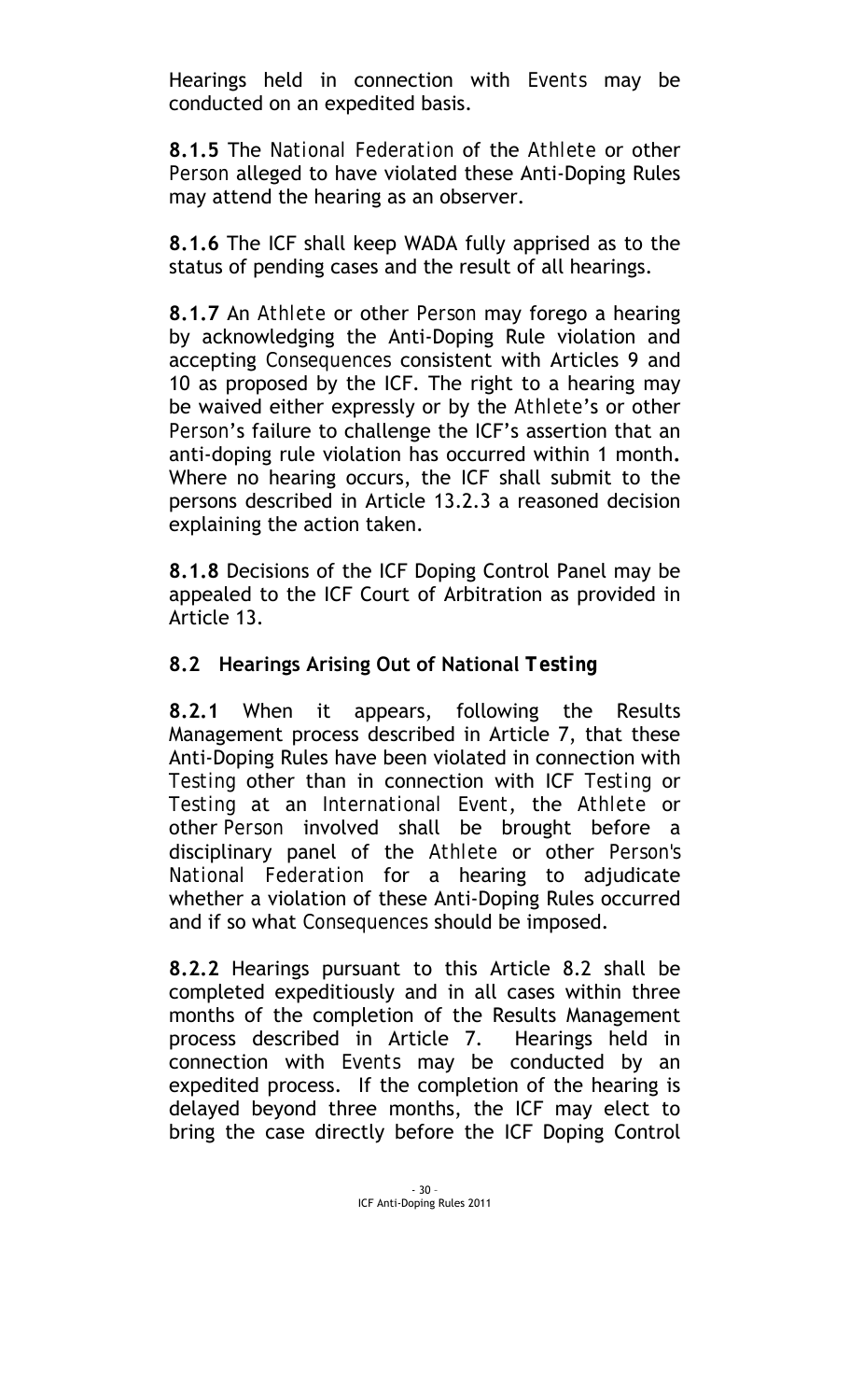Panel at the responsibility and at the expense of the *National Federation*.

**8.2.3** *National Federations* shall keep the ICF and *WADA* fully apprised as to the status of pending cases and the results of all hearings.

**8.2.4** The ICF and *WADA* shall have the right to attend hearings as an observer and shall be informed of the date of the hearing with sufficient notice to enable attendance.

**8.2.5** The *Athlete* or other *Person* may forego a hearing by acknowledging the violation of these Anti-Doping Rules and accepting *Consequences* consistent with Articles 9 and 10 as proposed by the *National Federation*. The right to a hearing may be waived either expressly or by the *Athlete*'s or other *Person*'s failure to challenge the *National Federation*'s assertion that an anti-doping rule violation has occurred within 1 month. Where no hearing occurs, the *National Federation* shall submit to the persons described in Article 13.2.3 a reasoned decision explaining the action taken.

**8.2.6** Decisions by *National Federations*, whether as the result of a hearing or the *Athlete* or other *Person's* acceptance of *Consequences*, may be appealed as provided in Article 13.

**8.2.7** Hearing decisions by the *National Federation* shall not be subject to further administrative review at the national level except as provided in Article 13 or required by applicable national law.

**8.2.8** The case of any *Athlete* or other *Person*, who is the subject of a decision or other final adjudication of any *National Federation* or other *Anti-Doping Organization* which is not consistent with the *Code* or ICF Anti-Doping Rules, may be reviewed by the ICF. To that effect, the case of the *Athlete* or other *Person* may be assigned to the ICF Doping Control Panel. The ICF shall communicate in writing to the *National Federation* and the *Athlete* or other *Person* within 21 days of receipt of the decision or other final adjudication of the *National Federation* or other *Anti-Doping Organization*  its intention to review the case. The ICF Anti-Doping Panel shall conduct the hearing process in accordance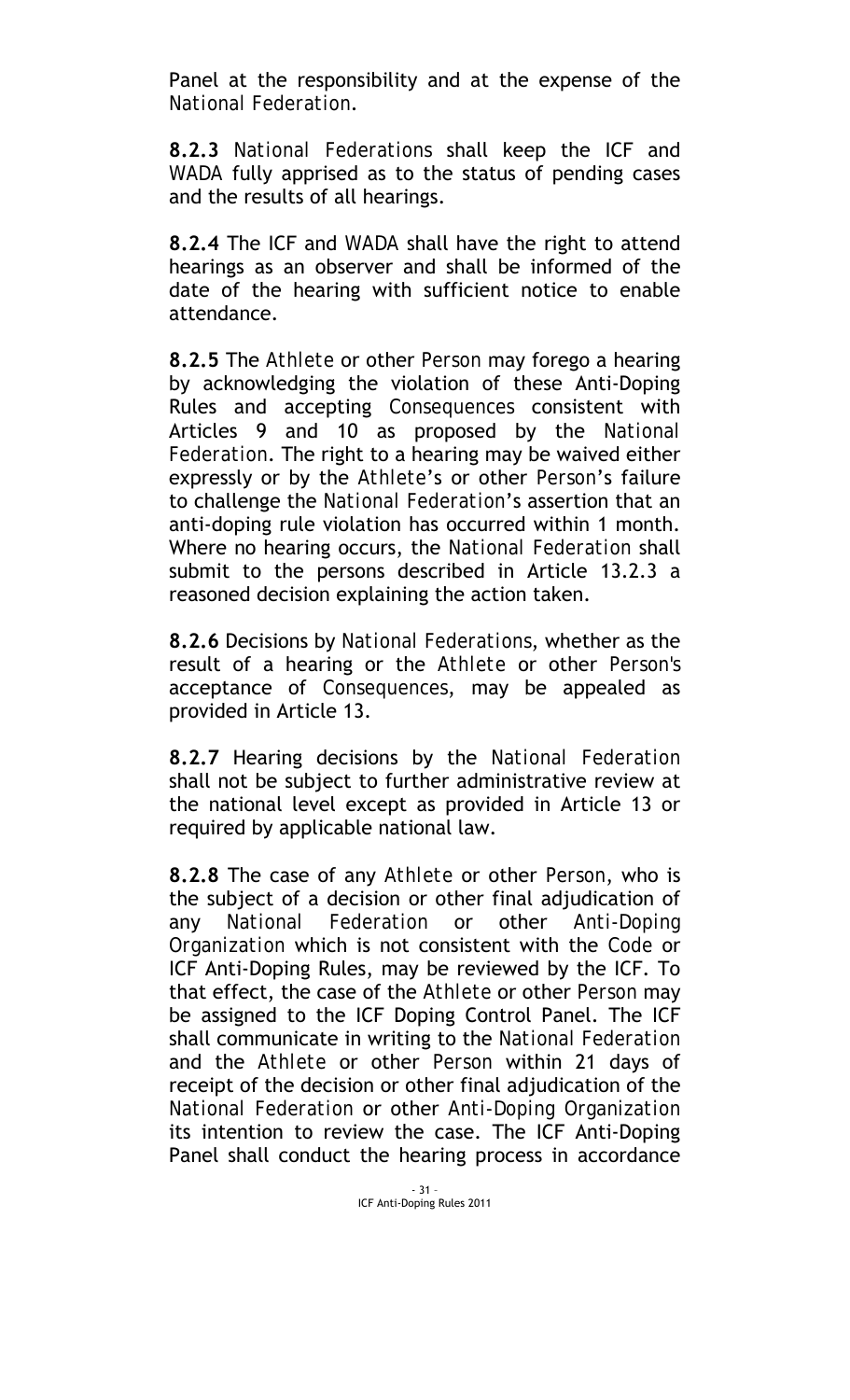with article 8.1. The decision of the ICF Doping Control Panel may be appealed to the ICF Court of Arbitration as provided in article 13.

**8.3 Principles for a Fair Hearing** All hearings pursuant to either Article 8.1 or 8.2 shall respect the following principles:

- a timely hearing;
- fair and impartial hearing panel;
- the right to be represented by counsel at the *Person*'s own expense;
- the right to be informed in a fair and timely manner of the asserted anti-doping rule violation;
- the right to respond to the asserted anti-doping rule violation and resulting *Consequences*;
- the right of each party to present evidence, including the right to call and question witnesses (subject to the hearing panel's discretion to accept testimony by telephone or written submission);
- the *Person*'s right to an interpreter at the hearing, with the hearing panel to determine the identity, and responsibility for the cost of the interpreter; and
- a timely, written, reasoned decision, specifically including an explanation of the reason(s) for any period of *Ineligibility*.

### **ARTICLE 9 AUTOMATIC** *DISQUALICFICATION* **OF INDIVIDUAL RESULTS**

A violation of these Anti-Doping Rules in *Individual Sports* in connection with an *In-Competition* test automatically leads to *Disqualification* of the result obtained in that *Competition* with all resulting consequences, including forfeiture of any medals, points and prizes.

*[Comment to Article 9: When an Athlete wins a gold medal with a Prohibited Substance in his or her system, that is unfair to the other Athletes in that Competition regardless of whether the gold medalist was at fault in any way. Only a "clean" Athlete should be allowed to benefit from his or her competitive results.* 

*For Team Sports, see Article 11 (Consequences to Teams).*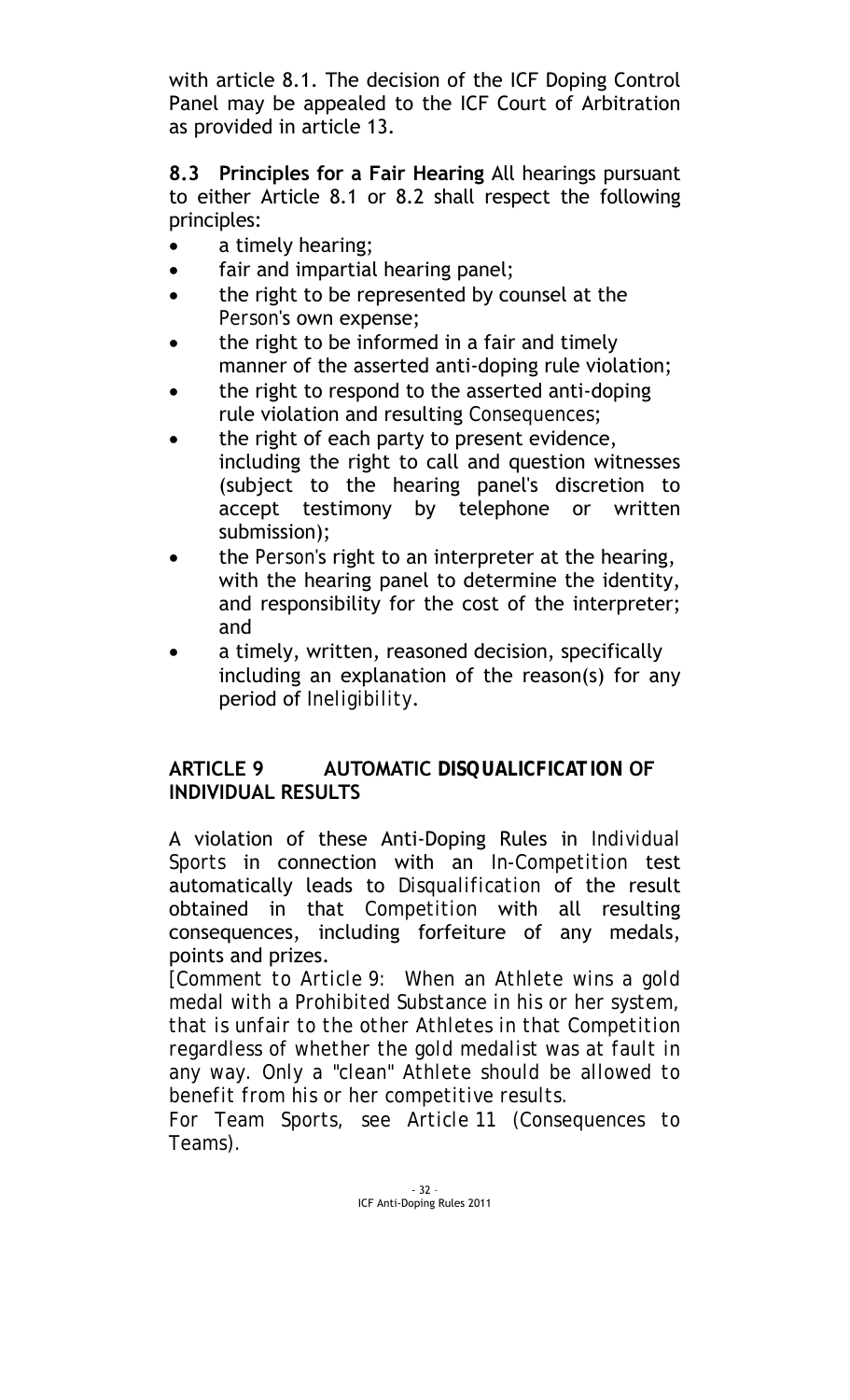*In sports which are not Team Sports but where awards are given to teams, Disqualification or other disciplinary action against the team when one or more team members have committed an anti-doping rule violation shall be as provided in the applicable rules of the ICF.]* 

### **ARTICLE 10 SANCTIONS ON INDIVIDUALS**

#### **10.1** *Disqualification* **of Results in** *Event* **During which an** *Anti-Doping Rule* **Violation Occurs**

An *Anti-Doping Rule* violation occurring during or in connection with an *Event* may lead to *Disqualification* of all of the *Athlete's* individual results obtained in that *Event* with all consequences, including forfeiture of all medals, points and prizes, except as provided in Article 10.1.1.

*[Comment to Article 10.1: Whereas Article 9 (Automatic Disqualification of Individual Results) Disqualifies the result in a single Competition in which the Athlete tested positive, this Article may lead to Disqualification of all results in all races during the Event. Factors to be included in considering whether to Disqualify other results in an Event might include, for example, the severity of the Athlete's anti-doping rule violation and whether the Athlete tested negative in the other Competitions.]* 

**10.1.1** If the *Athlete* establishes that he or she bears *No Fault or Negligence* for the violation, the *Athlete's* individual results in the other *Competition* shall not be *Disqualified* unless the *Athlete's* results in *Competition* other than the *Competition* in which the anti-doping rule violation occurred were likely to have been affected by the *Athlete's* anti-doping rule violation.

**10.2** *Ineligibility* **for Presence,** *Use* **or** *Attempted Use***, or** *Possession* **of** *Prohibited Substances* **and** *Prohibited Methods*

The period of *Ineligibility* imposed for a violation of Article 2.1 (Presence of *Prohibited Substance* or its *Metabolites* or *Markers*), Article 2.2 (*Use* or *Attempted Use* of *Prohibited Substance* or *Prohibited Method*) or Article 2.6 (*Possession* of *Prohibited Substances* and *Methods*) shall be as follows, unless the conditions for eliminating or reducing the period of *Ineligibility*, as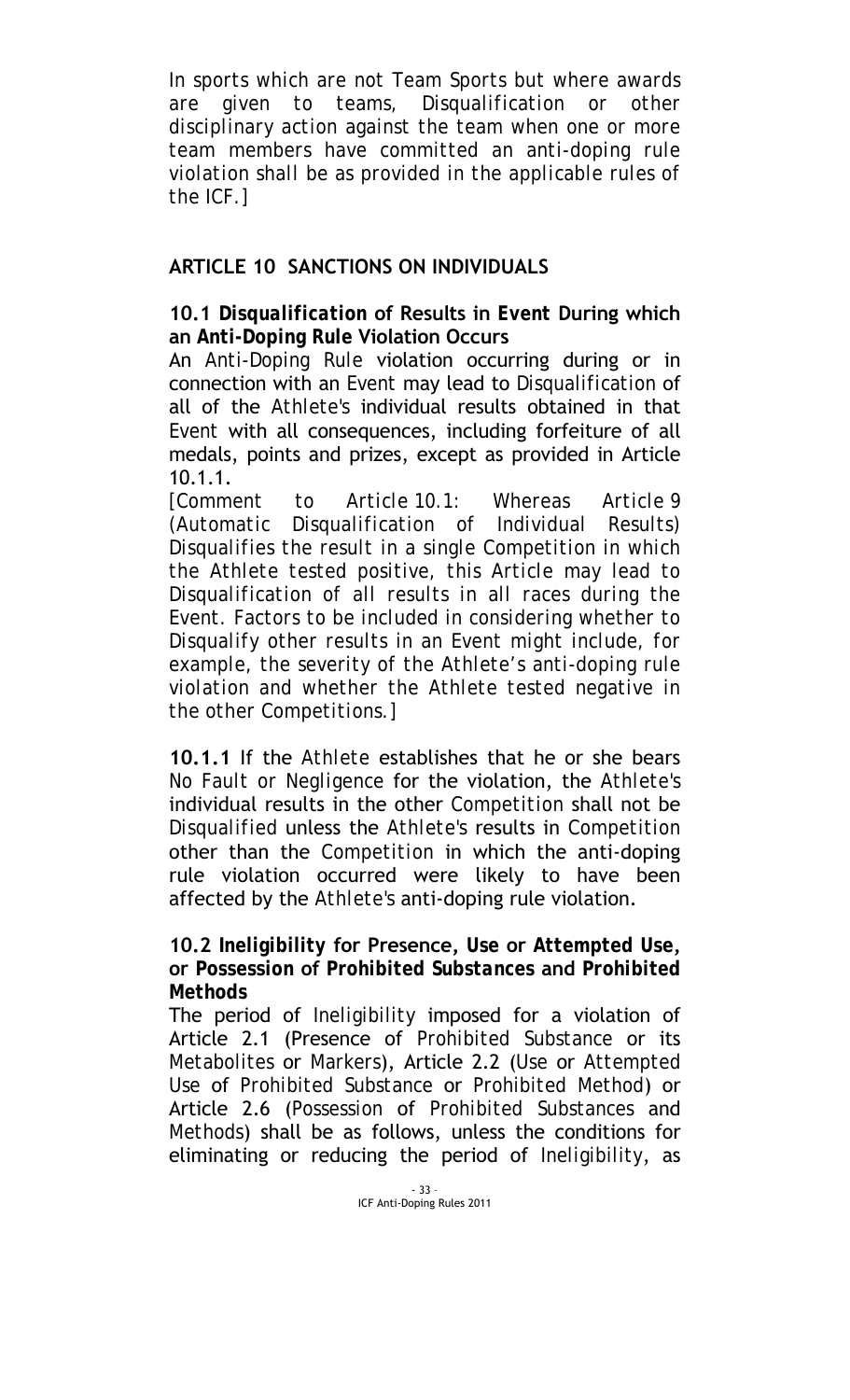provided in Articles 10.4 and 10.5, or the conditions for increasing the period of *Ineligibility*, as provided in Article 10.6, are met:

First violation: Two (2) years' *Ineligibility*.

*[Comment to Article 10.2: Harmonization of sanctions has been one of the most discussed and debated areas of anti-doping. Harmonization means that the same rules and criteria are applied to assess the unique facts of each case. Arguments against requiring harmonization of sanctions are based on differences between sports including, for example, the following: in some sports the Athletes are professionals making a sizable income from the sport and in others the Athletes are true amateurs; in those sports where an Athlete's career is short (e.g., artistic gymnastics) a two year Disqualification has a much more significant effect on the Athlete than in sports where careers are traditionally much longer (e.g., equestrian and shooting); in Individual Sports, the Athlete is better able to maintain competitive skills through solitary practice during Disqualification than in other sports where practice as part of a team is more important. A primary argument in favor of harmonization is that it is simply not right that two Athletes from the same country who test positive for the same Prohibited Substance under similar circumstances should receive different sanctions only because they participate in different sports. In addition, flexibility in sanctioning has often been viewed as an unacceptable opportunity for some sporting bodies to be more lenient with dopers. The lack of harmonization of sanctions has also frequently been the source of jurisdictional conflicts between IFs and National Anti-Doping Organizations.]* 

*10.3 Ineligibility* **for Other** *Anti-Doping Rule* **Violations**  The period of *Ineligibility* for violations of these Anti-Doping Rules other than as provided in Article 10.2 shall be as follows:

**10.3.1** For violations of Article 2.3 (refusing or failing to submit to *Sample* collection) or Article 2.5 (*Tampering* with *Doping Control*), the *Ineligibility* period shall be two (2) years unless the conditions provided in Article 10.5, or the conditions provided in Article 10.6, are met.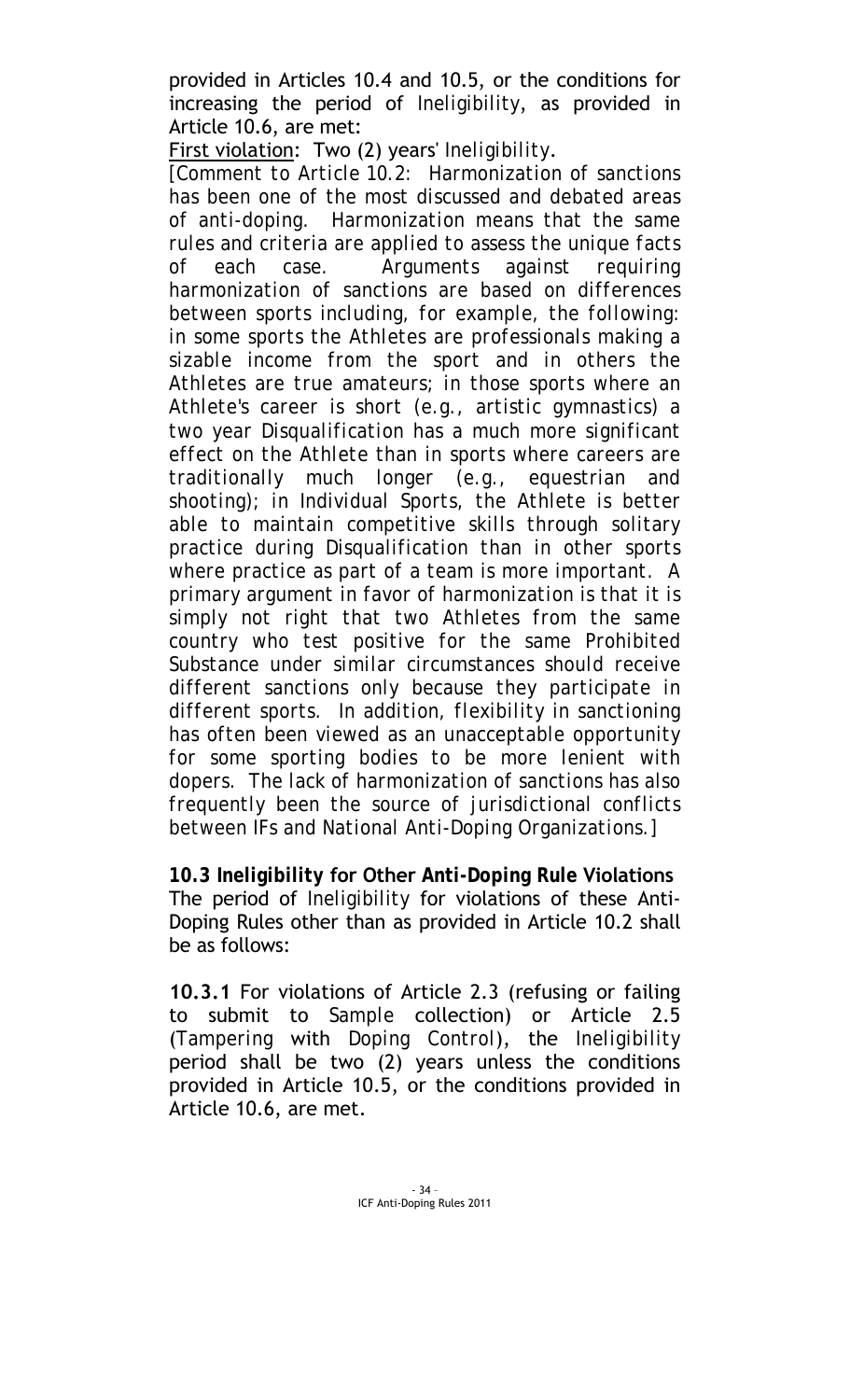**10.3.2** For violations of Article 2.7 (*Trafficking*) or Article 2.8 (Administration of *Prohibited Substance* or *Prohibited Method*), the period of *Ineligibility* imposed shall be a minimum of four (4) years up to lifetime *Ineligibility* unless the conditions provided in Article 10.5 are met. An anti-doping rule violation involving a *Minor* shall be considered a particularly serious violation, and, if committed by *Athlete Support Personnel* for violations other than Specified Substances shall result in lifetime *Ineligibility* for such *Athlete Support Personnel*. In addition, significant violations of such Articles which also violate non-sporting laws and regulations, shall be reported to the competent administrative, professional or judicial authorities.

*[Comment to Article 10.3.2: Those who are involved in doping Athletes or covering up doping should be subject to sanctions which are more severe than the Athletes who test positive. Since the authority of sport organizations is generally limited to Ineligibility for credentials, membership and other sport benefits, reporting Athlete Support Personnel to competent authorities is an important step in the deterrence of doping.]* 

**10.3.3** For violations of Article 2.4 (Filing Failures and/ or Missed Tests), the period of *Ineligibility* shall be at a minimum one (1) year and at a maximum two (2) years based on the *Athlete*'s degree of fault.

 *[Comment to Article 10.3.3: The sanction under Article 10.3.3 shall be two years where all three filing failures or missed tests are inexcusable. Otherwise, the sanction shall be assessed in the range of two years to one year, based on the circumstances of the case.]* 

#### **10.4 Elimination or Reduction of the Period of**  *Ineligibility* **for Specified Substances under Specific Circumstances**

Where an *Athlete* or other *Person* can establish how a Specified Substance entered his or her body or came into his or her possession and that such Specified Substance was not intended to enhance the *Athlete*'s sport performance or mask the use of a performanceenhancing substance, the period of *Ineligibility* found in Article 10.2 shall be replaced with the following: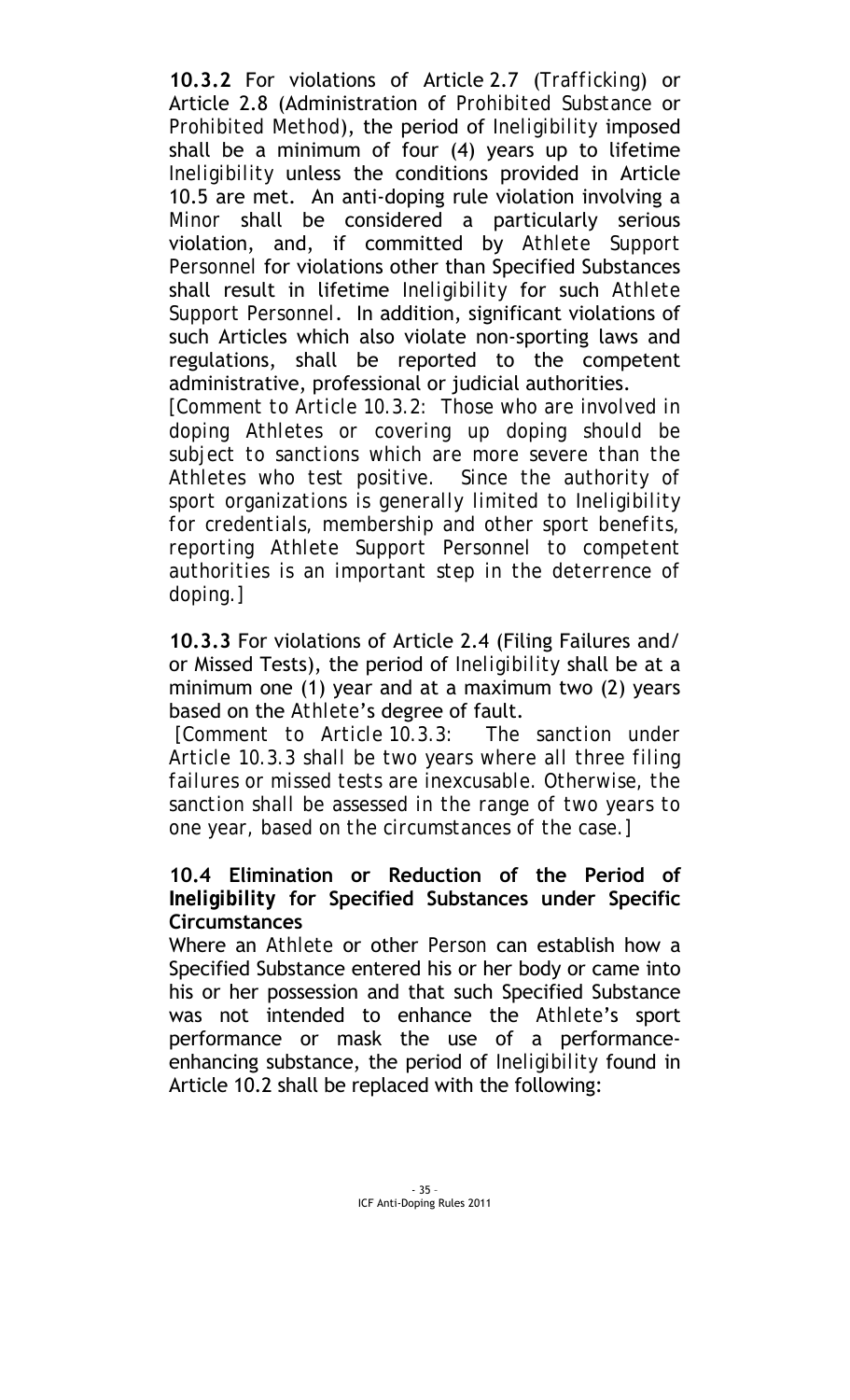First violation: At a minimum, a reprimand and no period of *Ineligibility* from future *Events*, and at a maximum, two (2) years of *Ineligibility*.

To justify any elimination or reduction, the *Athlete* or other *Person* must produce corroborating evidence in addition to his or her word which establishes to the comfortable satisfaction of the ICF Doping Control Panel the absence of an intent to enhance sport performance or mask the use of a performance enhancing substance. The *Athlete* or other *Person*'s degree of fault shall be the criterion considered in assessing any reduction of the period of *Ineligibility*.

*[Comment to Article 10.4: Specified Substances as now defined in Article 4.2.2 are not necessarily less serious agents for purposes of sports doping than other Prohibited Substances (for example, a stimulant that is listed as a Specified Substance could be very effective to an Athlete in competition); for that reason, an Athlete who does not meet the criteria under this Article would receive a two-year period of Ineligibility and could receive up to a four-year period of Ineligibility under Article 10.6. However, there is a greater likelihood that Specified Substances, as opposed to other Prohibited Substances, could be susceptible to a credible, non-doping explanation.* 

*This Article applies only in those cases where the Doping Control Panel is comfortably satisfied by the objective circumstances of the case that the Athlete in taking a Prohibited Substance did not intend to enhance his or her sport performance. Examples of the type of objective circumstances which in combination might lead a hearing panel to be comfortably satisfied of no performance-enhancing intent would include: the fact that the nature of the Specified Substance or the timing of its ingestion would not have been beneficial to the Athlete; the Athlete's open Use or disclosure of his or her Use of the Specified Substance; and a contemporaneous medical records file substantiating the non-sport-related prescription for the Specified Substance. Generally, the greater the potential performance-enhancing benefit, the higher the burden on the Athlete to prove lack of an intent to enhance sport performance.* 

*While the absence of intent to enhance sport performance must be established to the comfortable satisfaction of the hearing panel, the Athlete may*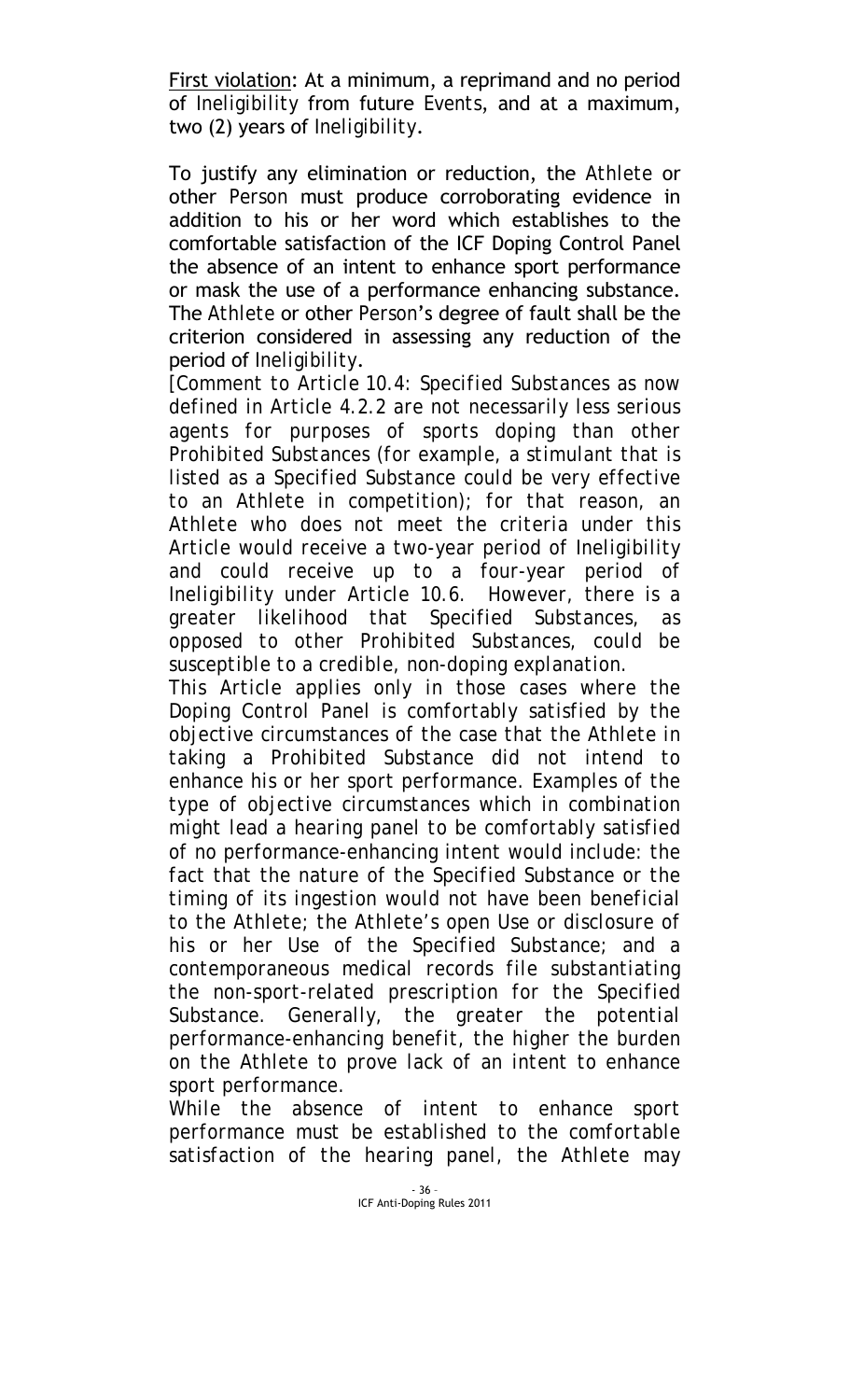*establish how the Specified Substance entered the body by a balance of probability.* 

*In assessing the Athlete's or other Person's degree of fault, the circumstances considered must be specific and relevant to explain the Athlete's or other Person's departure from the expected standard of behavior. Thus, for example, the fact that an Athlete would lose the opportunity to earn large sums of money during a period of Ineligibility or the fact that the Athlete only has a short time left in his or her career or the timing of the sporting calendar would not be relevant factors to be considered in reducing the period of Ineligibility under this Article. It is anticipated that the period of Ineligibility will be eliminated entirely in only the most exceptional cases.]* 

## **10.5 Elimination or Reduction of Period of** *Ineligibility* **Based on Exceptional Circumstances**

## **10.5.1** *No Fault or Negligence*

If an *Athlete* establishes in an individual case that he or she bears *No Fault or Negligence*, the otherwise applicable period of *Ineligibility* shall be eliminated. When a *Prohibited Substance* or its *Markers* or *Metabolites* is detected in an *Athlete's Sample* in violation of Article 2.1 (presence of *Prohibited Substance*), the *Athlete* must also establish how the *Prohibited Substance* entered his or her system in order to have the period of *Ineligibility* eliminated. In the event this Article is applied and the period of *Ineligibility* otherwise applicable is eliminated, the anti-doping rule violation shall not be considered a violation for the limited purpose of determining the period of *Ineligibility* for multiple violations under Article 10.7.

## **10.5.2** *No Significant Fault or Negligence*

If an *Athlete* or other *Person* establishes in an individual case that he or she bears *No Significant Fault or Negligence,* then the period of *Ineligibility* may be reduced, but the reduced period of *Ineligibility* may not be less than one-half of the period of *Ineligibility* otherwise applicable. If the otherwise applicable period of *Ineligibility* is a lifetime, the reduced period under this section may be no less than 8 years. When a *Prohibited Substance* or its *Markers* or *Metabolites* is detected in an *Athlete's Sample* in violation of Article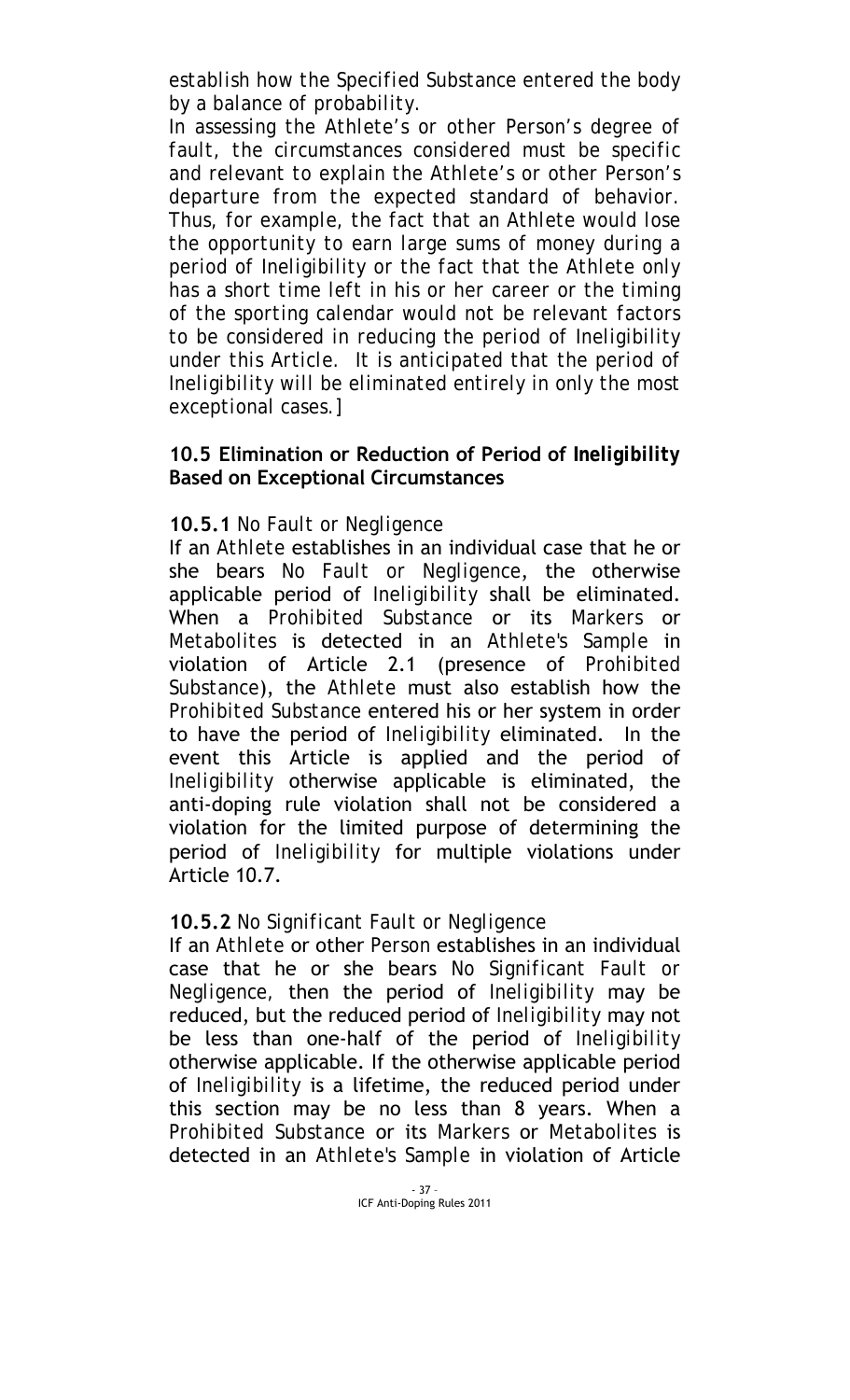2.1 (Presence of *Prohibited Substance* or its *Metabolites*  or *Markers*), the *Athlete* must also establish how the *Prohibited Substance* entered his or her system in order to have the period of *Ineligibility* reduced.

*[Comment to Articles 10.5.1 and 10.5.2: The ICF's Anti-Doping Rules provide for the possible reduction or elimination of the period of Ineligibility in the unique circumstance where the Athlete can establish that he or she had No Fault or Negligence, or No Significant Fault or Negligence, in connection with the violation. This approach is consistent with basic principles of human rights and provides a balance between those Anti-Doping Organizations that argue for a much narrower exception, or none at all, and those that would reduce a two year suspension based on a range of other factors even when the Athlete was admittedly at fault. These Articles apply only to the imposition of sanctions; they are not applicable to the determination of whether an anti-doping rule violation has occurred. Article 10.5.2 may be applied to any anti-doping violation even though it will be especially difficult to meet the criteria for a reduction for those anti-doping rule violations where knowledge is an element of the violation.* 

*Articles 10.5.1 and 10.5.2 are meant to have an impact only in cases where the circumstances are truly exceptional and not in the vast majority of cases.* 

*To illustrate the operation of Article 10.5.1, an example where No Fault or Negligence would result in the total elimination of a sanction is where an Athlete could prove that, despite all due care, he or she was sabotaged by a competitor. Conversely, a sanction could not be completely eliminated on the basis of No Fault or Negligence in the following circumstances: (a) a positive test resulting from a mislabeled or contaminated vitamin or nutritional supplement (Athletes are responsible for what they ingest (Article 2.1.1) and have been warned against the possibility of supplement contamination); (b) the administration of a Prohibited Substance by the Athlete's personal physician or trainer without disclosure to the Athlete (Athletes are responsible for their choice of medical personnel and for advising medical personnel that they cannot be given any Prohibited Substance); and (c) sabotage of the Athlete's food or drink by a spouse, coach or other*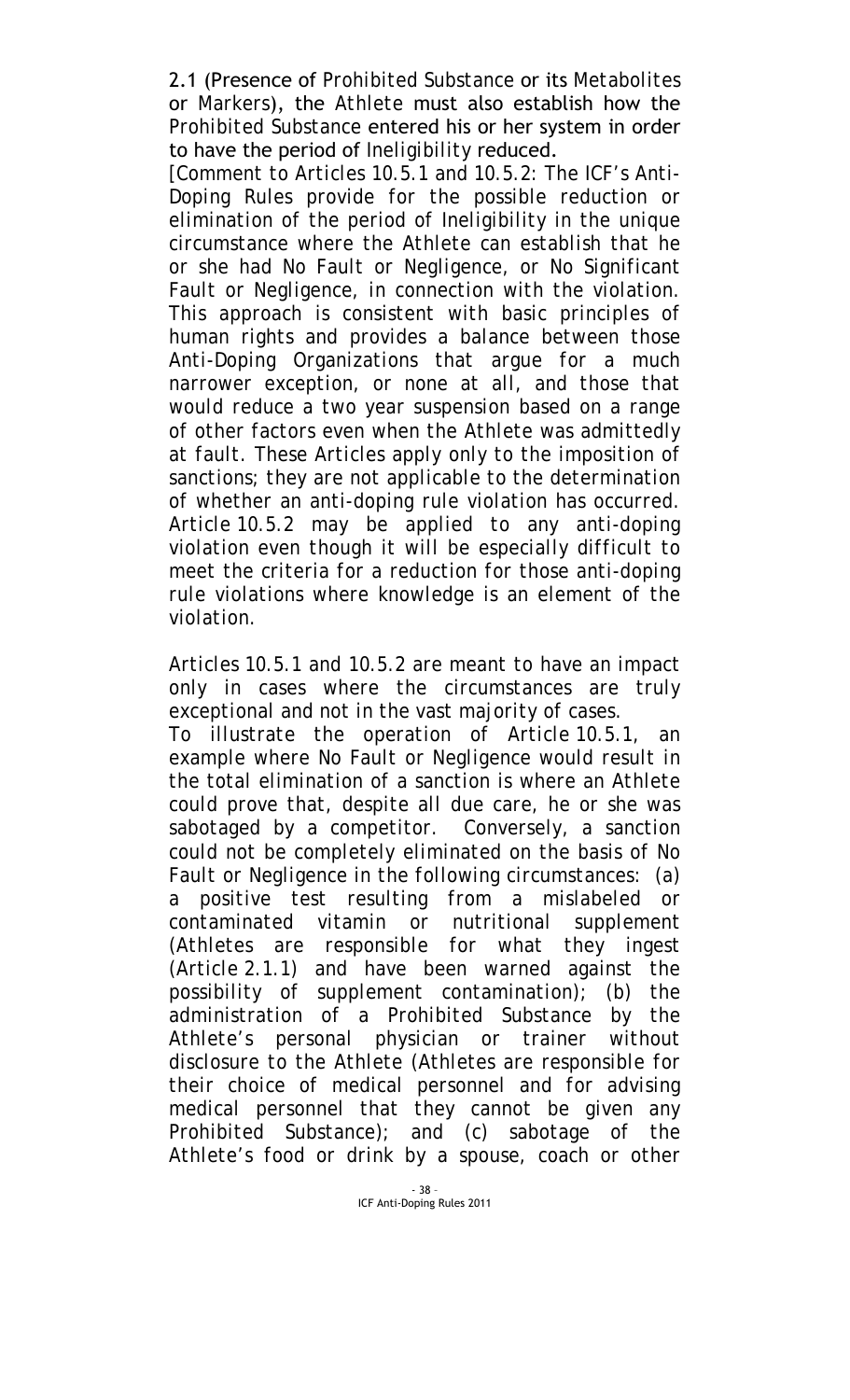*person within the Athlete's circle of associates (Athletes are responsible for what they ingest and for the conduct of those persons to whom they entrust access to their food and drink). However, depending on the unique facts of a particular case, any of the referenced illustrations could result in a reduced sanction based on No Significant Fault or Negligence. (For example, reduction may well be appropriate in illustration (a) If the Athlete clearly establishes that the cause of the positive test was contamination in a common multiple vitamin purchased from a source with no connection to Prohibited Substances and the Athlete exercised care in not taking other nutritional supplements.)* 

*For purposes of assessing the Athlete or other Person's fault under Articles 10.5.1 and 10.5.2, the evidence considered must be specific and relevant to explain the Athlete or other Person's departure from the expected standard of behavior. Thus, for example the fact that an Athlete would lose the opportunity to earn large sums of money during a period of Ineligibility or the fact that the Athlete only has a short time left in his or her career or the timing of the sporting calendar would not be relevant factors to be considered in reducing the period of Ineligibility under this Article.* 

*While minors are not given special treatment per se in determining the applicable sanction, certainly youth and lack of experience are relevant factors to be assessed in determining the Athlete or other Person's fault under Article 10.5.2, as well as Articles 10.4 and 10.5.1.* 

*Article 10.5.2 should not be applied in cases where Articles 10.3.3 or 10.4 apply, as those Articles already take into consideration the Athlete or other Person's degree of fault for purposes of establishing the applicable period of Ineligibility.]* 

**10.5.3** *Substantial Assistance* in Discovering or Establishing Anti-Doping Rule Violations

The ICF Doping Control Panel may, prior to a final appellate decision under Article 13 or the expiration of the time to appeal, suspend a part of the period of *Ineligibility* imposed in an individual case where the *Athlete* or other *Person* has provided *Substantial Assistance* to an *Anti-Doping Organization*, criminal authority or professional disciplinary body which results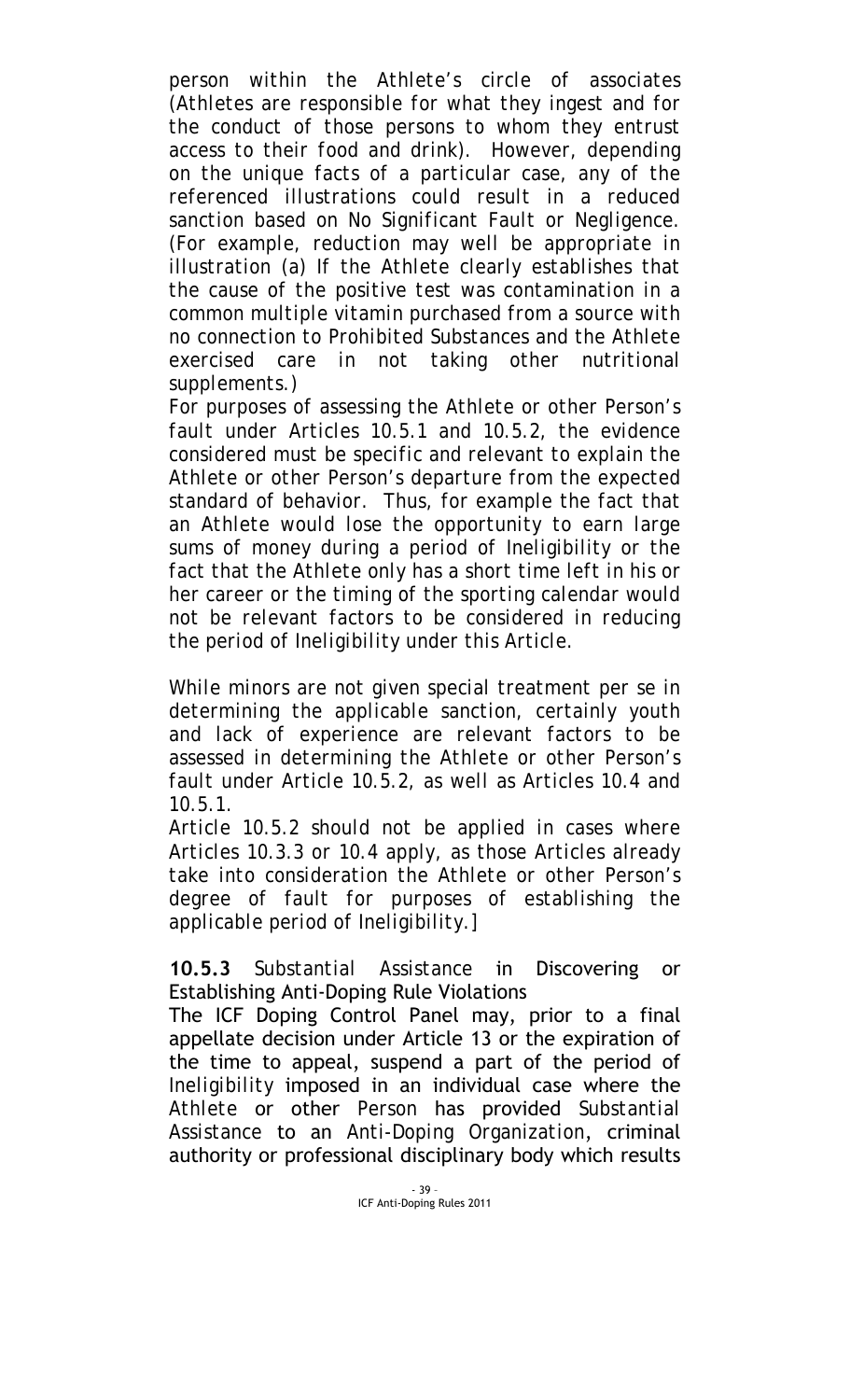in the *Anti-Doping Organization* discovering or establishing an anti-doping rule violation by another *Person* or which results in a criminal or disciplinary body discovering or establishing a criminal offense or the breach of professional rules by another *Person*. After a final appellate decision under Article 13 or the expiration of time to appeal, the ICF may only suspend a part of the applicable period of *Ineligibility* with the approval of *WADA*. The extent to which the otherwise applicable period of *Ineligibility* may be suspended shall be based on the seriousness of the anti-doping rule violation committed by the *Athlete* or other *Person* and the significance of the *Substantial Assistance* provided by the *Athlete* or other *Person* to the effort to eliminate doping in sport. No more than three-quarters of the otherwise applicable period of *Ineligibility* may be suspended. The ICF the otherwise applicable period of *Ineligibility* is a lifetime, the non-suspended period under this Article must be no less than 8 years. If the ICF suspends any part of the period of *Ineligibility* under this Article, it shall promptly provide a written justification for its decision to each *Anti-Doping Organization* having a right to appeal the decision. If the ICF subsequently reinstates any part of the suspended period of *Ineligibility* because the *Athlete* or other *Person* has failed to provide the *Substantial Assistance* which was anticipated, the *Athlete* or other *Person* may appeal the reinstatement pursuant to Article 13.2.

*[Comment to Article 10.5.3: The cooperation of Athletes, Athlete Support Personnel and other Persons who acknowledge their mistakes and are willing to bring other anti-doping rule violations to light is important to clean sport.* 

*Factors to be considered in assessing the importance of the Substantial Assistance would include, for example, the number of individuals implicated, the status of those individuals in the sport, whether a scheme involving Trafficking under Article 2.7 or administration under Article 2.8 is involved and whether the violation involved a substance or method which is not readily detectible in Testing. The maximum suspension of the Ineligibility period shall only be applied in very exceptional cases. An additional factor to be considered in connection with the seriousness of the anti-doping rule violation is any performance-enhancing benefit which the Person*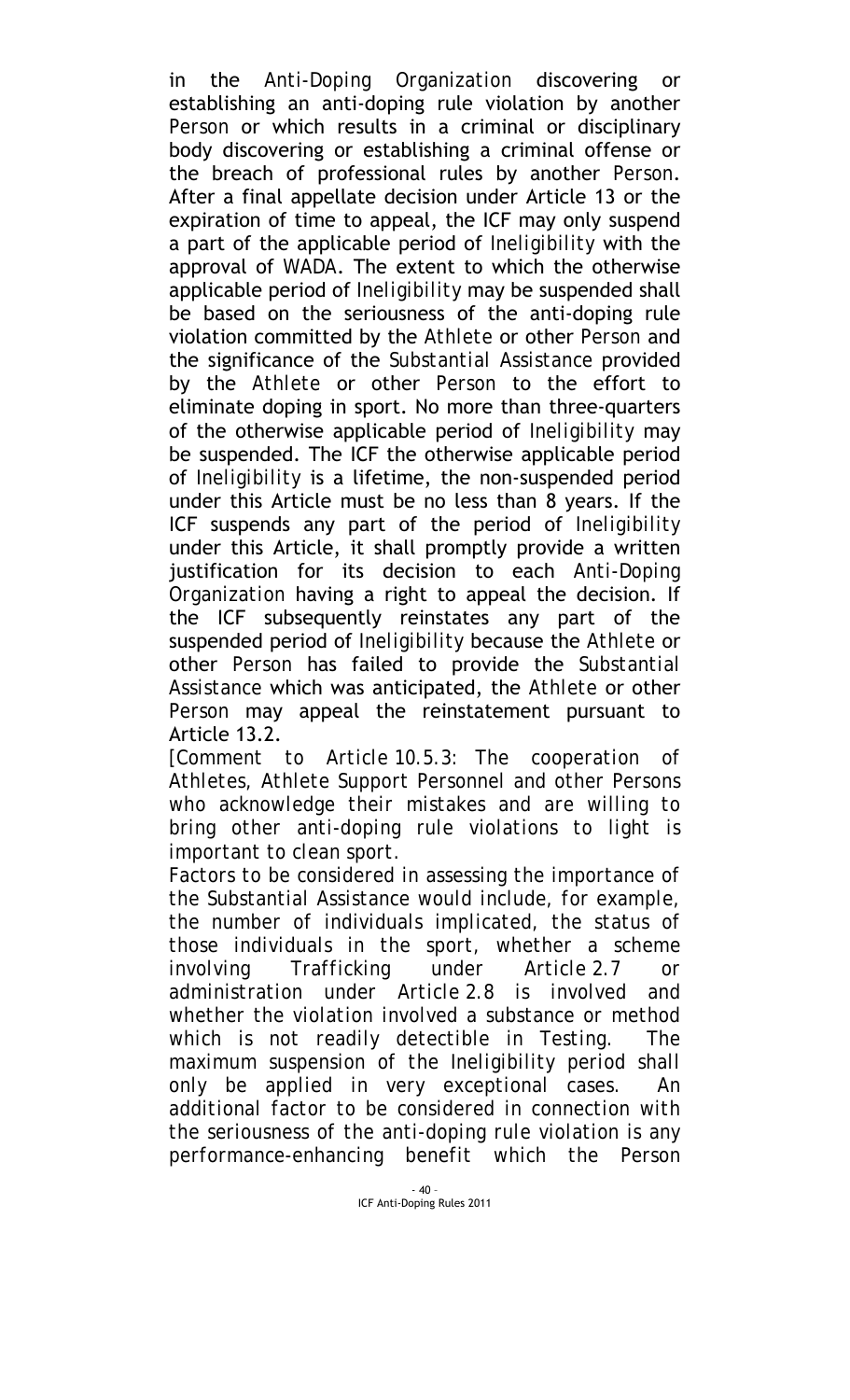*providing Substantial Assistance may be likely to still enjoy. As a general matter, the earlier in the results management process the Substantial Assistance is provided, the greater the percentage of the period of Ineligibility may be suspended.* 

*If the Athlete or other Person who is asserted to have committed an anti-doping rule violation claims entitlement to a suspended period of Ineligibility under this Article in connection with the Athlete or other Person's waiver of a hearing under Article 8.3 (Waiver of Hearing), the ICF shall determine whether a suspension of a portion of the period of Ineligibility is appropriate under this Article. If the Athlete or other Person claims entitlement to a suspended period of Ineligibility before the conclusion of a hearing under Article 8 on the anti-doping rule violation, the ICF Doping Control Panel shall determine whether a suspension of a portion of the period of Ineligibility is appropriate under this Article at the same time the ICF Doping Control Panel decides whether the Athlete or other Person has committed an anti-doping rule violation. If a portion of the period of Ineligibility is suspended, the decision shall explain the basis for concluding the information provided was credible and was important to discovering or proving the anti-doping rule violation or other offense. If the Athlete or other Person claims entitlement to a suspended period of Ineligibility after a final decision finding an anti-doping rule violation has been rendered and is not subject to appeal under Article 13, but the Athlete or other Person is still serving the period of Ineligibility, the Athlete or other Person may apply to the ICF to consider a suspension in the period of Ineligibility under this Article. Any such suspension of the period of Ineligibility shall require the approval of WADA. If any condition upon which the suspension of a period of Ineligibility is based is not fulfilled, the ICF shall reinstate the period of Ineligibility which would otherwise be applicable. Decisions rendered by the ICF under this Article may be appealed pursuant Article 13.2.* 

*This is the only circumstance under the ICF's Anti-Doping Rules where the suspension of an otherwise applicable period of Ineligibility is authorized.]* 

**10.5.4** Admission of an Anti-Doping Rule Violation in the Absence of Other Evidence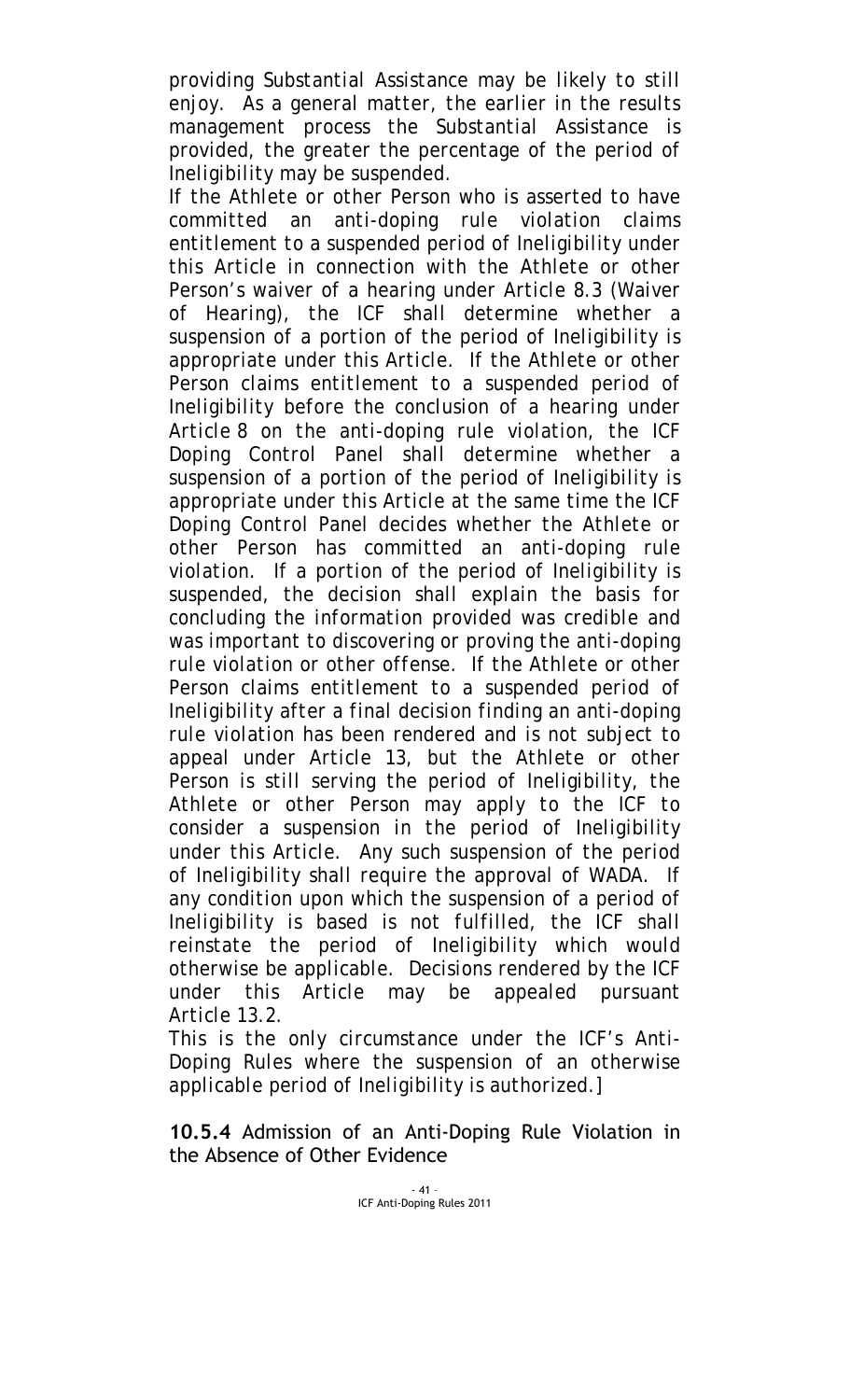Where an *Athlete* or other *Person* voluntarily admits the commission of an anti-doping rule violation before having received notice of a *Sample* collection which could establish an anti-doping rule violation (or, in the case of an anti-doping rule violation other than Article 2.1, before receiving first notice of the admitted violation pursuant to Article 7) and that admission is the only reliable evidence of the violation at the time of admission, then the period of *Ineligibility* may be reduced, but not below one-half of the period of *Ineligibility* otherwise applicable.

*[Comment to Article 10.5.4: This Article is intended to apply when an Athlete or other Person comes forward and admits to an anti-doping rule violation in circumstances where no Anti-Doping Organization is aware that an anti-doping rule violation might have been committed. It is not intended to apply to circumstances where the admission occurs after the Athlete or other Person knows he or she is about to be caught.]* 

**10.5.5** Where an *Athlete* or Other *Person* Establishes Entitlement to Reduction in Sanction under More than One Provision of this Article

Before applying any reductions under Articles 10.5.2, 10.5.3 or 10.5.4, the otherwise applicable period of *Ineligibility* shall be determined in accordance with Articles 10.2, 10.3, 10.4 and 10.6. If the *Athlete* or other *Person* establishes entitlement to a reduction or suspension of the period of *Ineligibility* under two or more of Articles 10.5.2, 10.5.3 or 10.5.4, then the period of *Ineligibility* may be reduced or suspended, but not below one-quarter of the otherwise applicable period of *Ineligibility*.

*[Comment to Article 10.5.5: The appropriate sanction is determined in a sequence of four steps. First, the ICF Doping Control Panel determines which of the basic sanctions (Article 10.2, Article 10.3, Article 10.4 or Article 10.6) applies to the particular anti-doping rule violation. In a second step, the ICF Doping Control Panel establishes whether there is a basis for elimination or reduction of the sanction (Articles 10.5.1 through 10.5.4). Note, however, not all grounds for elimination or reduction may be combined with the provisions on basic sanctions. For example, Article 10.5.2 does not apply in cases involving Articles 10.3.3 or 10.4, since the ICF Doping Control Panel, under*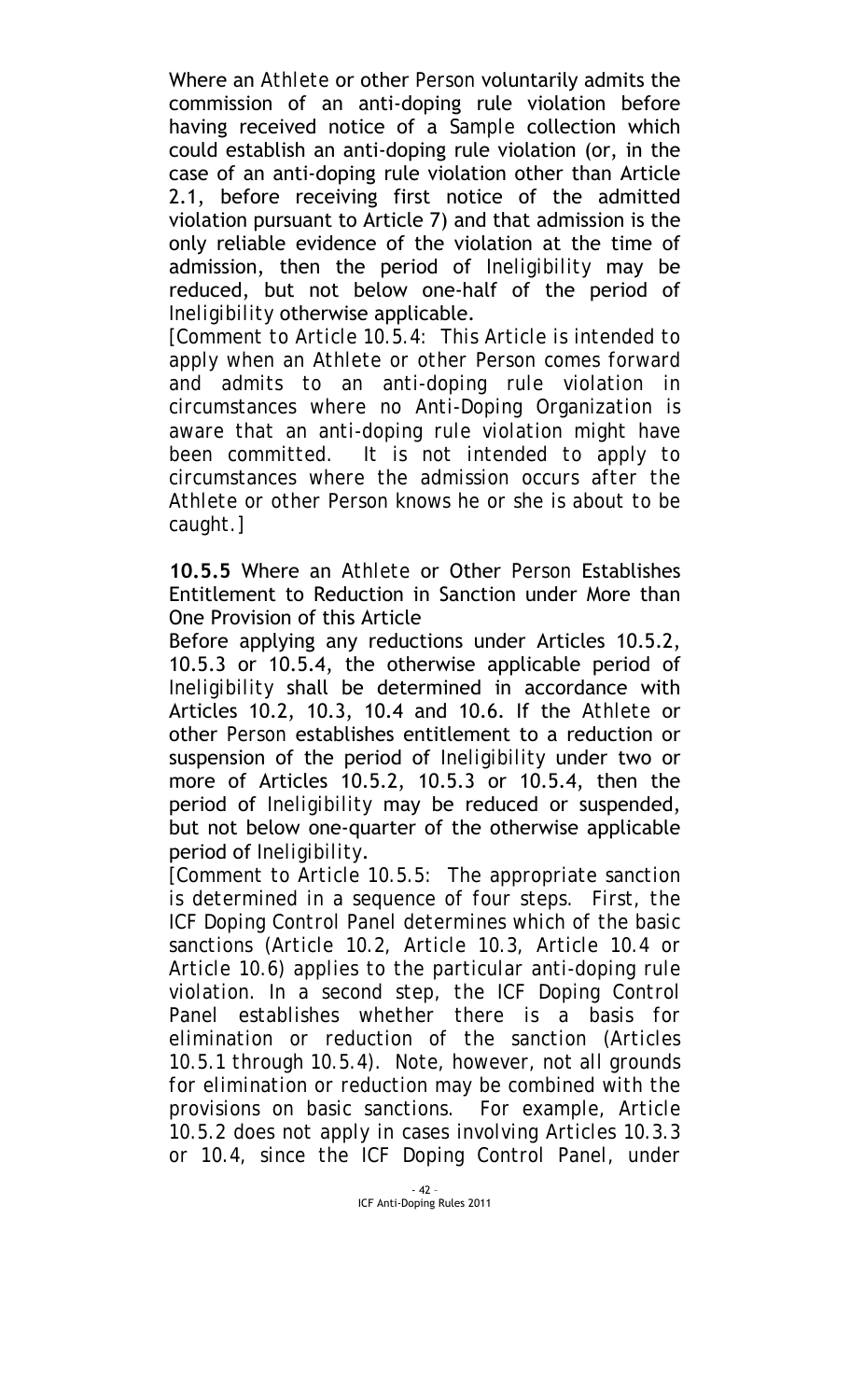*Articles 10.3.3 and 10.4, will already have determined the period of Ineligibility based on the Athlete or other Person's degree of fault. In a third step, ICF Doping Control Panel determines under Article 10.5.5 whether the Athlete or other Person is entitled to a reduction under more than one provision of Article 10.5. Finally, the ICF Doping Control Panel decides on the commencement of the period of Ineligibility under Article 10.9. The following four examples demonstrate the proper sequence of analysis:* 

# *Example 1.*

*Facts: An Adverse Analytical Finding involves the presence of an anabolic steroid; the Athlete promptly admits the anti-doping rule violation as alleged; the Athlete establishes No Significant Fault (Article 10.5.2); and the Athlete provides important Substantial Assistance (Article 10.5.3).* 

*Application of Article 10:*

*1. The basic sanction would be two years under Article 10.2. (Aggravating circumstances (Article 10.6) would not be considered because the Athlete promptly admitted the violation. Article 10.4 would not apply because a steroid is not a Specified Substance.)* 

*2. Based on No Significant Fault alone, the sanction could be reduced up to one-half of the two years. Based on Substantial Assistance alone, the sanction could be reduced up to three-quarters of the two years.* 

*3. Under Article 10.5.5, in considering the possible reduction for No Significant Fault and Substantial Assistance together, the most the sanction could be reduced is up to three-quarters of the two years. Thus, the minimum sanction would be a six-month period of Ineligibility.* 

*4. Under Article 10.9.2, because the Athlete promptly admitted the anti-doping rule violation, the period of Ineligibility could start as early as the date of Sample collection, but in any event the Athlete would have to serve at least one-half of the Ineligibility period (minimum three months) after the date of the hearing decision.* 

## *Example 2.*

*Facts: An Adverse Analytical Finding involves the presence of an anabolic steroid; aggravating circumstances exist and the Athlete is unable to*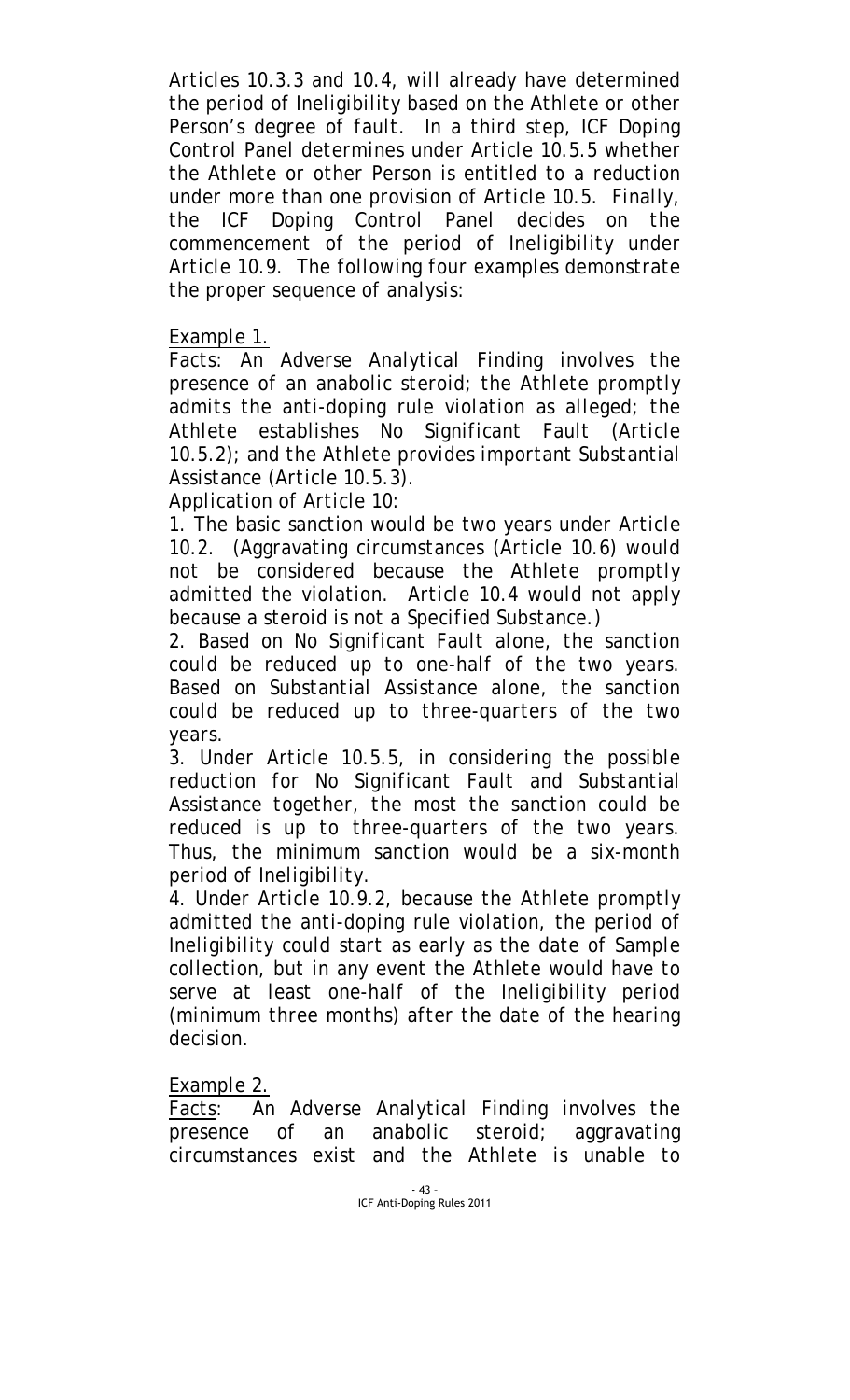*establish that he did not knowingly commit the antidoping rule violation; the Athlete does not promptly admit the anti-doping rule violation as alleged; but the Athlete does provide important Substantial Assistance (Article 10.5.3).* 

*Application of Article 10:*

*1. The basic sanction would be between two and four years Ineligibility as provided in Article 10.6.* 

*2. Based on Substantial Assistance, the sanction could be reduced up to three-quarters of the maximum four years.* 

*3. Article 10.5.5 does not apply.* 

*4. Under Article 10.9.2, the period of Ineligibility would start on the date of the hearing decision.* 

*Example 3.*

*Facts: An Adverse Analytical Finding involves the presence of a Specified Substance; the Athlete establishes how the Specified Substance entered his body and that he had no intent to enhance his sport performance; the Athlete establishes that he had very little fault; and the Athlete provides important Substantial Assistance (Article 10.5.3).* 

*Application of Article 10:*

*1. Because the Adverse Analytical Finding involved a Specified Substance and the Athlete has satisfied the other conditions of Article 10.4, the basic sanction would fall in the range between a reprimand and two years Ineligibility. The ICF Doping Control Panel would assess the Athlete's fault in imposing a sanction within that range. (Assume for illustration in this example that the ICF Doping Control Panel would otherwise impose a period of Ineligibility of eight months.)* 

*2. Based on Substantial Assistance, the sanction could be reduced up to three-quarters of the eight months. (No less than two months.) [No Significant Fault (Article 10.2) would not be applicable because the Athlete's degree of fault was already taken into consideration in establishing the eight-month period of Ineligibility in step 1.]* 

*3. Article 10.5.5 does not apply.* 

*4. Under Article 9.2, because the Athlete promptly admitted the anti-doping rule violation, the period of Ineligibility could start as early as the date of Sample collection, but in any event, the Athlete would have to serve at least half of the Ineligibility period after the date of the hearing decision. (Minimum one month.)*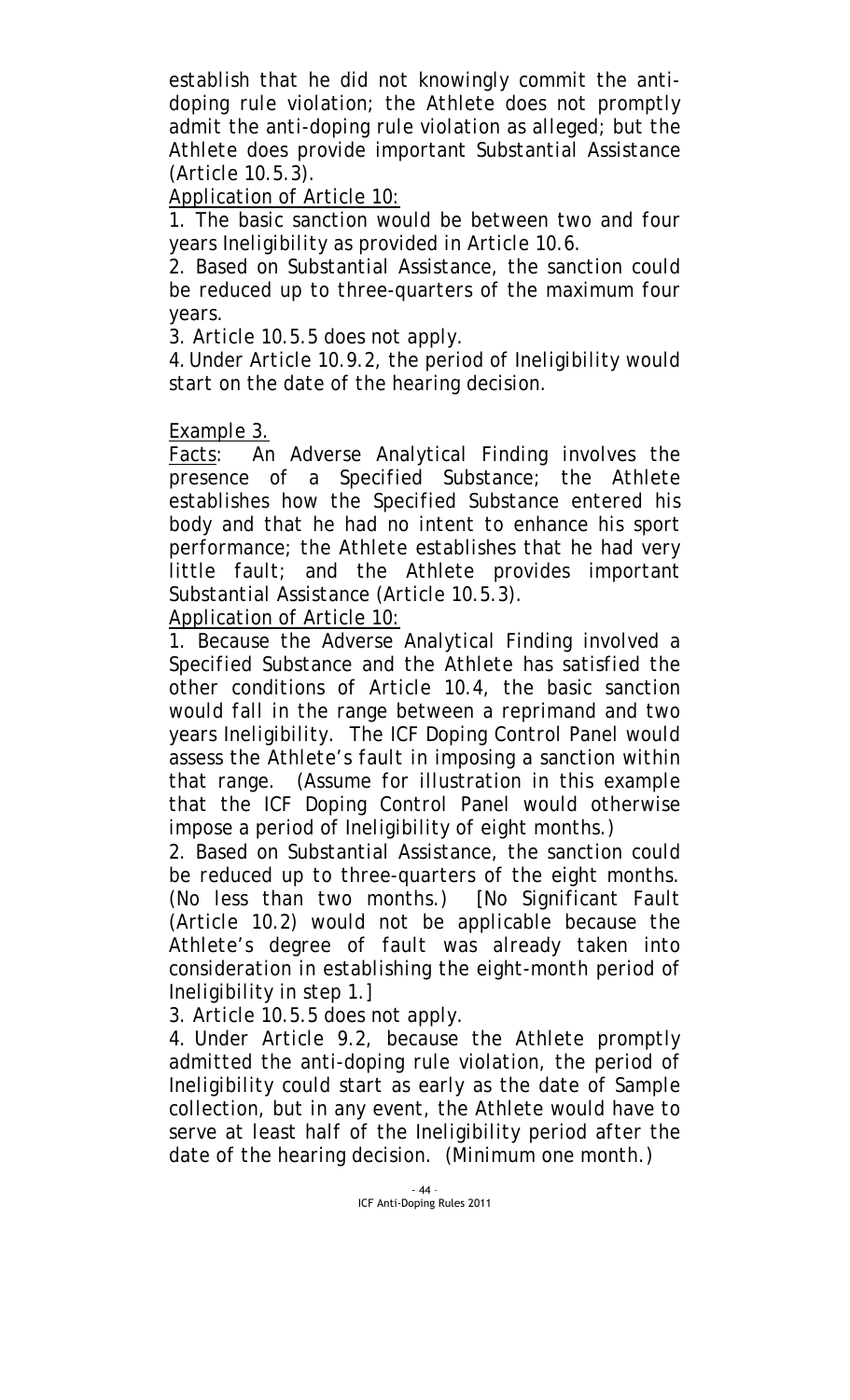*Example 4.*

*Facts: An Athlete who has never had an Adverse Analytical Finding or been confronted with an antidoping rule violation spontaneously admits that he intentionally used multiple Prohibited Substances to enhance his performance. The Athlete also provides important Substantial Assistance (Article 10.5.3). Application of Article 10:*

*1. While the intentional Use of multiple Prohibited Substances to enhance performance would normally warrant consideration of aggravating circumstances (Article 10.6), the Athlete's spontaneous admission means that Article 10.6 would not apply. The fact that the Athlete's Use of Prohibited Substances was intended to enhance performance would also eliminate the application of Article 10.4 regardless of whether the Prohibited Substances Used were Specified Substances. Thus, Article 10.2 would be applicable and the basic period of Ineligibility imposed would be two years.* 

*2. Based on the Athlete's spontaneous admissions (Article 10.5.4) alone, the period of Ineligibility could be reduced up to one-half of the two years. Based on the Athlete's Substantial Assistance (Article 10.5.3) alone, the period of Ineligibility could be reduced up to three-quarters of the two years.* 

*3. Under Article 10.5.5, in considering the spontaneous admission and Substantial Assistance together, the most the sanction could be reduced would be up to three-quarters of the two years. (The minimum period of Ineligibility would be six months.)* 

*4. If Article 10.5.4 was considered by the ICF Doping Control Panel in arriving at the minimum six month period of Ineligibility at step 3, the period of Ineligibility would start on the date the hearing panel imposed the sanction. If, however, the ICF Doping Control Panel did not consider the application of Article 10.5.4 in reducing the period of Ineligibility in step 3, then under Article 10.9.2, the commencement of the period of Ineligibility could be started as early as the date the anti-doping rule violation was committed, provided that at least half of that period (minimum of three months) would have to be served after the date of the hearing decision.]*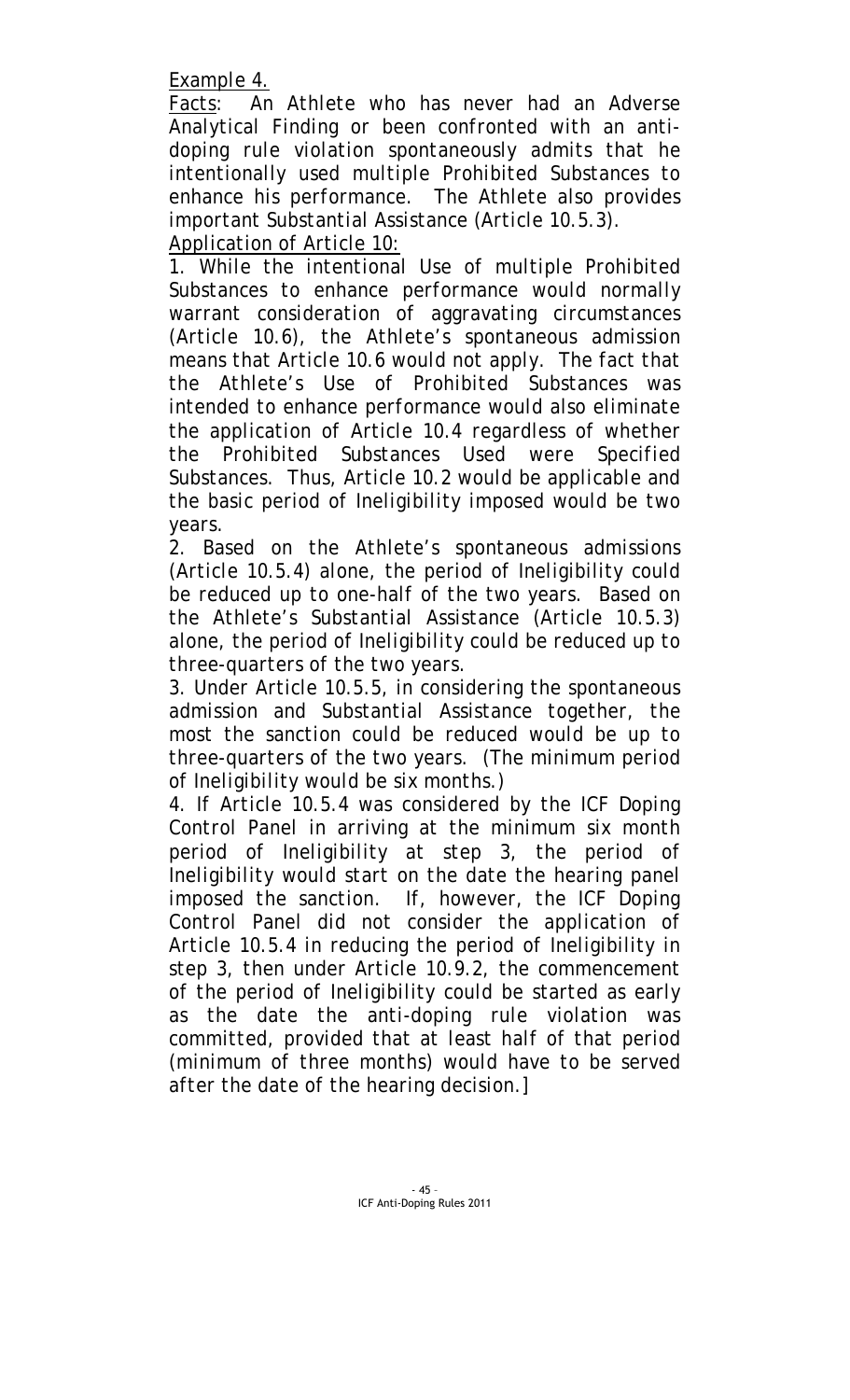# **10.6 Aggravating Circumstances Which May Increase the Period of Ineligibility**

If the ICF establishes in an individual case involving an anti-doping rule violation other than violations under Article 2.7 (Trafficking) and 2.8 (Administration) that aggravating circumstances are present which justify the imposition of a period of *Ineligibility* greater than the standard sanction, then the period of *Ineligibility* otherwise applicable shall be increased up to a maximum of four years unless the *Athlete* or other *Person* can prove to the comfortable satisfaction of the hearing panel that he did not knowingly violate the anti-doping rule.

 An *Athlete* or other *Person* can avoid the application of this Article by admitting the anti-doping rule violation as asserted promptly after being confronted with the anti-doping rule violation by the ICF.

*[Comment to Article 10.6: Examples of aggravating circumstances which may justify the imposition of a period of Ineligibility greater than the standard sanction are: the Athlete or other Person committed the anti-doping rule violation as part of a doping plan or scheme, either individually or involving a conspiracy or common enterprise to commit anti-doping rule violations; the Athlete or other Person used or possessed multiple Prohibited Substances or Prohibited Methods or used or possessed a Prohibited Substance or Prohibited Method on multiple occasions; a normal individual would be likely to enjoy the performanceenhancing effects of the anti-doping rule violation(s) beyond the otherwise applicable period of Ineligibility; the Athlete or Person engaged in deceptive or obstructing conduct to avoid the detection or adjudication of an anti-doping rule violation.* 

*For the avoidance of doubt, the examples of aggravating circumstances described in this Comment to Article 10.6 are not exclusive and other aggravating factors may also justify the imposition of a longer period of Ineligibility. Violations under Article 2.7 (Trafficking or Attempted Trafficking) and 2.8 (Administration or Attempted Administration) are not included in the application of Article 10.6 because the sanctions for these violations (from four years to lifetime Ineligibility) already build in sufficient discretion to allow consideration of any aggravating circumstance.]*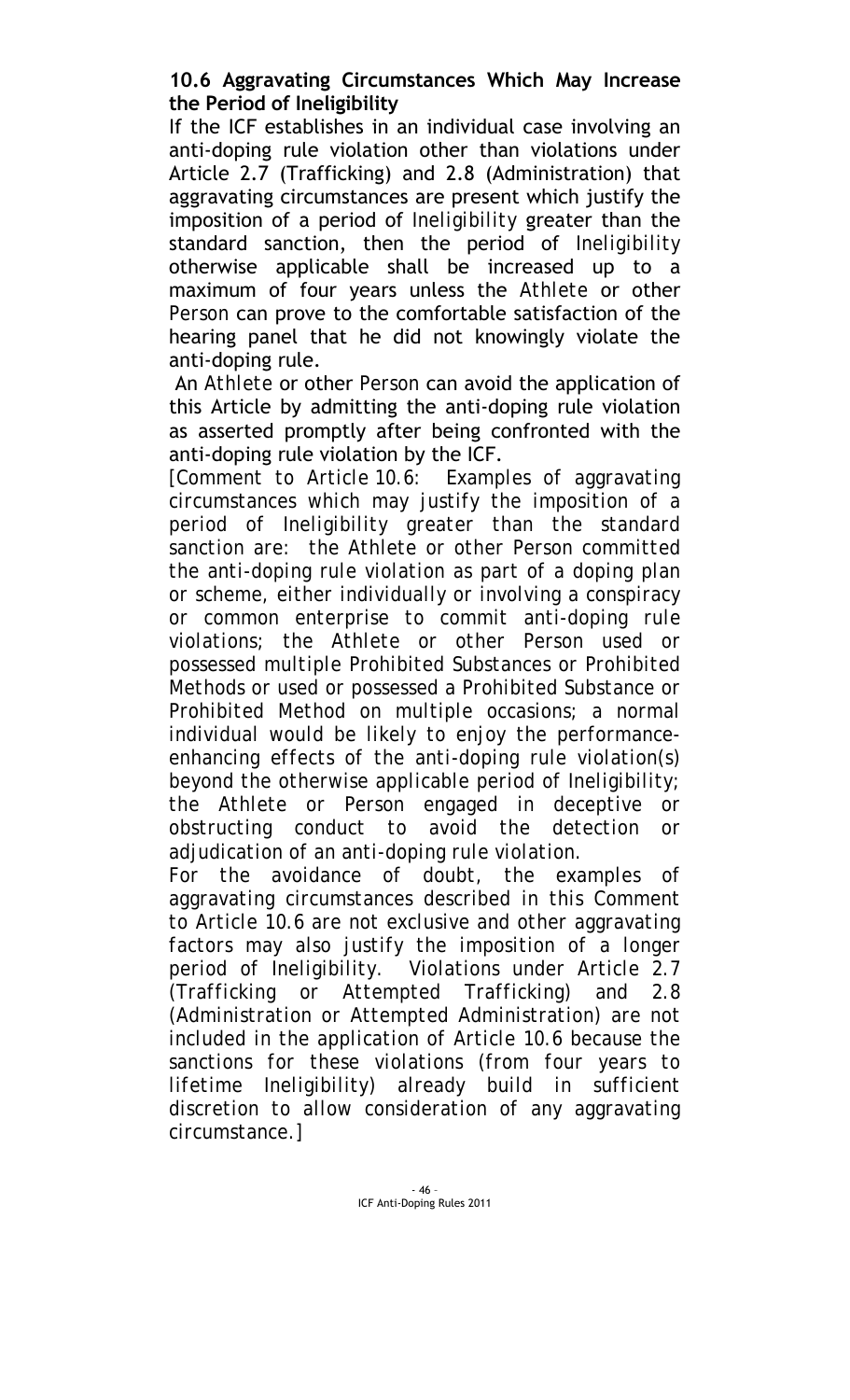# **10.7 Multiple Violations**

# **10.7.1** Second Anti-Doping Rule Violation

For an *Athlete's* or other *Person*'s first anti-doping rule violation, the period of *Ineligibility* is set forth in Articles 10.2 and 10.3 (subject to elimination, reduction or suspension under Articles 10.4 or 10.5, or to an increase under Article 10.6). For a second anti-doping rule violation the period of Ineligibility shall be within the range set forth in the table below.

| Second<br>Violation<br><b>First</b><br><b>Violation</b> | <b>RS</b>    | <b>FFMT</b>    | <b>NSF</b>     | <b>St</b> | <b>AS</b>      | <b>TRA</b>     |
|---------------------------------------------------------|--------------|----------------|----------------|-----------|----------------|----------------|
| <b>RS</b>                                               | $1 - 4$      | $2 - 4$        | $2 - 4$        | $4 - 6$   | $8 - 10$       | $10 -$<br>life |
| <b>FFMT</b>                                             | $1 - 4$      | $4 - 8$        | $4 - 8$        | $6 - 8$   | $10 -$<br>life | life           |
| <b>NSF</b>                                              | $1 - 4$      | $4 - 8$        | $4 - 8$        | $6 - 8$   | $10 -$<br>life | life           |
| <b>St</b>                                               | $2 - 4$      | $6 - 8$        | $6 - 8$        | 8-life    | life           | life           |
| <b>AS</b>                                               | $4 - 5$      | $10 -$<br>life | $10 -$<br>life | life      | life           | life           |
| <b>TRA</b>                                              | $8-$<br>life | life           | life           | life      | life           | life           |

Definitions for purposes of the second anti-doping rule violation table:

**RS** (Reduced sanction for Specified Substance under Article 10.4): The anti-doping rule violation was or should be sanctioned by a reduced sanction under Article 10.4 because it involved a Specified Substance and the other conditions under Article 10.4 were met.

**FFMT** (Filing Failures and/or Missed Tests): The antidoping rule violation was or should be sanctioned under Article 10.3.3 (Filing Failures and/or Missed Tests).

**NSF** (Reduced sanction for *No Significant Fault* or *Negligence*): The anti-doping rule violation was or should be sanctioned by a reduced sanction under Article 10.5.2 because *No Significant Fault* or *Negligence* under Article 10.5.2 was proved by the *Athlete*.

**St** (Standard sanction under Articles 10.2 or 10.3.1): The anti-doping rule violation was or should be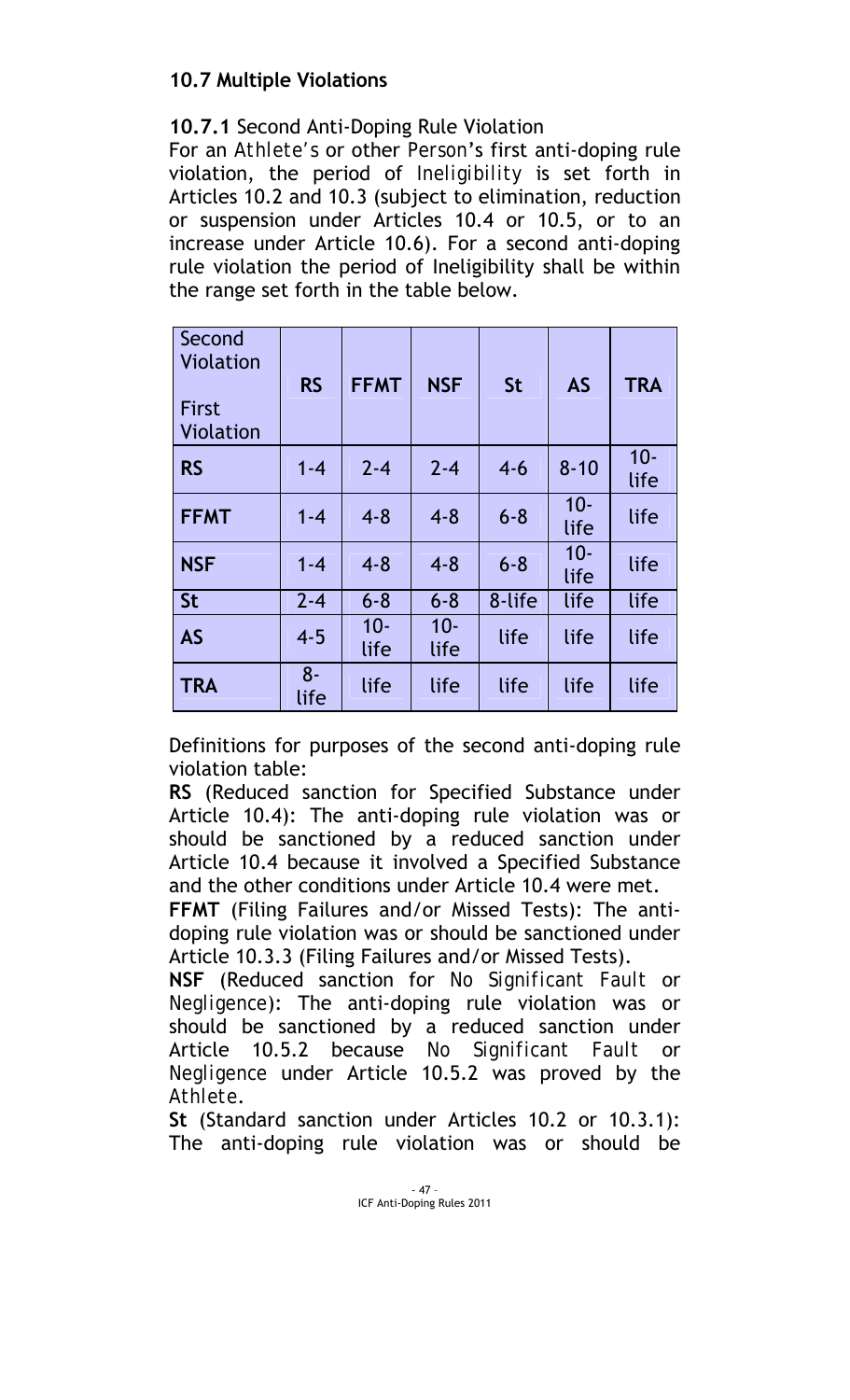sanctioned by the standard sanction of two years under Article 10.2 or 10.3.1.

**AS** (Aggravated sanction): The anti-doping rule violation was or should be sanctioned by an aggravated sanction under Article 10.6 because the *Anti-Doping Organization* established the conditions set forth under Article 10.6.

**TRA** (*Trafficking* or *Attempted Trafficking* and administration or *Attempted* administration): The antidoping rule violation was or should be sanctioned by a sanction under Article 10.3.2.

*[Comment to Article 10.7.1: The table is applied by locating the Athlete or other Person's first anti-doping rule violation in the left-hand column and then moving across the table to the right to the column representing the second violation. By way of example, assume an Athlete receives the standard period of Ineligibility for a first violation under Article 10.2 and then commits a second violation for which he receives a reduced sanction for a Specified Substance under Article 10.4. The table is used to determine the period of Ineligibility for the second violation. The table is applied to this example by starting in the left-hand column and going down to the fourth row which is "St" for standard sanction, then moving across the table to the first column which is "RS" for reduced sanction for a Specified Substance, thus resulting in a 2-4 year range for the period of Ineligibility for the second violation. The Athlete or other Person's degree of fault shall be the criterion considered in assessing a period of Ineligibility within the applicable range.] [Comment to Article 10.7.1 RS Definition: See Article 25.4 with respect to application of* 

*Article 10.7.1 to pre-Code anti-doping rule violations.]* 

**10.7.2** Application of Articles 10.5.3 and 10.5.4 to Second Anti-Doping Rule Violation

Where an *Athlete* or other *Person* who commits a second anti-doping rule violation establishes entitlement to suspension or reduction of a portion of the period of *Ineligibility* under Article 10.5.3 or Article 10.5.4, the *ICF Doping Control Panel* shall first determine the otherwise applicable period of *Ineligibility* within the range established in the table in Article 10.7.1, and then apply the appropriate suspension or reduction of the period of *Ineligibility*. The remaining period of *Ineligibility*, after applying any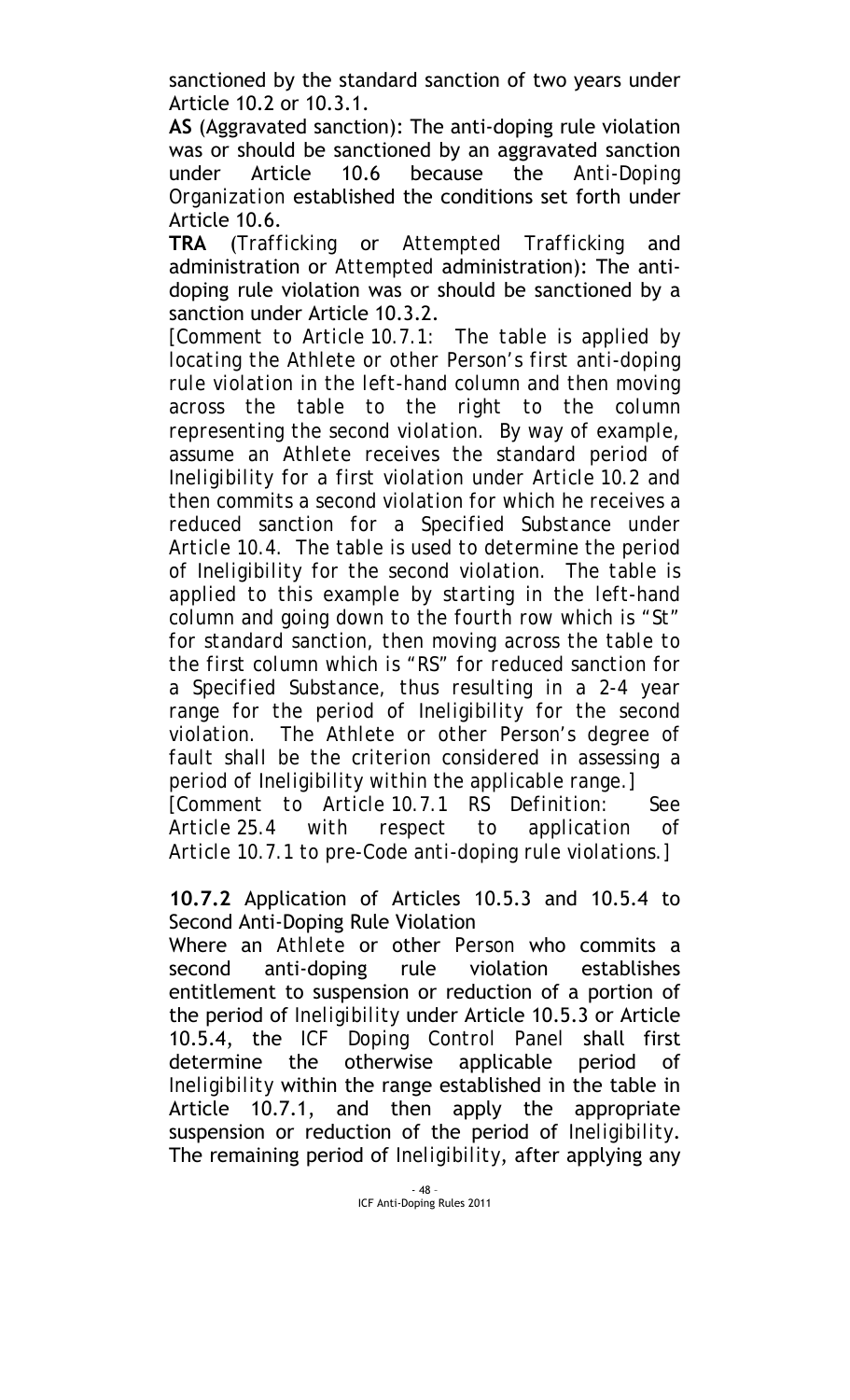suspension or reduction under Articles 10.5.3 and 10.5.4, must be at least one-fourth of the otherwise applicable period of *Ineligibility*.

## **10.7.3** Third Anti-Doping Rule Violation

A third anti-doping rule violation will always result in a lifetime period of *Ineligibility*, except if the third violation fulfills the condition for elimination or reduction of the period of *Ineligibility* under Article 10.4 or involves a violation of Article 2.4 (Filing Failures and/or and Missed Tests). In these particular cases, the period of *Ineligibility* shall be from eight (8) years to life ban.

**10.7.4** Additional Rules for Certain Potential Multiple Violations

**●** For purposes of imposing sanctions under Article 10.7, an anti-doping rule violation will only be considered a second violation if the the ICF (or its *National Federation*) can establish that the *Athlete* or other *Person* committed the second anti-doping rule violation after the *Athlete* or other *Person* received notice pursuant to Article 7 (Results Management), or after the ICF (or its *National Federation*) made reasonable efforts to give notice, of the first anti-doping rule violation; if the ICF (or its *National Federation*) cannot establish this, the violations shall be considered together as one single first violation, and the sanction imposed shall be based on the violation that carries the more severe sanction; however, the occurrence of multiple violations may be considered as a factor in determining Aggravating Circumstances (Article 10.6).

● If, after the resolution of a first anti-doping rule violation, the ICF discovers facts involving an antidoping rule violation by the *Athlete* or other *Person* which occurred prior to notification regarding the first violation, then the ICF shall impose an additional sanction based on the sanction that could have been imposed if the two violations would have been adjudicated at the same time. Results in all *Competitions* dating back to the earlier anti-doping rule violation will be *Disqualified* as provided in Article 10.8. To avoid the possibility of a finding of Aggravating Circumstances (Article 10.6) on account of the earlierin-time but later-discovered violation, the *Athlete* or other *Person* must voluntarily admit the earlier antidoping rule violation on a timely basis after notice of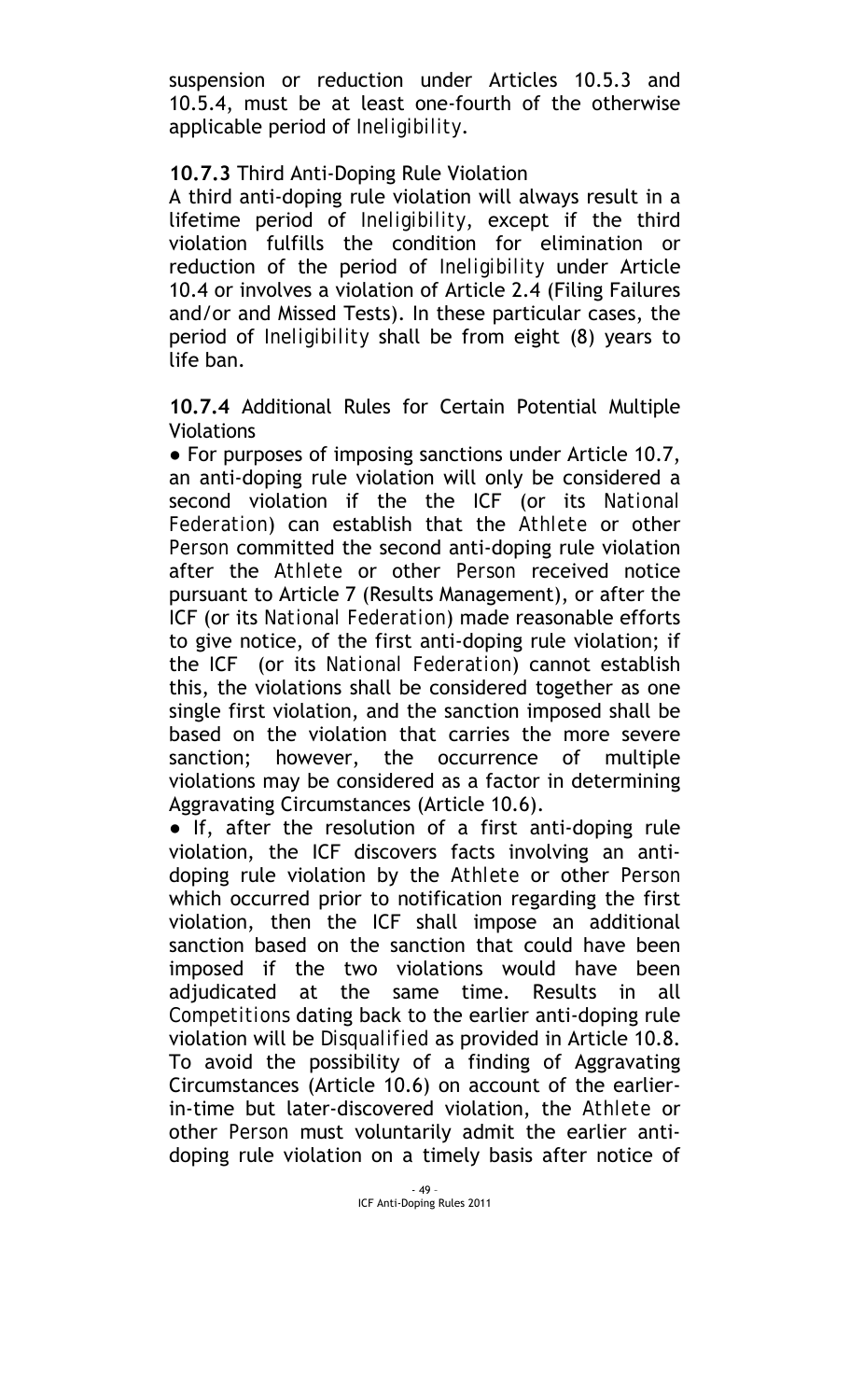the violation for which he or she is first charged. The same rule shall also apply when the ICF discovers facts involving another prior violation after the resolution of a second anti-doping rule violation.

*[Comment to Article 10.7.4: In a hypothetical situation, an Athlete commits an anti-doping rule violation on January 1, 2008 which the ICF does not discover until December 1, 2008. In the meantime, the Athlete commits another anti-doping rule violation on March 1, 2008 and the Athlete is notified of this violation by the ICF on March 30, 2008 and a ICF Doping Control Panel rules on June 30, 2008 that the Athlete committed the March 1, 2008 anti-doping rule violation. The later-discovered violation which occurred on January 1, 2008 will provide the basis for Aggravating Circumstances because the Athlete did not voluntarily admit the violation in a timely basis after the Athlete received notification of the later violation on March 30, 2008.]* 

**10.7.5** Multiple Anti-Doping Rule Violations during an Eight-Year Period

For purposes of Article 10.7, each anti-doping rule violation must take place within the same eight (8) year period in order to be considered multiple violations.

## **10.8** *Disqualification* **of Results in** *Competitions* **Subsequent to** *Sample* **Collection or Commission of an Anti-Doping Rule Violation**

In addition to the automatic *Disqualification* of the results in the *Competition* which produced the positive *Sample* under Article 9 (Automatic *Disqualification* of Individual Results), all other competitive results obtained from the date a positive *Sample* was collected (whether *In-Competition* or *Out-of-Competition*), or other antidoping rule violation occurred, through the commencement of any *Provisional Suspension* or *Ineligibility* period, shall, unless fairness requires otherwise, be *Disqualified* with all of the resulting consequences including forfeiture of any medals, points and prizes.

**10.8.1** As a condition of regaining eligibility after being found to have committed an anti-doping rule violation, the *Athlete* must first repay all prize money forfeited under this Article.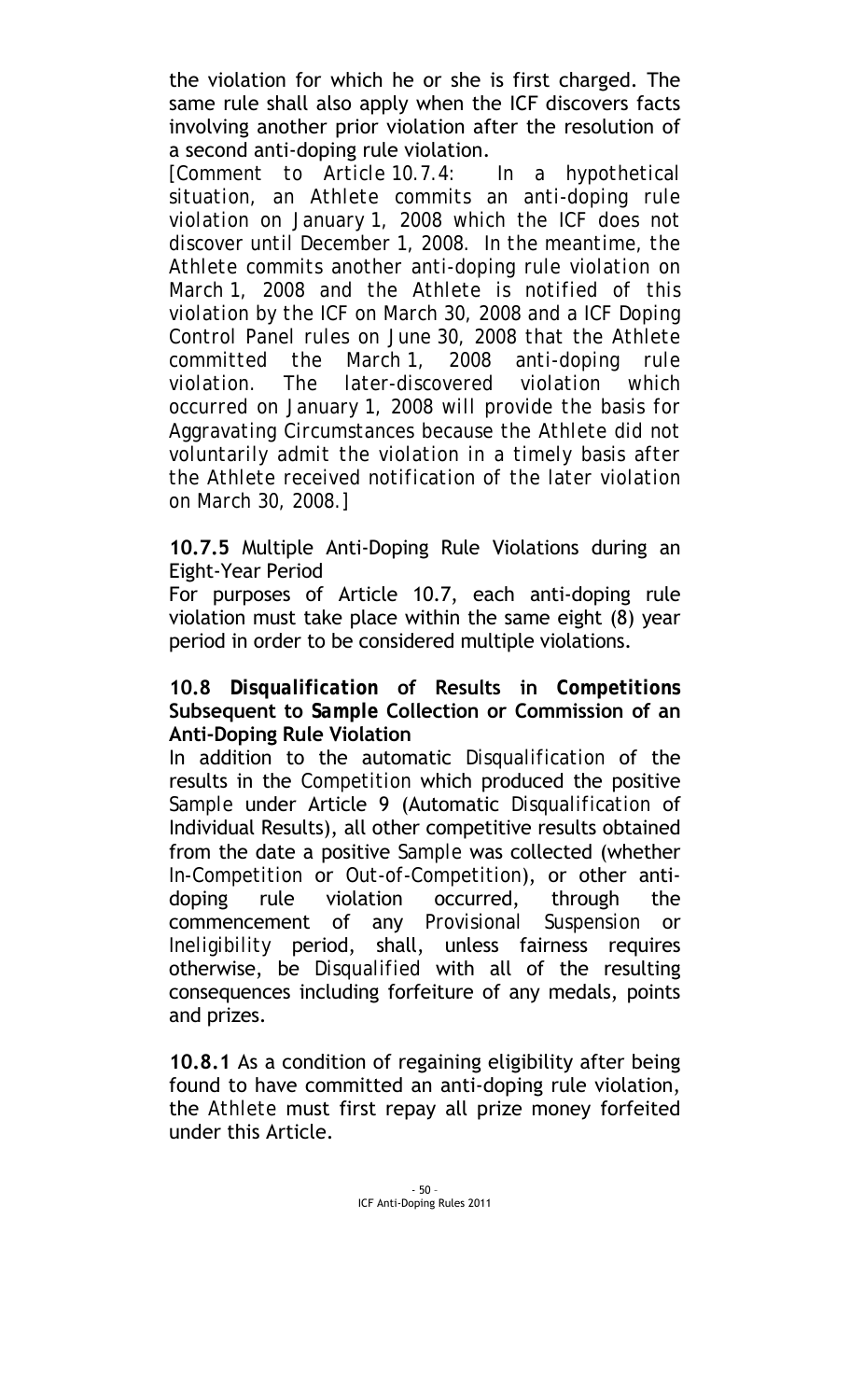# **10.8.2** Allocation of Forfeited Prize Money.

Forfeited prize money shall be reallocated to other *Athletes*.

*[Comment to Article 10.8.2: Nothing in ICF's Anti-Doping Rules precludes clean Athletes or other Persons who have been damaged by the actions of a Person who has committed an anti-doping rule violation from pursuing any right which they would otherwise have to seek damages from such Person.]* 

# **10.9 Commencement of** *Ineligibility* **Period**

Except as provided below, the period of *Ineligibility* shall start on the date of the hearing decision providing for *Ineligibility* or, if the hearing is waived, on the date *Ineligibility* is accepted or otherwise imposed.

**10.9.1** Delays Not Attributable to the *Athlete* or other *Person* 

Where there have been substantial delays in the hearing process or other aspects of *Doping Control* not attributable to the *Athlete* or other *Person*, the *ICF* or *Anti-Doping Organization* imposing the sanction may start the period of *Ineligibility* at an earlier date commencing as early as the date of *Sample* collection or the date on which another anti-doping rule violation last occurred.

## **10.9.2** Timely Admission

Where the *Athlete* promptly (which, in all events, means before the *Athlete* competes again) admits the anti-doping rule violation after being confronted with the anti-doping rule violation by the ICF, the period of *Ineligibility* may start as early as the date of *Sample* collection or the date on which another anti-doping rule violation last occurred. In each case, however, where this Article is applied, the *Athlete* or other *Person* shall serve at least one-half of the period of *Ineligibility* going forward from the date the *Athlete* or other *Person* accepted the imposition of a sanction, the date of a hearing decision imposing a sanction, or the date the sanction is otherwise imposed.

*[Comment to Article 10.9.2: This Article shall not apply where the period of Ineligibility already has been reduced under Article 10.5.4 (Admission of an Anti-Doping Rule Violation in the Absence of Other Evidence).]*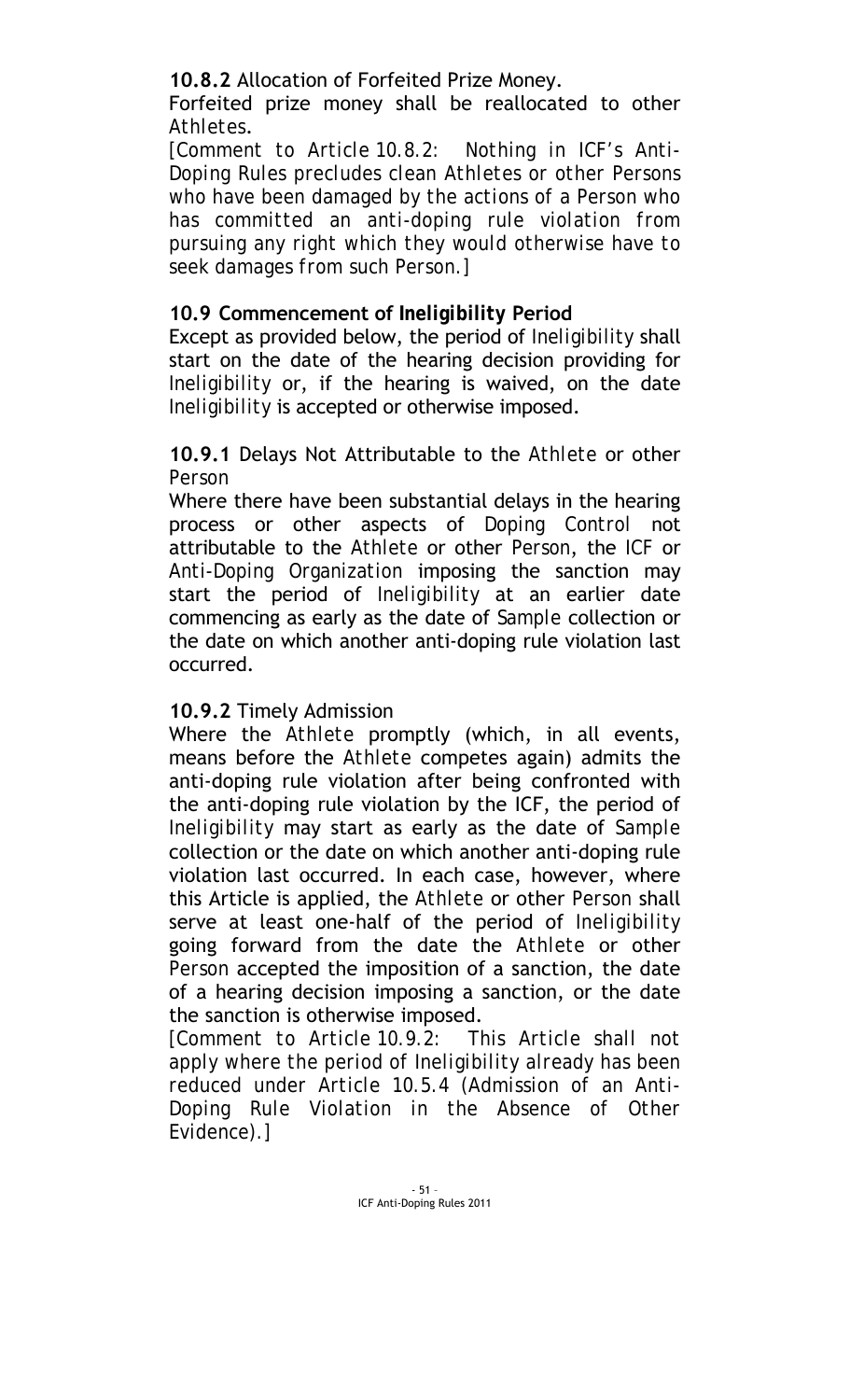**10.9.3** If a *Provisional Suspension* is imposed and respected by the *Athlete*, then the *Athlete* shall receive a credit for such period of *Provisional Suspension* against any period of *Ineligibility* which may ultimately be imposed.

**10.9.4** If an *Athlete* voluntarily accepts a *Provisional Suspension* in writing from the ICF and thereafter refrains from competing, the *Athlete* shall receive a credit for such period of voluntary *Provisional Suspension* against any period of *Ineligibility* which may ultimately be imposed. A copy of the *Athlete*'s voluntary acceptance of a *Provisional Suspension* shall be provided promptly to each party entitled to receive notice of a potential anti-doping rule violation under Article 14.1.

*[Comment to Article 10.9.4: An Athlete's voluntary acceptance of a Provisional Suspension is not an admission by the Athlete and shall not be used in any way as to draw an adverse inference against the Athlete.]* 

**10.9.5** No credit against a period of *Ineligibility* shall be given for any time period before the effective date of the *Provisional Suspension* or voluntary *Provisional Suspension* regardless of whether the *Athlete* elected not to compete or was suspended by his or her team.

*[Comment to Article 10.9: The text of Article 10.9 has been revised to make clear that delays not attributable to the Athlete, timely admission by the Athlete and Provisional Suspension are the only justifications for starting the period of Ineligibility earlier than the date of the hearing decision. This amendment corrects inconsistent interpretation and application of the previous text.]* 

## **10.10 Status During** *Ineligibility*

**10.10.1** Prohibition against Participation during *Ineligibility*

No *Athlete* or other *Person* who has been declared *Ineligible* may, during the period of *Ineligibility*, participate in any capacity in an *Event* or activity (other than authorized anti-doping education or rehabilitation programs) authorized or organized by the ICF or any *National Federation* or a club or other member organization of the ICF or any *National Federation*, or in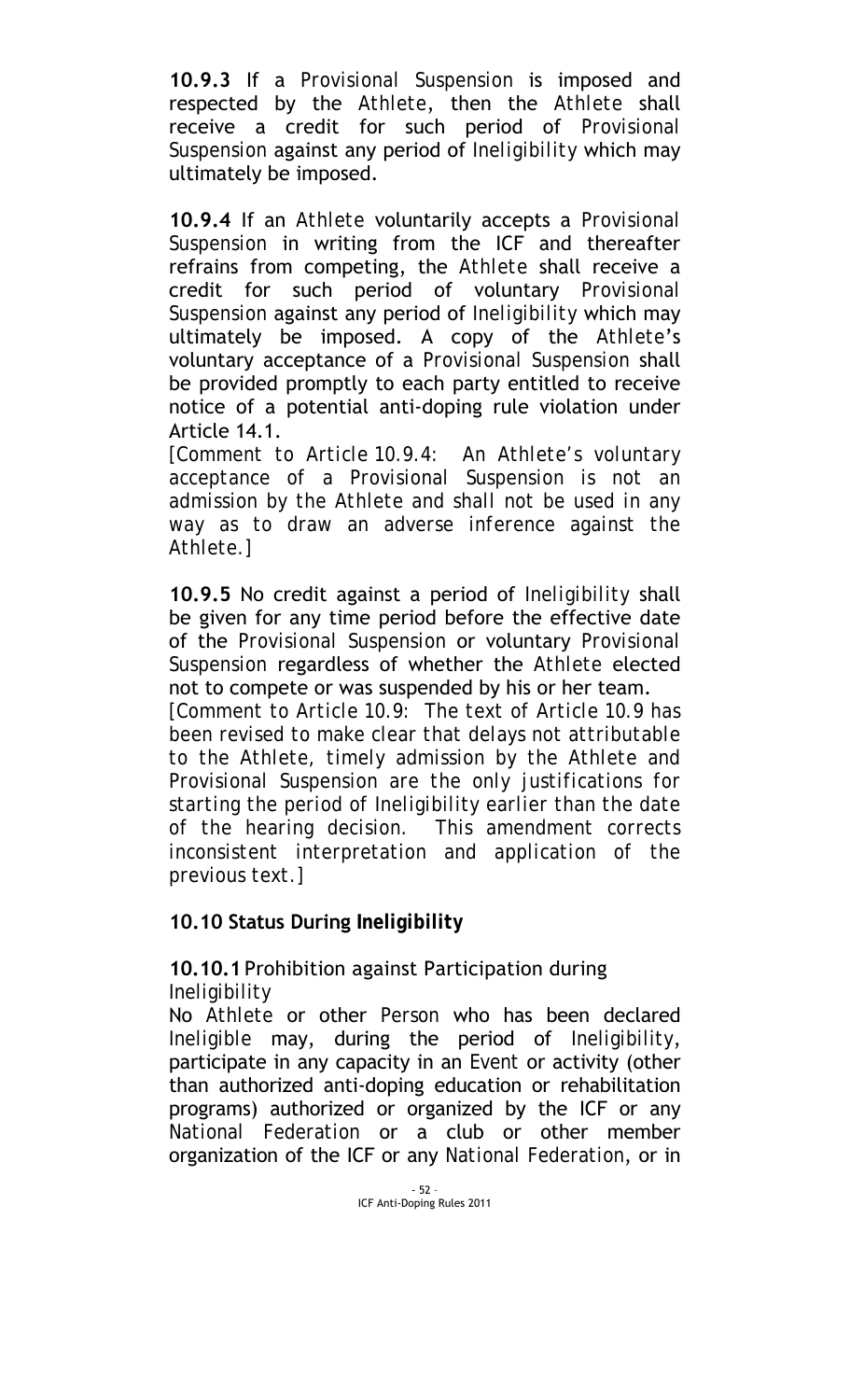*Competitions* authorized or organized by any professional league or any international or national level *Event*  organization.

An *Athlete* or other *Person* subject to a period of *Ineligibility* longer than four years may, after completing four years of the period of *Ineligibility*, participate in local sport events in a sport other than sports subject to the jurisdictions of the ICF and its *National Federations*, but only so long as the local sport event is not at a level that could otherwise qualify such *Person* directly or indirectly to compete in (or accumulate points toward) a national championship or *International Event*.

An *Athlete* or other *Person* subject to a period of *Ineligibility* shall remain subject to *Testing*.

*[Comment to Article 10.10.1: For example, an ineligible Athlete cannot participate in a training camp, exhibition or practice organized by his or her National Federation or a club which is a member of that National Federation. Further, an ineligible Athlete may not compete in a non-Signatory professional league (e.g., the National Hockey League, the National Basketball Association, etc.), Events organized by a non-Signatory International Event organization or a non-Signatory national-level event organization without triggering the consequences set forth in Article 10.10.2. Sanctions in one sport will also be recognized by other sports (see Article 15).]* 

**10.10.2** Violation of the Prohibition of Participation during *Ineligibility*

Where an *Athlete* or other *Person* who has been declared *Ineligible* violates the prohibition against participation during *Ineligibility* described in Article 10.10.1, the results of such participation shall be *Disqualified* and the period of *Ineligibility* which was originally imposed shall start over again as of the date of the violation. The new period of *Ineligibility* may be reduced under Article 10.5.2 If the *Athlete* or other *Person* establishes he or she bears *No Significant Fault or Negligence* for violating the prohibition against participation. The determination of whether an *Athlete* or other *Person* has violated the prohibition against participation, and whether a reduction under Article 10.5.2 is appropriate, shall be made by the ICF.

*[Comment to Article 10.10.2: If an Athlete or other Person is alleged to have violated the prohibition against participation during a period of Ineligibility,*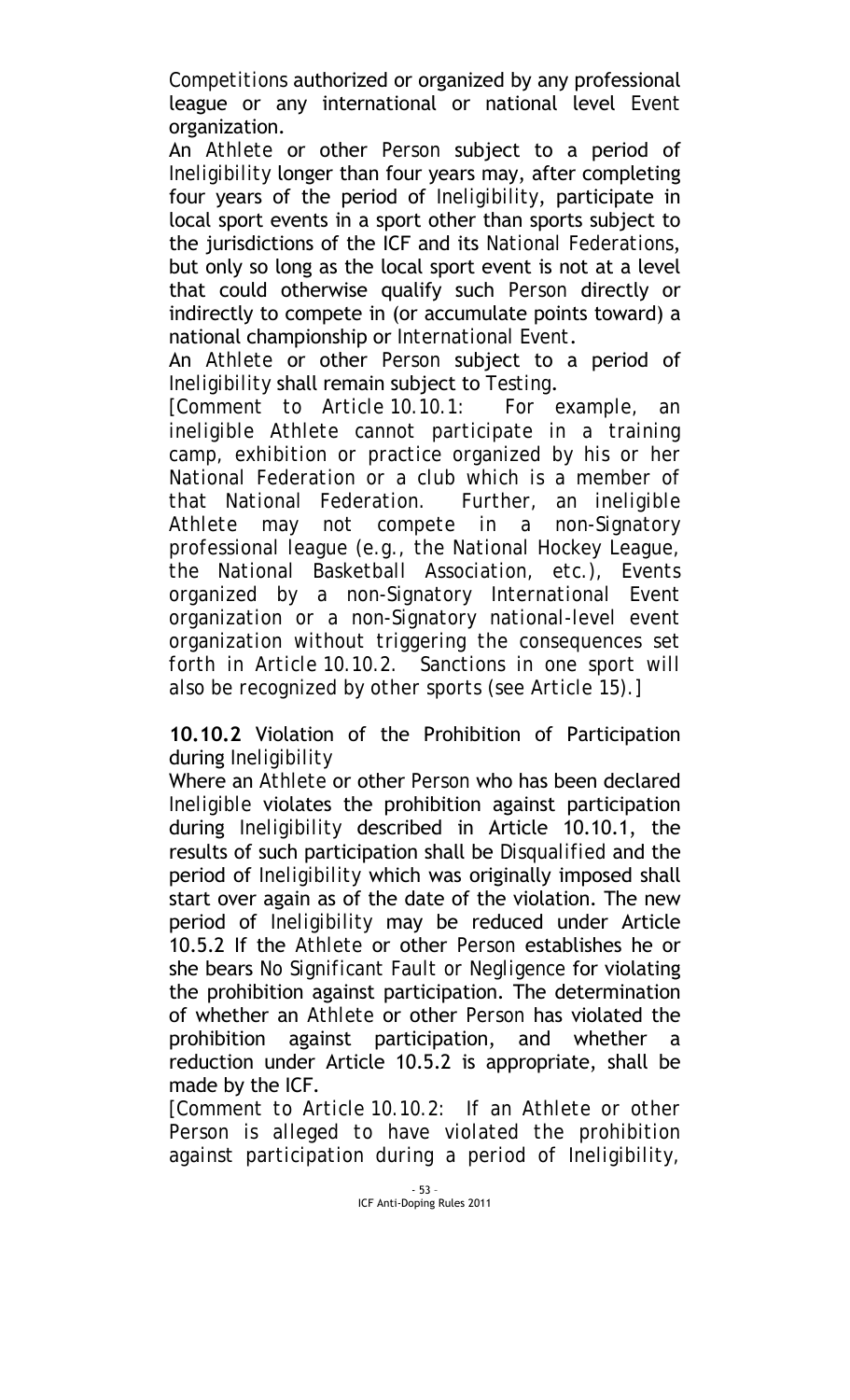*the ICF shall determine whether the Athlete violated the prohibition and, if so, whether the Athlete or other Person has established grounds for a reduction in the restarted period of Ineligibility under Article 10.5.2. Decisions rendered by the ICF under this Article may be appealed pursuant to Article 13.2.* 

*Where an Athlete Support Personnel or other Person substantially assists an Athlete in violating the prohibition against participation during Ineligibility, the ICF may appropriately impose sanctions under its own disciplinary rules for such assistance.]* 

## **10.10.3** Withholding of Financial Support during *Ineligibility*

In addition, for any anti-doping rule violation not involving a reduced sanction for *Specified Substances* as described in Article 10.4, some or all sport-related financial support or other sport-related benefits received by such *Person* will be withheld by the ICF and its *National Federations*.

# **10.11 Reinstatement** *Testing*

As a condition to regaining eligibility at the end of a specified period of *Ineligibility*, an *Athlete* must, during any period of *Provisional Suspension* or *Ineligibility*, make him or herself available for *Out-of-Competition Testing* by the ICF, the applicable *National Federation*, and any other *Anti-Doping Organization* having *Testing* jurisdiction, and must comply with the whereabouts requirements of Article 11 of the *International Standard*  for *Testing*. If an *Athlete* subject to a period of *Ineligibility* retires from sport and is removed from *Outof-Competition Testing* pools and later seeks reinstatement, the *Athlete* shall not be eligible for reinstatement until the *Athlete* has notified the ICF and the applicable *National Federation* and has been subject to *Out-of-Competition Testing* for a period of time equal to the period set forth in Article 5.6. During such remaining period of *Ineligibility*, a minimum of 2 tests must be conducted on the *Athlete* with at least three months between each test. The *National Federation* shall be responsible for conducting the necessary tests, but tests by any *Anti-Doping Organization* may be used to satisfy the requirement. The results of such tests shall be reported to the ICF. In addition, immediately prior to the end of the period of *Ineligibility*, an *Athlete* must undergo *Testing* by the ICF for the *Prohibited Substance*s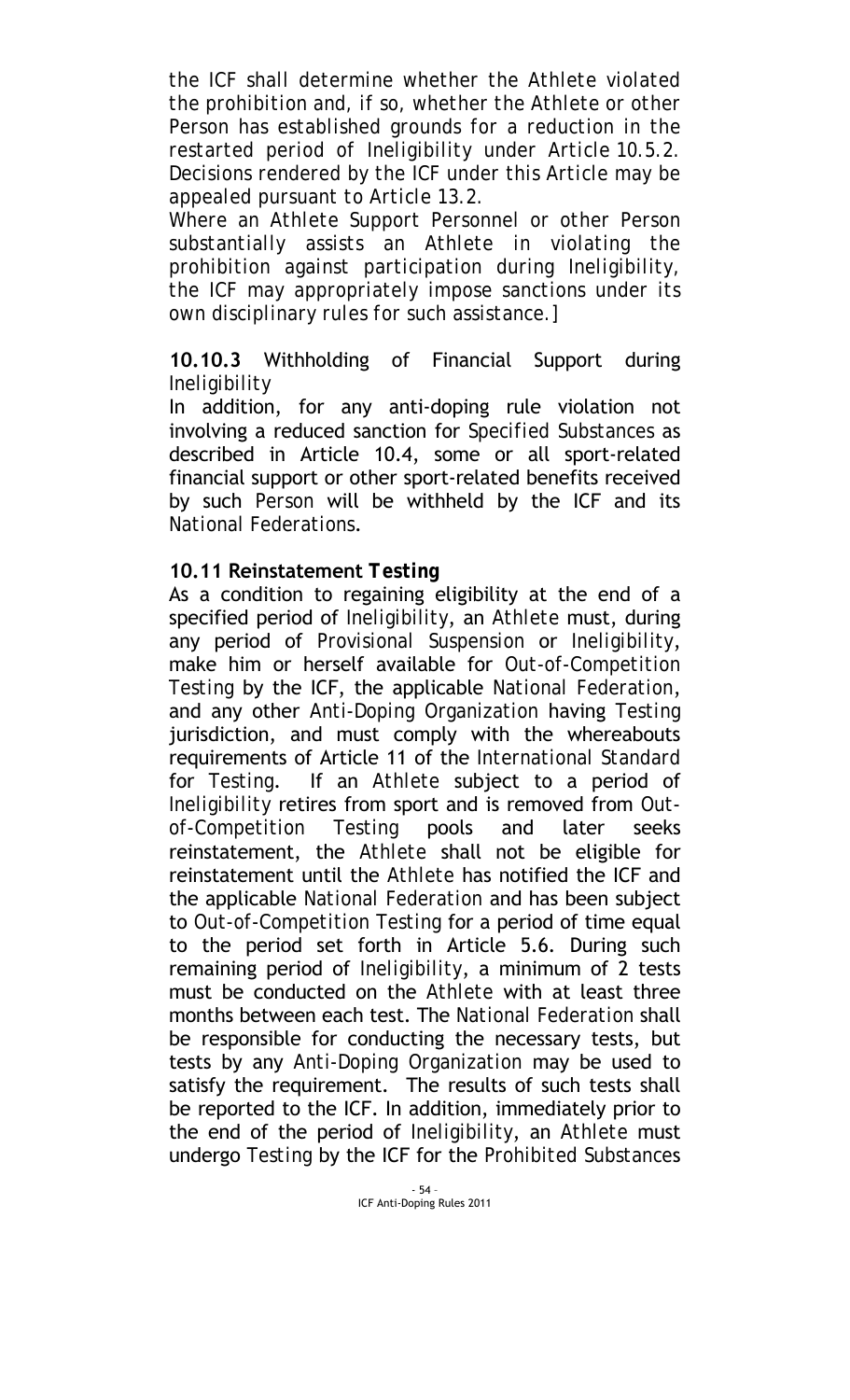and *Methods* that are prohibited in *Out-of-Competition Testing*. Once the period of an *Athlete*'s *Ineligibility* has expired, and the *Athlete* has fulfilled the conditions of reinstatement, then the *Athlete* will become automatically re-eligible and no application by the *Athlete* or by the *Athlete's National Federation* will then be necessary.

# **10.12 Imposition of Financial Sanctions**

*The ICF* may impose financial sanctions to the National Federation following anti-doping rule violations. However, no financial sanction may be considered a basis for reducing the period of *Ineligibility* or other sanction which would otherwise be applicable under the *Code*.

# **ARTICLE 11** *CONSEQUENCES* **TO TEAMS/CREW BOATS/RELAY TEAMS**

**11.1** Where more than one member of a team in a *Team Sport* has been notified of a possible Anti-Doping Rule violation under Article 7 in connection with an *Event,* the Team ruling body for the Event shall conduct appropriate *Target Testing* of the team during the *Event* Period. If more than two members of a team in a *Team Sport* are found to have committed an Anti-Doping Rule violation during an *Event* period, the ruling body of the *Event* shall impose an appropriate sanction on the team (e.g., loss of points, *Disqualification* from a *Competition* or *Event*, or other sanction) in addition to any *Consequences* imposed upon the individual *Athlete(s)* committing the Anti-Doping Rule violation.

If a member of a Crew Boat/Relay Team is found to have committed a violation of these Anti-Doping Rules during an *Event*, the Crew Boat/Relay Team shall be *Disqualified* from the *Event*.

# **ARTICLE 12 SANCTIONS AND COSTS ASSESSED AGAINST** *NATIONAL FEDERATION***S**

**12.1** The ICF Executive Committee has the authority to withhold some or all funding or other non financial support to *National Federations* that are not in compliance with these Anti-Doping Rules.

**12.2** *National Federations* shall be obligated to reimburse the ICF for all costs (including but not limited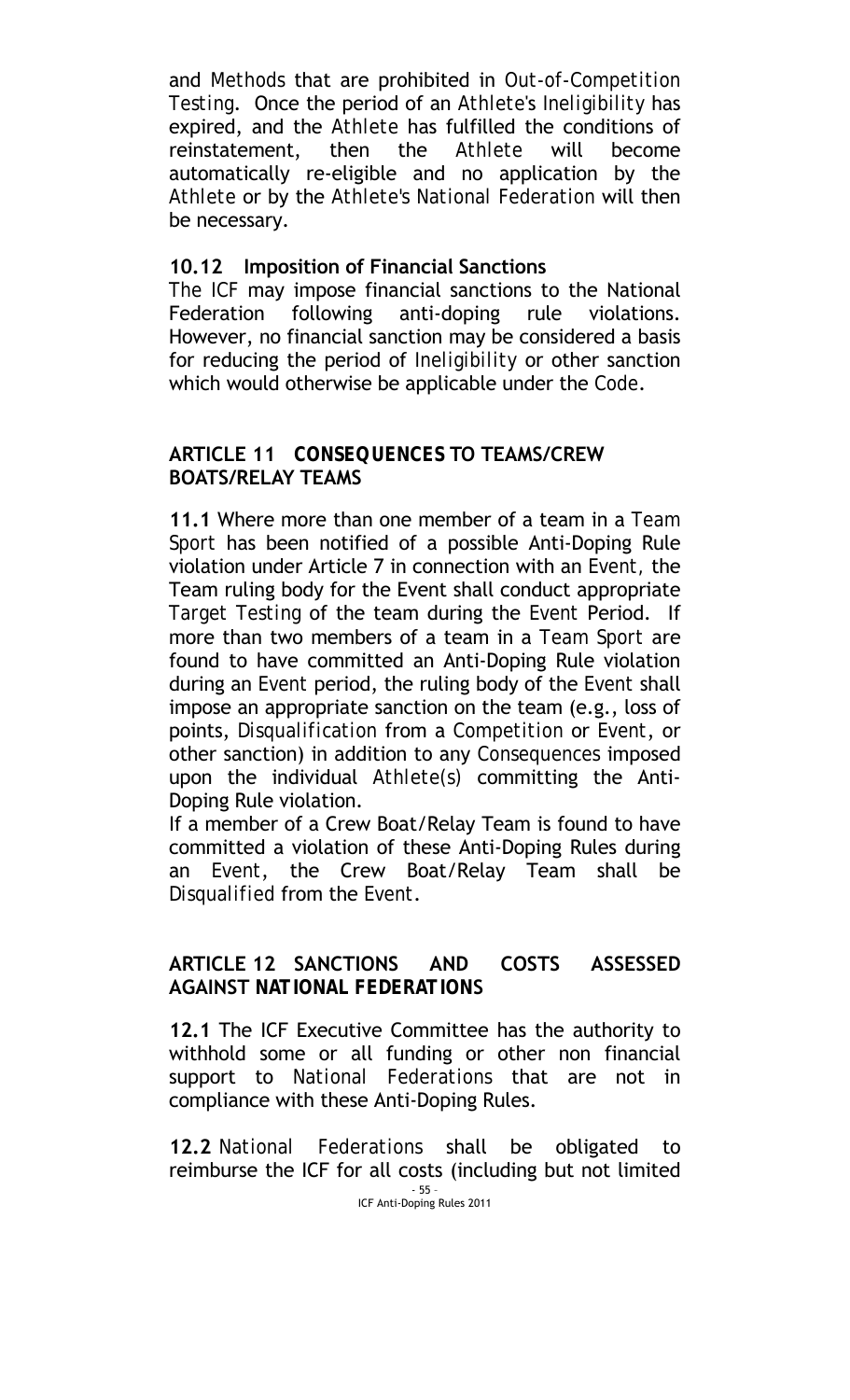to laboratory fees, hearing expenses and travel) related to a violation of these Anti-Doping Rules committed by an *Athlete* or other *Person* affiliated with that *National Federation*.

**12.3** The ICF may elect to take additional disciplinary action against National Federations with respect to recognition, the eligibility of its officials and athletes to participate in International Events and fines based on the following:

**12.3.1** Four or more violations of these Anti-Doping Rules (other than violations involving Articles 2.4 and 10.3) are committed by *Athletes* or other *Persons* affiliated with a *National Federation* within a 12-month period in testing conducted by the ICF or Anti-Doping Organizations other than the *National Federation* or its *National Anti-Doping Organization*. In such event the ICF may in its discretion elect to: (a) ban all officials from that *National Federation* for participation in any ICF activities for a period of up to two years and/or (b) fine the *National Federation* in an amount up to € 15.000 Euros. (For purposes of this Rule, any fine paid pursuant to Rule 12.3.2 shall be credited against any fine assessed.)

**12.3.1.1** If four or more violations of these Anti-Doping Rules (other than violations involving Articles 2.4 and 10.3) are committed in addition to the violations described in Article 12.3.1 by *Athletes* or other *Persons* affiliated with a *National Federation* within a 12-month period in testing conducted by the ICF or Anti-Doping Organizations other than the *National Federation* or its *National Anti-Doping Organization,* then the ICF may suspend that *National Federation's* membership for a period of up to 4 years.

**12.3.2** More than one *Athlete* or other *Person* from a *National Federation* commits an *Anti-Doping Rule* violation during an *International Event.* In such event the ICF may fine that *National Federation* in an amount up to € 15.000 Euros.

**12.3.3** A *National Federation* has failed to make diligent efforts to keep the ICF informed about an *Athlete's* whereabouts after receiving a request for that information from the ICF. In such event ICF may fine the National Federation in an amount up to € 5.000 Euros per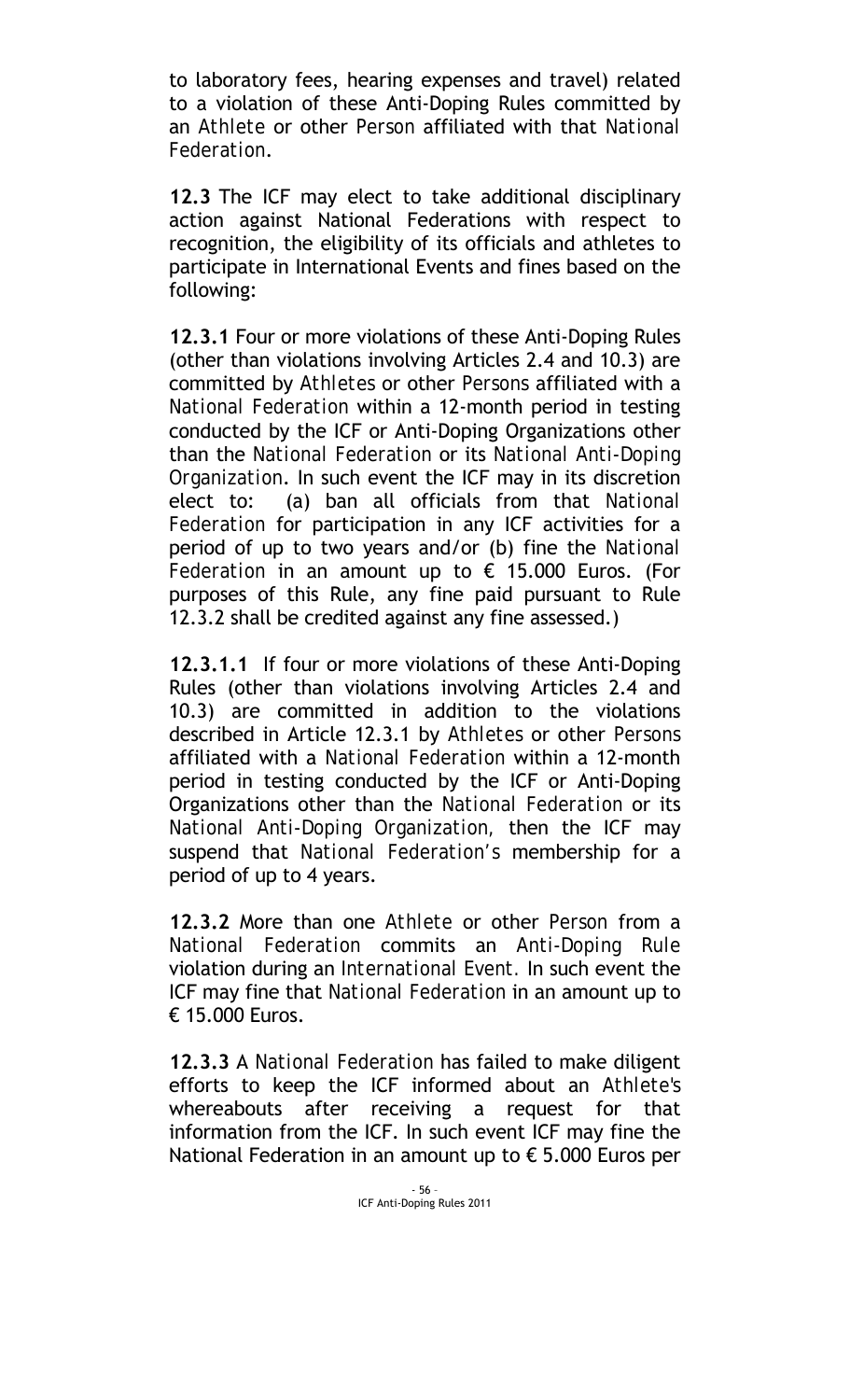*Athlete* in addition to all of the ICF costs incurred in *Testing* that *National Federation's Athletes*.

# **ARTICLE 13 APPEALS**

## **13.1 Decisions Subject to Appeal**

Decisions made under these Anti-Doping Rules may be appealed as set forth below in Article 13.2 through 13.4 or as otherwise provided in these Anti-Doping Rules. Such decisions shall remain in effect while under appeal unless the appellate body orders otherwise. Before an appeal is commenced, any post-decision review authorized in these rules must be exhausted (except as provided in Article 13.1.1).

**13.1.1** *WADA* Not Required to Exhaust Internal Remedies Where *WADA* has a right to appeal under Article 13 and no other party has appealed a final decision within the ICF or its *National Federation*'s process, *WADA* may appeal such decision directly to *CAS* without having to exhaust other remedies in the ICF or its *National Federation*'s process.

*[Comment to Article 13.1.1: Where a decision has been rendered before the final stage of the ICF's process (for example, a first hearing) and no party elects to appeal that decision to the next level of the ICF's process (ICF Court of Arbitration), then WADA may bypass the remaining steps in the ICF's internal process and appeal directly to CAS.]* 

#### **13.2 Appeals from Decisions Regarding** *Anti-Doping*  **Rule Violations, Consequences, and** *Provisional Suspensions*

A decision that an anti-doping rule violation was committed, a decision imposing *Consequences* for an anti-doping rule violation, or a decision that no antidoping rule violation was committed; a decision that an anti-doping rule violation proceeding cannot go forward for procedural reasons (including, for example, prescription); a decision under Article 10.10.2 (prohibition of participation during *Ineligibility*); a decision that the ICF or its *National Federation* lacks jurisdiction to rule on an alleged anti-doping rule violation or its *Consequences*; a decision by any *National Federation* not to bring forward an *Adverse Analytical Finding* or an *Atypical Finding* as an anti-doping rule violation, or a decision not to go forward with an anti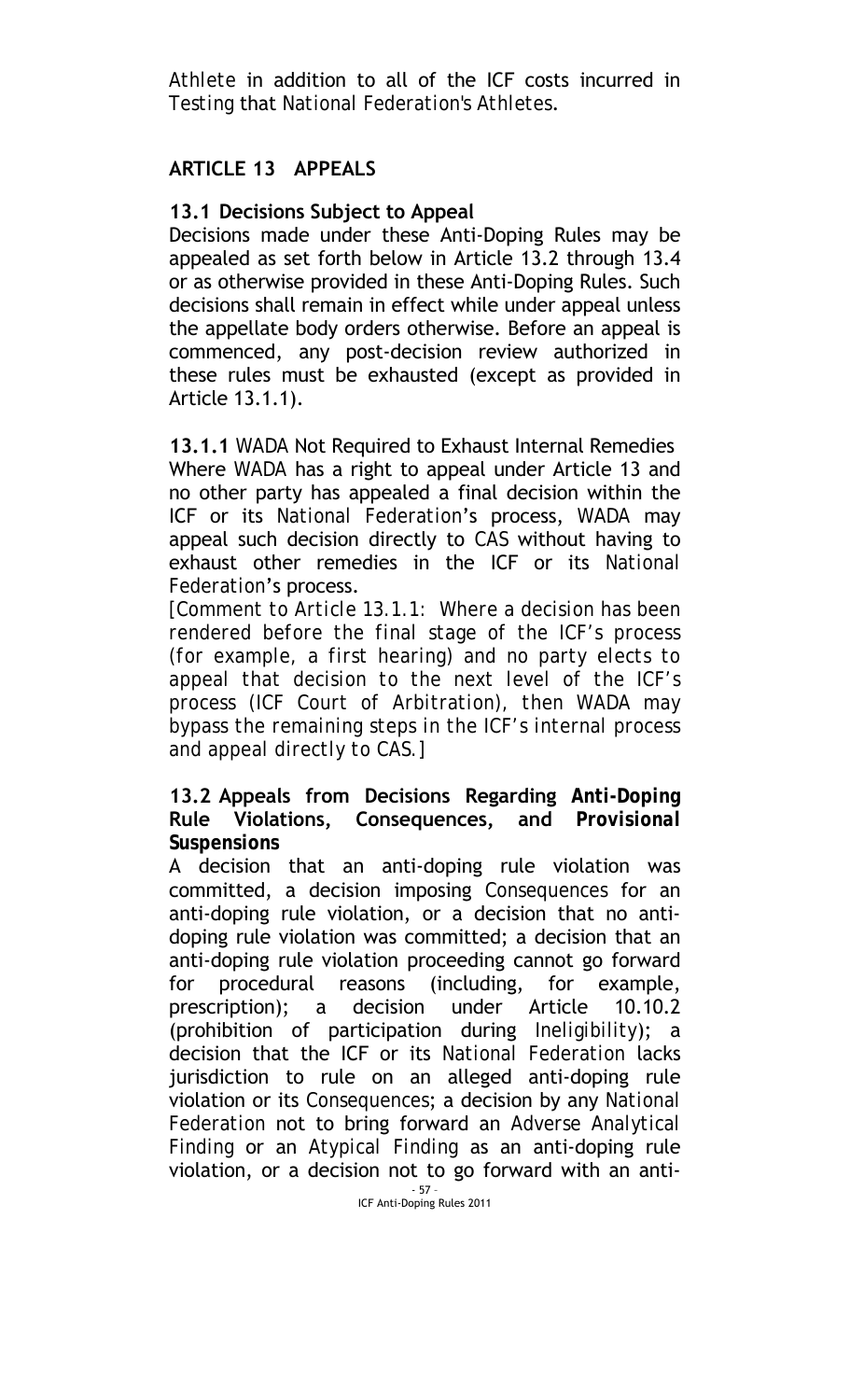doping rule violation after an investigation under Article 7.4; [and a decision to impose a *Provisional Suspension* as a result of a *Provisional Hearing* or otherwise in violation of Article 7.4] may be appealed exclusively as provided in this Article 13.2. [Notwithstanding any other provision herein, the only *Person* that may appeal from a *Provisional Suspension* is the *Athlete* or other *Person* upon whom the *Provisional Suspension* is imposed.]

### **13.2.1** Appeals Involving *International-Level Athletes*

In cases arising from competition in an *International Event* or in cases involving *International-Level Athletes*, the decision of the ICF Doping Control Panel may be appealed to the ICF Court of Arbitration (Internal Appeals Body) as provided in Chapter V of the ICF Statutes. Decisions of the ICF Court of Arbitration may be appealed exclusively to CAS in accordance with the provisions applicable before such court.

*[Comment to Article 13.2.1: CAS decisions are final and binding except for any review required by law applicable to the annulment or enforcement of arbitral awards.]* 

## **13.2.2** Appeals Involving National-Level *Athletes*

In cases involving *Athletes* who do not have a right to appeal under Article 13.2.1, each *National Federation* shall have in place an appeal procedure that respects the following principles: a timely hearing, a fair and impartial hearing panel; the right to be represented by a counsel at the person's expense; and a timely, written, reasoned decision. In cases where no independent national-level reviewing body exists, the *Athlete* or other *Person* who is the subject of the decision shall have the right to appeal exclusively to the ICF Court of Arbitration (Internal Appeals Body). Decisions rendered by the ICF Doping Control Panel according to article 8.2.8 may also be appealed to the ICF Court of Arbitration.

## **13.2.3** *Persons* Entitled to Appeal

In cases under Article 13.2.1, the following parties shall have the right to appeal to the ICF Court of Arbitration and in the next instance to CAS: (a) the *Athlete* or other *Person* who is the subject of the decision being appealed; (b) the other party to the case in which the decision was rendered; (c) the ICF and any other *Anti-Doping Organization* under whose rules a sanction could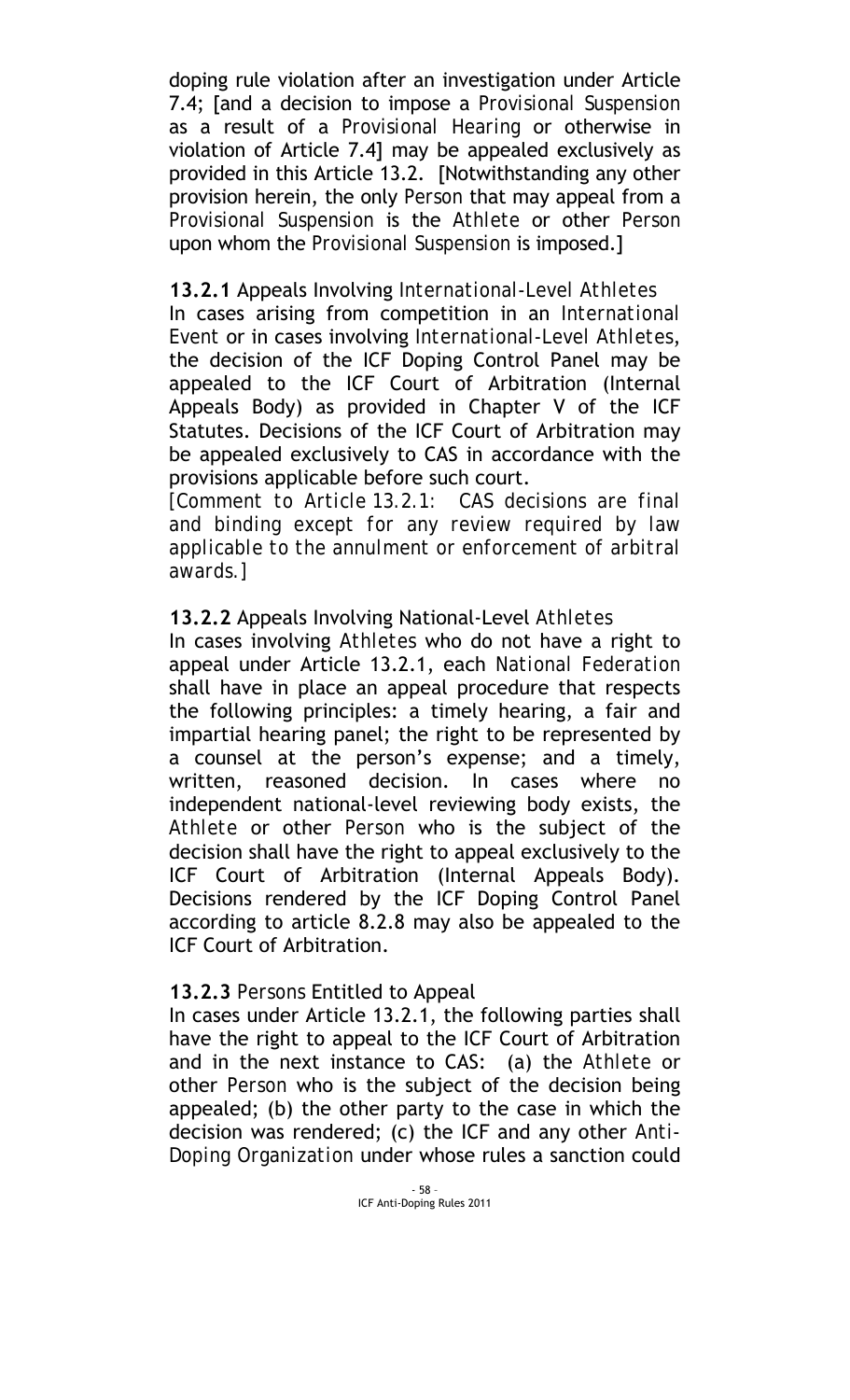have been imposed; (d) the International Olympic Committee or International Paralympic Committee, as applicable, where the decision may have an effect in relation to the Olympic Games or Paralympic Games, including decisions affecting eligibility for the Olympic Games or Paralympic Games; and (e) *WADA*. In cases under Article 13.2.2, the parties having the right to appeal to the national-level reviewing body shall be as provided in the *National Federation's* rules but, at a minimum, shall include the following parties: (a) the *Athlete* or other *Person* who is the subject of the decision being appealed; (b) the other party to the case in which the decision was rendered; (c) the ICF; and (d) *WADA*. For cases under Article 13.2.2, *WADA* and the ICF shall also have the right to appeal to CAS with respect to the decision of the national-level reviewing body or of the ICF Court of Arbitration.

## **13.3 Failure to Render a Timely Decision by ICF and its** *National Federations*

Where, in a particular case, the ICF or its *National Federations* fail to render a decision with respect to whether an anti-doping rule violation was committed within a reasonable deadline set by *WADA*, *WADA* may elect to appeal directly to *CAS* as if the ICF or its *National Federations* had rendered a decision finding no anti-doping rule violation.

*[Comment to Article 13.3: Given the different circumstances of each anti-doping rule violation investigation and results management process, it is not feasible to establish a fixed time period for the ICF to render a decision before WADA may intervene by appealing directly to CAS. Before taking such action, however, WADA will consult with the ICF and give the ICF an opportunity to explain why it has not yet rendered a decision. Nothing in this rule prohibits the ICF from also having rules which authorize it to assume jurisdiction for matters in which the results management performed by one of its National Federations has been inappropriately delayed.]* 

## **13.4 Appeals from Decisions Granting or Denying a Therapeutic Use Exemption**

Decisions by *WADA* reversing the grant or denial of a TUE may be appealed exclusively to CAS by the *Athlete*, the ICF, or *National Anti-Doping Organization* or other body designated by a *National Federation* which granted or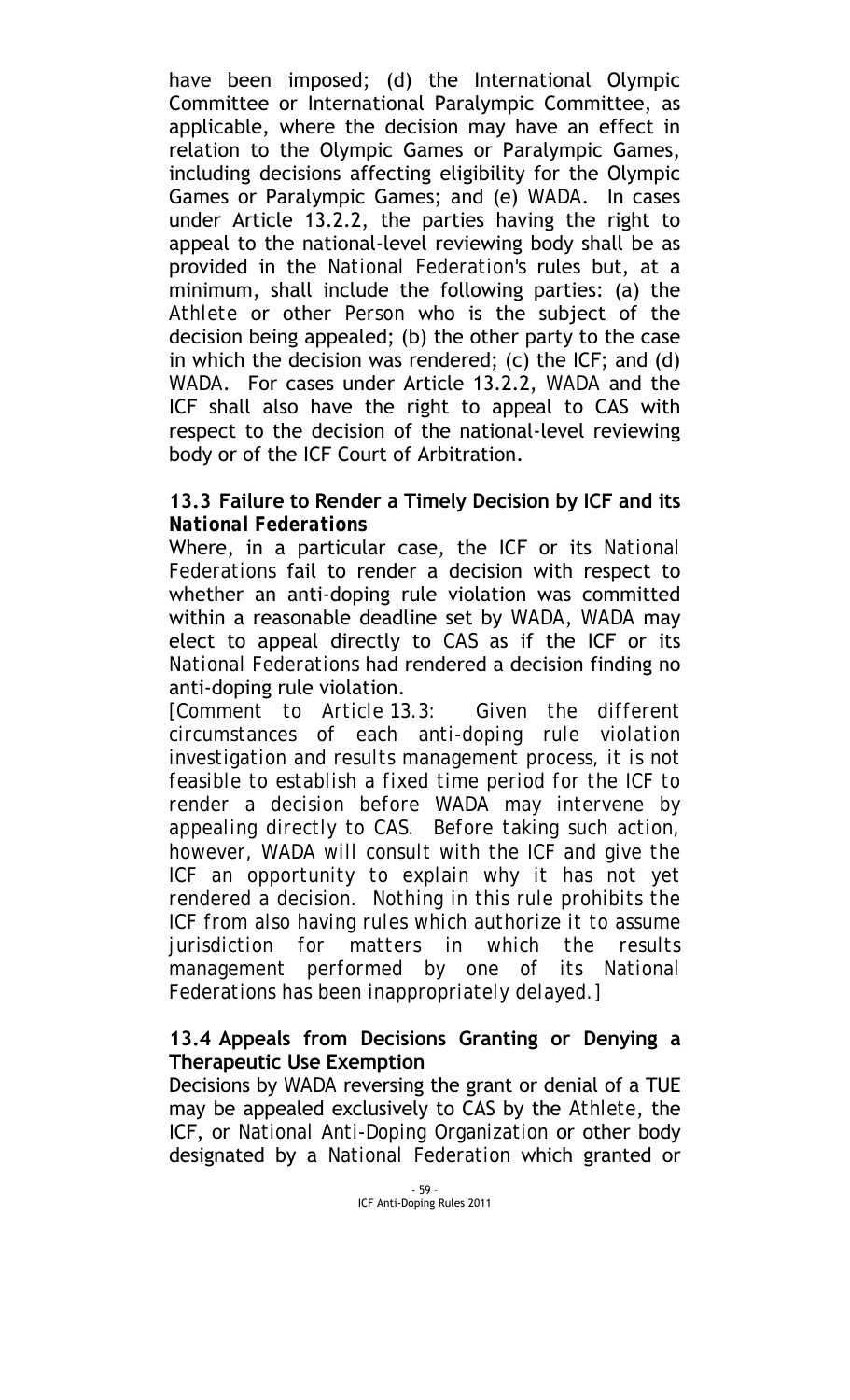denied the exemption. Decisions to deny TUE's, and which are not reversed by *WADA*, may be appealed by *International-Level Athletes* to CAS and by other *Athletes* to the national level reviewing body described in Article 13.2.2. If the national level reviewing body reverses the decision to deny a TUE, that decision may be appealed to CAS by *WADA*.

When the ICF, *National Anti-Doping Organizations* or other bodies designated by *National Federations* fail to take action on a properly submitted TUE application within a reasonable time, their failure to decide may be considered a denial for purposes of the appeal rights provided in this Article.

# **13.5 Appeal from Decisions Pursuant to Article 12**

Decisions by the ICF pursuant to Article 12 may be appealed exclusively to CAS by the *National Federation*.

# **13.6 Time for Filing Appeals**

The time to file an appeal to the ICF Court of Arbitration or to CAS shall be twenty-one (21) days from the date of receipt of the decision by the appealing party. The above notwithstanding, the following shall apply in connection with appeals filed by a party entitled to appeal but which was not a party to the proceedings having lead to the decision subject to appeal:

a) Within ten (10) days from notice of the decision, such party/ies shall have the right to request from the body having issued the decision a copy of the file on which such body relied;

b) If such a request is made within the ten-day period, then the party making such request shall have twentyone (21) days from receipt of the file to file an appeal to the ICF Court of Arbitration or CAS.

The above notwithstanding, the filing deadline for an appeal or intervention filed by *WADA* shall be the later of:

(a) Twenty-one (21) days after the last day on which any other party in the case could have appealed, or

(b) Twenty-one (21) days after *WADA*'s receipt of the complete file relating to the decision.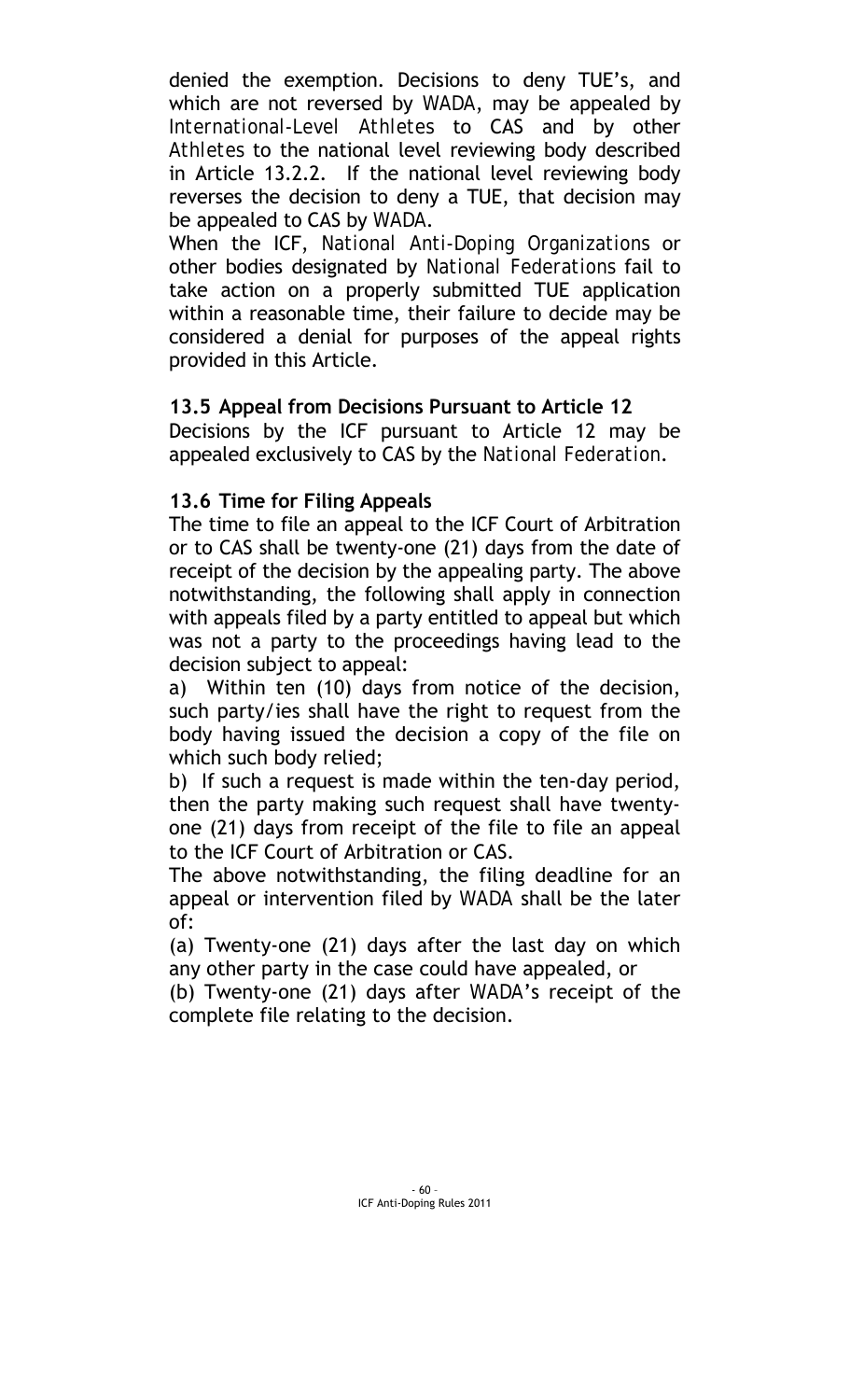# **ARTICLE 14** *NATIONAL FEDERATIONS'* **INCORPORATION OF ICF RULES, REPORTING AND RECOGNITION**

## **14.1 Incorporation of the ICF Anti-Doping Rules**

All *National Federation*s shall comply with these Anti-Doping Rules. These Anti-Doping Rules shall also be incorporated either directly or by reference into each *National Federations* Rules. All *National Federation*s shall include in their regulations the procedural rules necessary to effectively implement these Anti-Doping Rules. Each *National Federation* shall obtain the written acknowledgement and agreement, in the form attached as Appendix 1, of all *Athletes* subject to *Doping Control* and *Athlete Support Personnel* for such *Athletes*. Notwithstanding whether or not the required form has been signed, the Rules of each *National Federation* shall specifically provide that all *Athletes*, *Athlete Support Personnel* and other *Persons* under the jurisdiction of the *National Federation* shall be bound by these Anti-Doping Rules.

# **14.2 Statistical Reporting**

**14.2.1** *National Federation*s shall report to the ICF at the end of every year results of all *Doping Control*s within their jurisdiction sorted by *Athlete* and identifying each date on which the *Athlete* was tested, the entity conducting the test, and whether the test was *In-Competition* or *Out-of-Competition*. The ICF may periodically publish *Testing* data received from *National Federations* as well as comparable data from *Testing* under the ICF's jurisdiction.

**14.2.2** The ICF shall publish annually a general statistical report of its Doping Control activities during the calendar year with a copy provided to WADA.

# **14.3** *Doping Control* **Information Clearinghouse**

When a *National Federation* has received an *Adverse Analytical Finding* on one of its *Athletes* it shall report the following information to the ICF and *WADA* within fourteen (14) days of the process described in Article 7.1.2 and 7.1.3: the *Athlete's* name, country, sport and discipline within the sport, whether the test was *In-Competition* or *Out-of-Competition,* the date of *Sample*  collection and the analytical result reported by the laboratory. The *National Federation* shall also regularly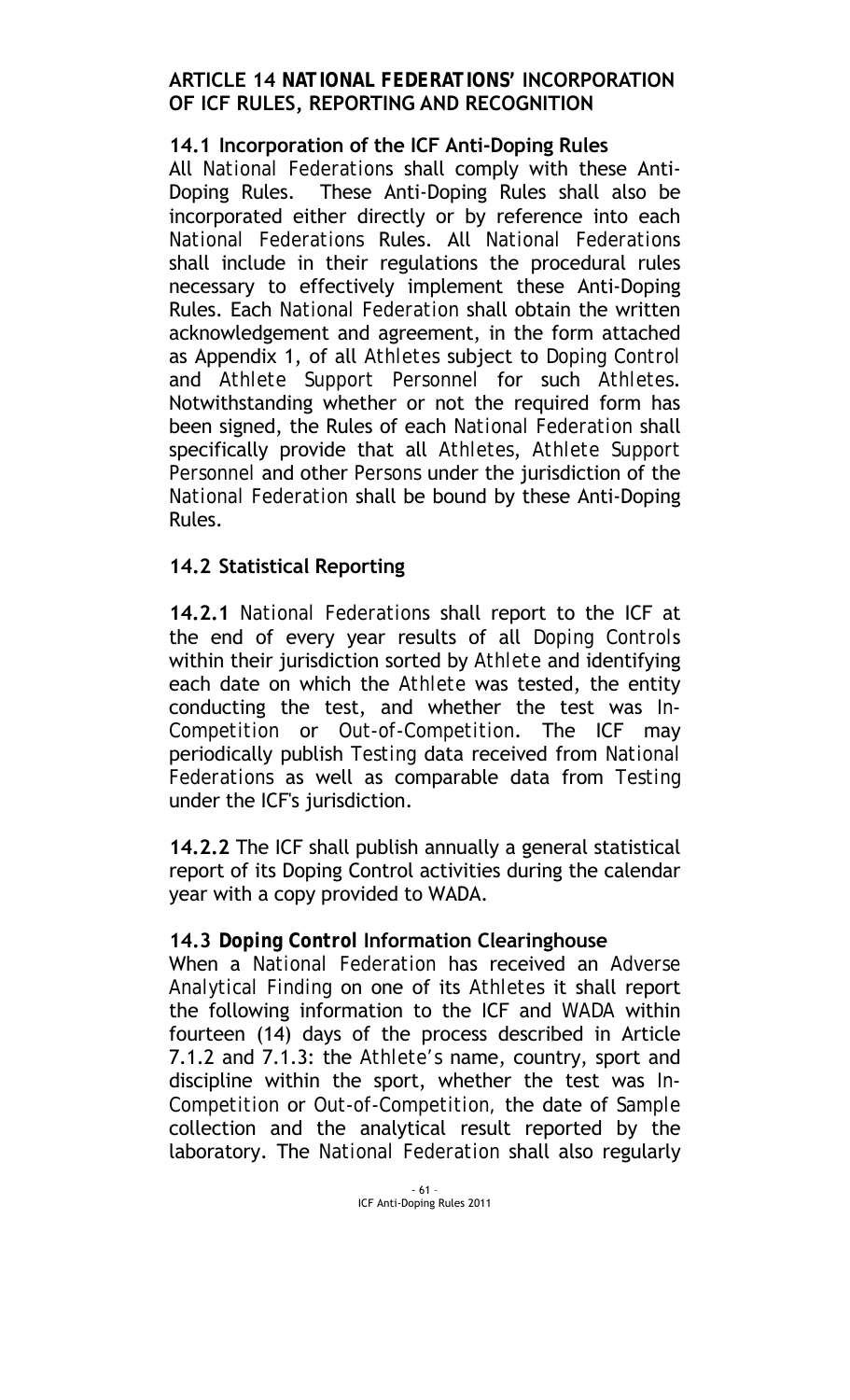update the ICF and *WADA* on the status and findings of any review or proceedings conducted pursuant to Article 7 *(Results Management)*, Article 8 *(Right to a Fair Hearing)* or Article 13 *(Appeals*), and comparable information shall be provided to the ICF and *WADA* within 14 days of the notification described in Article 7.1.9, with respect to other violations of these Anti-Doping Rules. In any case in which the period of *Ineligibility* is eliminated under Article 10.5.1 (*No Fault or Negligence)* or reduced under Article 10.5.2 *(No Significant Fault or Negligence),* the ICF and *WADA* shall be provided with a written reasoned decision explaining the basis for the elimination or reduction. Neither the ICF nor *WADA* shall disclose this information beyond those persons within their organisations with a need to know until the *National Federation* has made public disclosure or has failed to make public disclosure as required in Article 14.4 below.

# **14.4 Public Disclosure**

**14.4.1** Neither the ICF nor its *National Federation* shall publicly identify *Athletes* whose *Samples* have resulted in *Adverse Analytical Findings*, or who were alleged to have violated other Articles of these Anti-Doping Rules until it has been determined in a hearing in accordance with Article 8 that an anti-doping rule violation has occurred, or such hearing has been waived, or the assertion of an anti-doping rule violation has not been timely challenged [or the *Athlete* has been *Provisionally Suspended*]. Once a violation of these Anti-Doping Rules has been established, it shall be publicly reported within 20 days. The ICF or its *National Federation* must also report within 20 days appeal decisions on an anti-doping rule violation. The ICF or its *National Federation* shall also, within the time period for publication, send all hearing and appeal decisions to *WADA*.

**14.4.2** In any case where it is determined, after a hearing or appeal, that the *Athlete* or other *Person* did not commit an anti-doping rule violation, the decision may be disclosed publicly only with the consent of the *Athlete* or other *Person* who is the subject of the decision. The ICF or its *National Federation* shall use reasonable efforts to obtain such consent, and if consent is obtained, shall publicly disclose the decision in its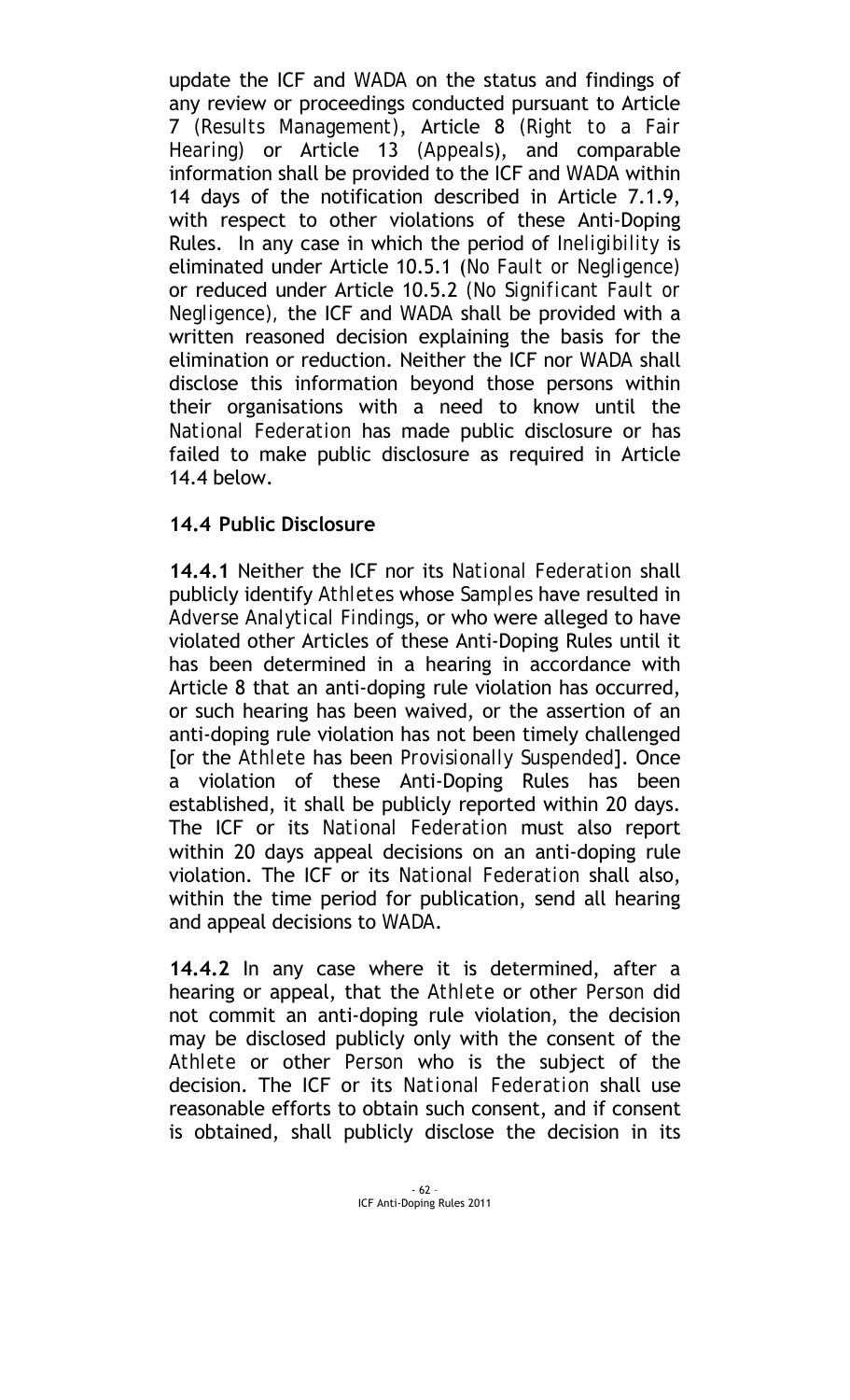entirety or in such redacted form as the *Athlete* or other *Person* may approve.

**14.4.3** Neither the ICF nor its *National Federation* or *WADA* accredited laboratory, or official of either, shall publicly comment on the specific facts of a pending case (as opposed to general description of process and science) except in response to public comments attributed to the *Athlete*, other *Person* or their representatives.

# **14.5 Recognition of Decisions by the ICF and** *National Federations*

Any decision of the ICF or a *National Federation* regarding a violation of these Anti-Doping Rules shall be recognized by all *National Federation*s, which shall take all necessary action to render such results effective.

# **ARTICLE 15 RECOGNITION OF DECISIONS BY OTHER ORGANISATIONS**

Subject to the right to appeal provided in Article 13, the *Testing*, TUE's and hearing results or other final adjudications of any *Signatory* to the *Code* which are consistent with the *Code* and are within the *Signatory's* authority, shall be recognized and respected by the ICF and its *National Federations*. The ICF and its *National Federations* may recognize the same actions of other bodies which have not accepted the *Code* if the rules of those bodies are otherwise consistent with the *Code*.

*[Comment to Article 15: Where the decision of a body that has not accepted the Code is in some respects Code compliant and in other respects not Code compliant, the ICF or its National Federation should attempt to apply the decision in harmony with the principles of the Code. For example, the ICF in a process consistent with the Code a non-Signatory has found an Athlete to have committed an anti-doping rule violation on account of the presence of a Prohibited Substance in his body but the period of Ineligibility applied is shorter than the period provided for in the Code, then the ICF or its National Federation should recognize the finding of an anti-doping rule violation and they should conduct a hearing consistent with Article 8 to determine whether the longer period*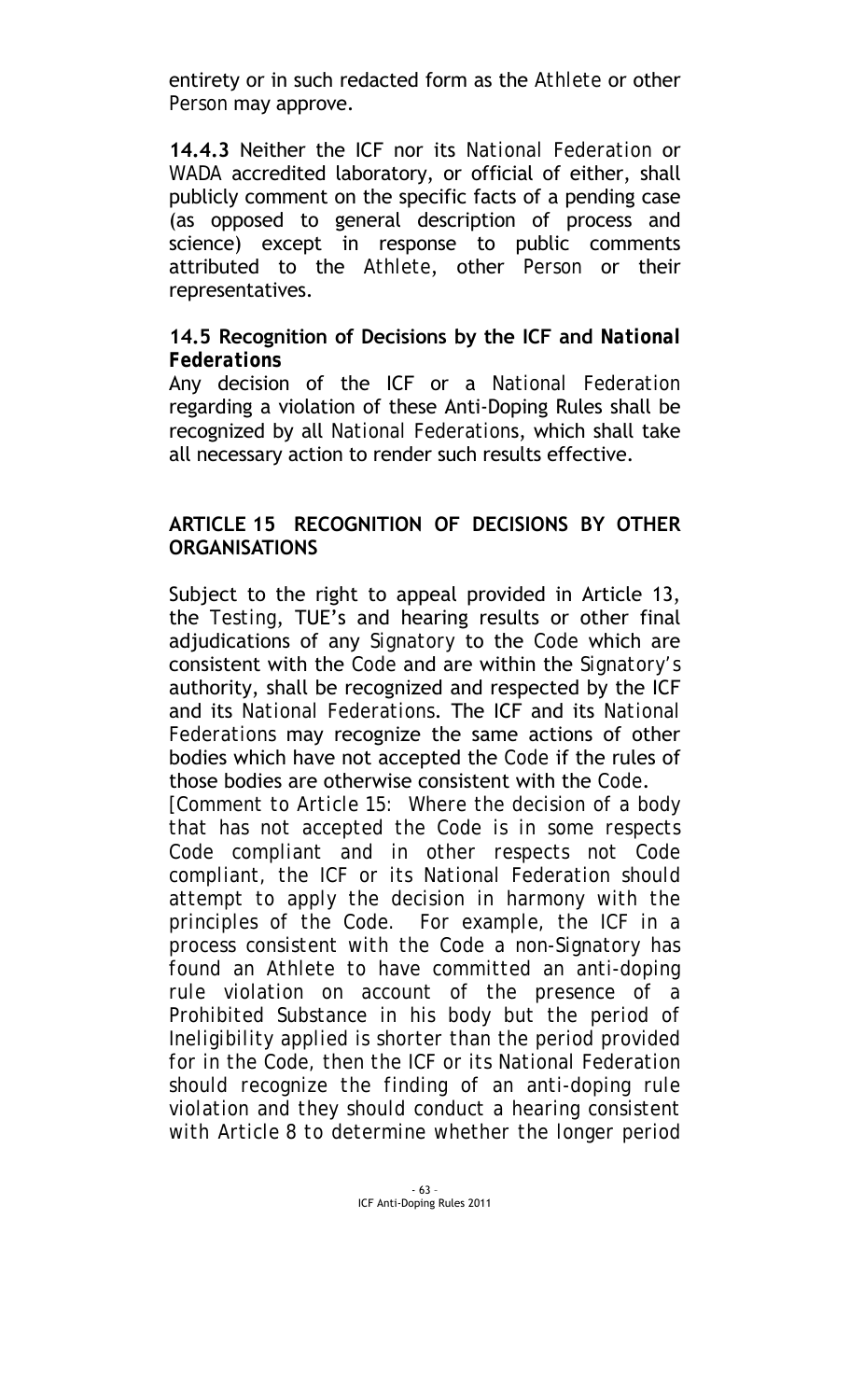*of Ineligibility provided in the Code should be imposed.]* 

# **ARTICLE 16 STATUTE OF LIMITATIONS**

No action may be commenced under these Anti-Doping Rules against an *Athlete* or other *Person* for a violation of an anti-doping rule contained in these Anti-Doping Rules unless such action is commenced within eight years from the date the violation occurred.

### **ARTICLE 17 THE ICF COMPLIANCE REPORTS TO** *WADA* The ICF will report to *WADA* on the ICF's compliance with the *Code* every second year and shall explain reasons for any noncompliance.

# **ARTICLE 18 AMENDMENT AND INTERPRETATION OF ANTI-DOPING RULES**

**18.1** These Anti-Doping Rules may be amended from time to time by the *ICF* Executive Committee.

**18.2** Except as provided in Article 18.5, these Anti-Doping Rules shall be interpreted as an independent and autonomous text and not by reference to existing law or statutes.

**18.3** The headings used for the various Parts and Articles of these Anti-Doping Rules are for convenience only and shall not be deemed part of the substance of these Anti-Doping Rules or to affect in any way the language of the provisions to which they refer.

**18.4** The INTRODUCTION and the APPENDIX I DEFINITIONS shall be considered integral parts of these Anti-Doping Rules.

**18.5** These Anti-Doping Rules have been adopted pursuant to the applicable provisions of the *Code* and shall be interpreted in a manner that is consistent with applicable provisions of the *Code*. The comments annotating various provisions of the *Code* may, where applicable, assist in the understanding and interpretation of these Anti-Doping Rules.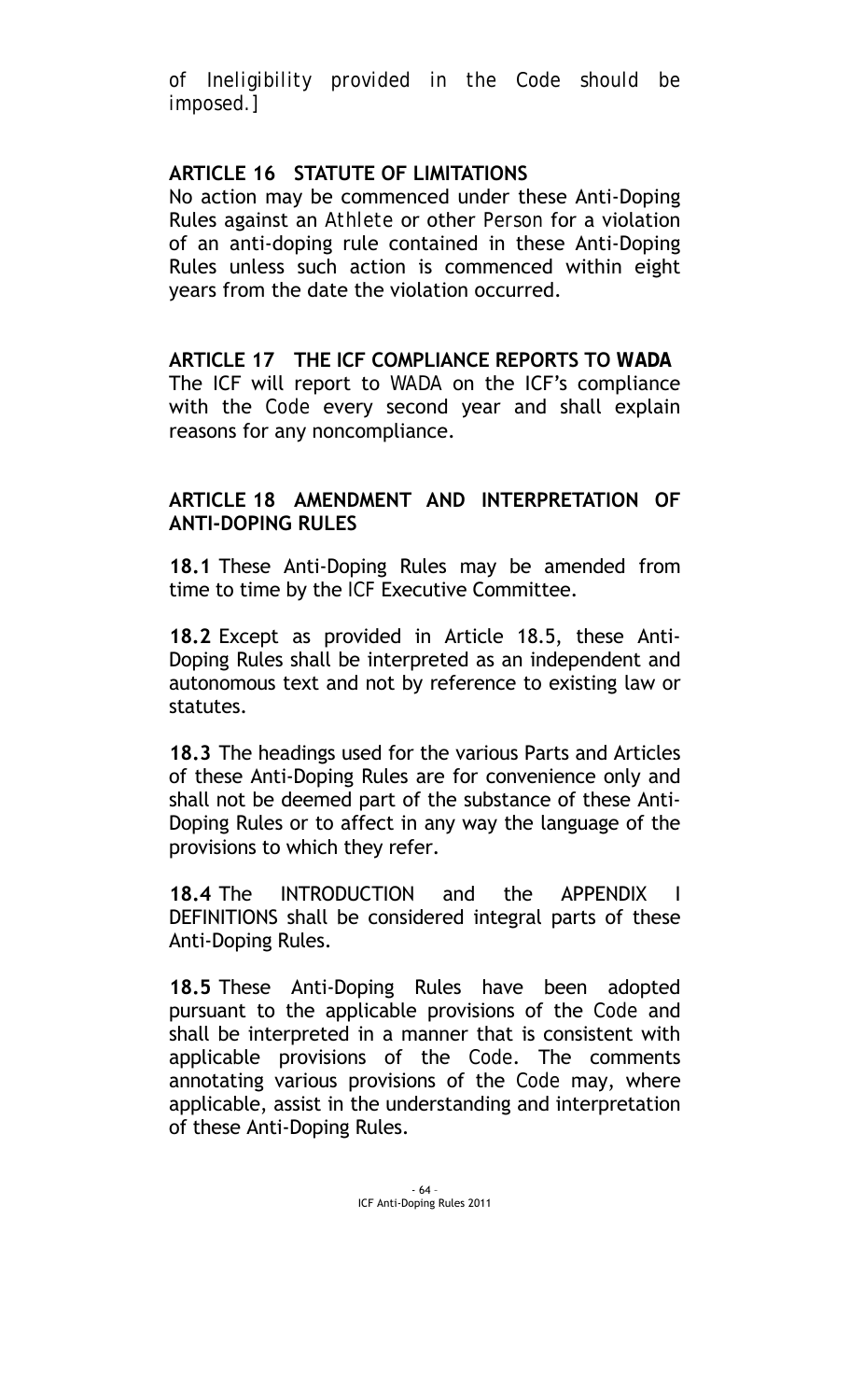**18.6** Notice to an *Athlete* or other *Person* who is a member of a *National Federation* may be accomplished by delivery of the notice to the *National Federation*.

**18.7** These Anti-Doping Rules shall come into full force and effect on 1 January 2009 (the **"Effective Date"**). They shall not apply retrospectively to matters pending before the Effective Date; provided, however, that:

**18.7.1** Any case pending prior to the Effective Date, or brought after the Effective Date based on an anti-doping rule violation that occurred prior to the Effective Date, shall be governed by the predecessor to these Anti-Doping Rules in force at the time of the anti-doping rule violation, subject to any application of the principle of lex mitior by the Doping Control Panel determining the case.

**18.7.2** Any Article 2.4 whereabouts violation (whether a filing failure or a missed test) declared by the ICF under rules in force prior to the Effective Date that has not expired prior to the Effective Date and that would qualify as a whereabouts violation under Article 11 of the *International Standard* for *Testing* shall not be carried forward.

**18.7.3** Where a period of *Ineligibility* imposed by the ICF under rules in force prior to the Effective Date has not yet expired as of the Effective Date, the *Person* who is *Ineligible* may apply to the ICF for a reduction in the period of *Ineligibility* in light of the amendments made to the *Code* as from the Effective Date. To be valid, such application must be made before the period of *Ineligibility* has expired.

**18.7.4** Subject always to Article 10.7.5, anti-doping rule violations committed under rules in force prior to the Effective Date shall be taken into account as prior offences for purposes of determining sanctions under Article 10.7.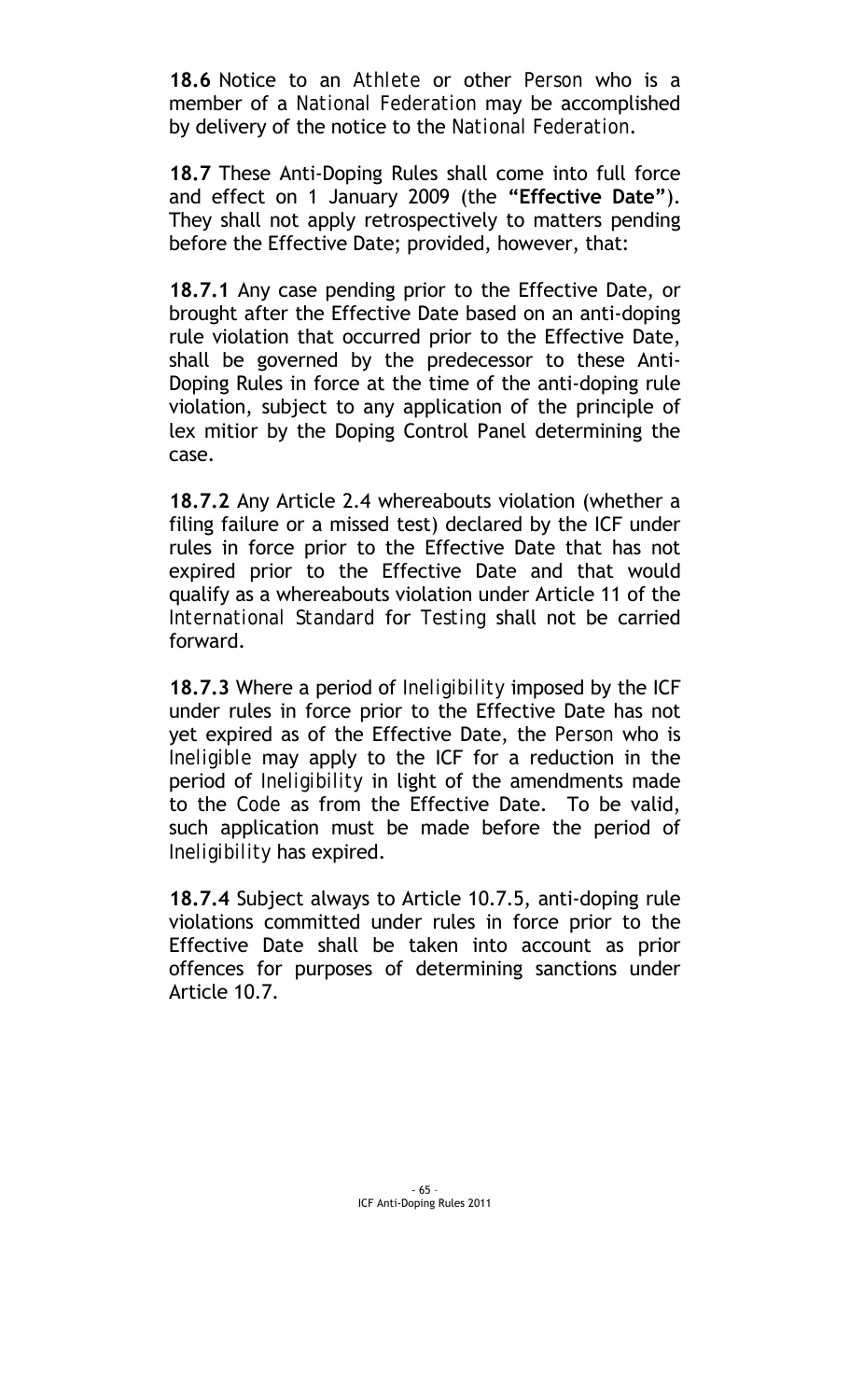# **APPENDIX 1 - DEFINITIONS**

*Adverse Analytical Finding*. A report from a laboratory or other approved *Testing* entity that identifies in a *Sample* the presence of a *Prohibited Substance* or its *Metabolites* or *Markers* (including elevated quantities of endogenous substances) or evidence of the *Use* of a *Prohibited Method*.

*Anti-Doping Organization*. A *Signatory* that is responsible for adopting rules for initiating, implementing or enforcing any part of the *Doping Control* process. This includes, for example, the International Olympic Committee, the International Paralympic Committee, other *Major Event Organizations* that conduct *Testing* at their *Events*, *WADA*, International Federations, and *National Anti-Doping Organizations.*

*Athlete*. Any *Person* who participates in sport at the international level (as defined by each International Federation), the national level (as defined by each *National Anti-Doping Organization*, including but not limited to those *Persons* in its *Registered Testing Pool*), and any other competitor in sport who is otherwise subject to the jurisdiction of any *Signatory* or other sports organization accepting the *Code*. All provisions of the *Code*, including, for example, *Testing*, and TUE's must be applied to international and national-level competitors. Some *National Anti-Doping Organizations* may elect to test and apply anti-doping rules to recreational-level or masters competitors who are not current or potential national caliber competitors. *National Anti-Doping Organizations* are not required, however, to apply all aspects of the *Code* to such *Persons*. Specific national rules may be established for Doping Control for non-international-level or nationallevel competitors without being in conflict with the *Code*. Thus, a country could elect to test recreationallevel competitors but not require TUE's or whereabouts information. In the same manner, a *Major Event Organization* holding an *Event* only for masters-level competitors could elect to test the competitors but not require advance TUE or whereabouts information. For purposes of Article 2.8 (Administration or *Attempted* Administration) and for purposes of anti-doping information and education, any *Person* who participates in sport under the authority of any *Signatory*, government, or other sports organization accepting the *Code* is an *Athlete*.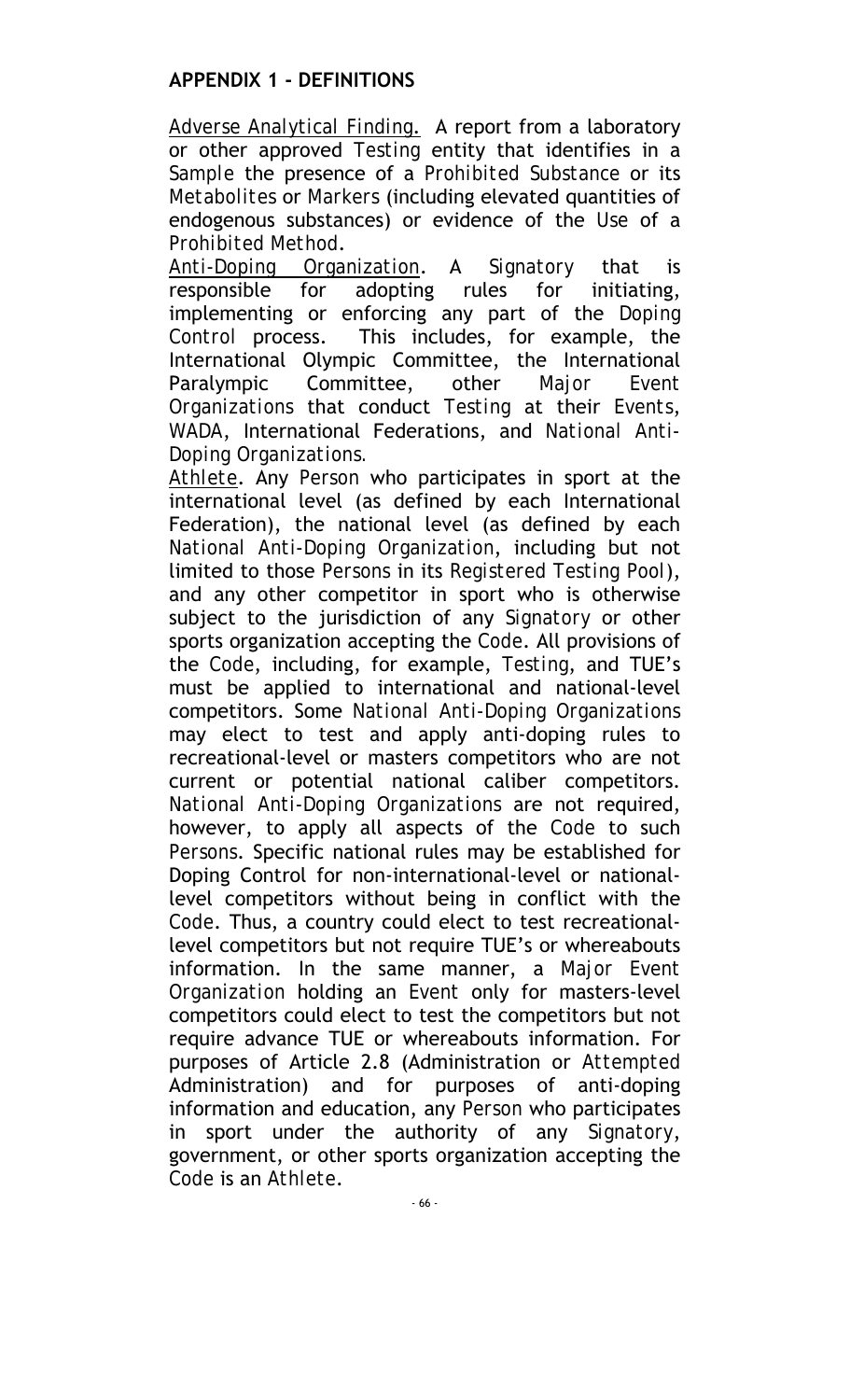*[Comment to Athlete: This definition makes it clear that all international and national-caliber athletes are subject to the anti-doping rules of the Code, with the precise definitions of international and national level sport to be set forth in the anti-doping rules of the ICF and National Anti-Doping Organizations, respectively. At the national level, anti-doping rules adopted pursuant to the Code shall apply, at a minimum, to all persons on national teams and all persons qualified to compete in any national championship in any sport. That does not mean, however, that all such Athletes must be included in a National Anti-Doping Organization's Registered Testing Pool. The definition also allows each National Anti-Doping Organization, if it chooses to do so, to expand its anti-doping control program beyond national-caliber athletes to competitors at lower levels of competition. Competitors at all levels of competition should receive the benefit of anti-doping information and education.] Athlete Support Personnel*. Any coach, trainer,

manager, agent, team staff, official, medical, paramedical personnel, parent or any other *Person* working with, treating or assisting an *Athlete* participating in or preparing for sports *Competition*.

*Attempt.* Purposely engaging in conduct that constitutes a substantial step in a course of conduct planned to culminate in the commission of an anti-doping rule violation. Provided, however, there shall be no antidoping rule violation based solely on an *Attempt* to commit a violation if the *Person* renunciates the attempt prior to it being discovered by a third party not involved in the *Attempt*.

*Atypical Finding*. A report from a laboratory or other *WADA*-approved entity which requires further investigation as provided by the *International Standard* for Laboratories or related Technical Documents prior to the determination of an *Adverse Analytical Finding*.

*CAS*. The Court of Arbitration for Sport.

*Code.* The World Anti-Doping *Code*.

*Competition.* A single race, match, game or singular athletic contest. For example, a basketball game or the finals of the Olympic 100-meter dash in athletics. For stage races and other athletic contests where prizes are awarded on a daily or other interim basis the distinction between a *Competition* and an *Event* will be as provided in the rules of the applicable International Federation.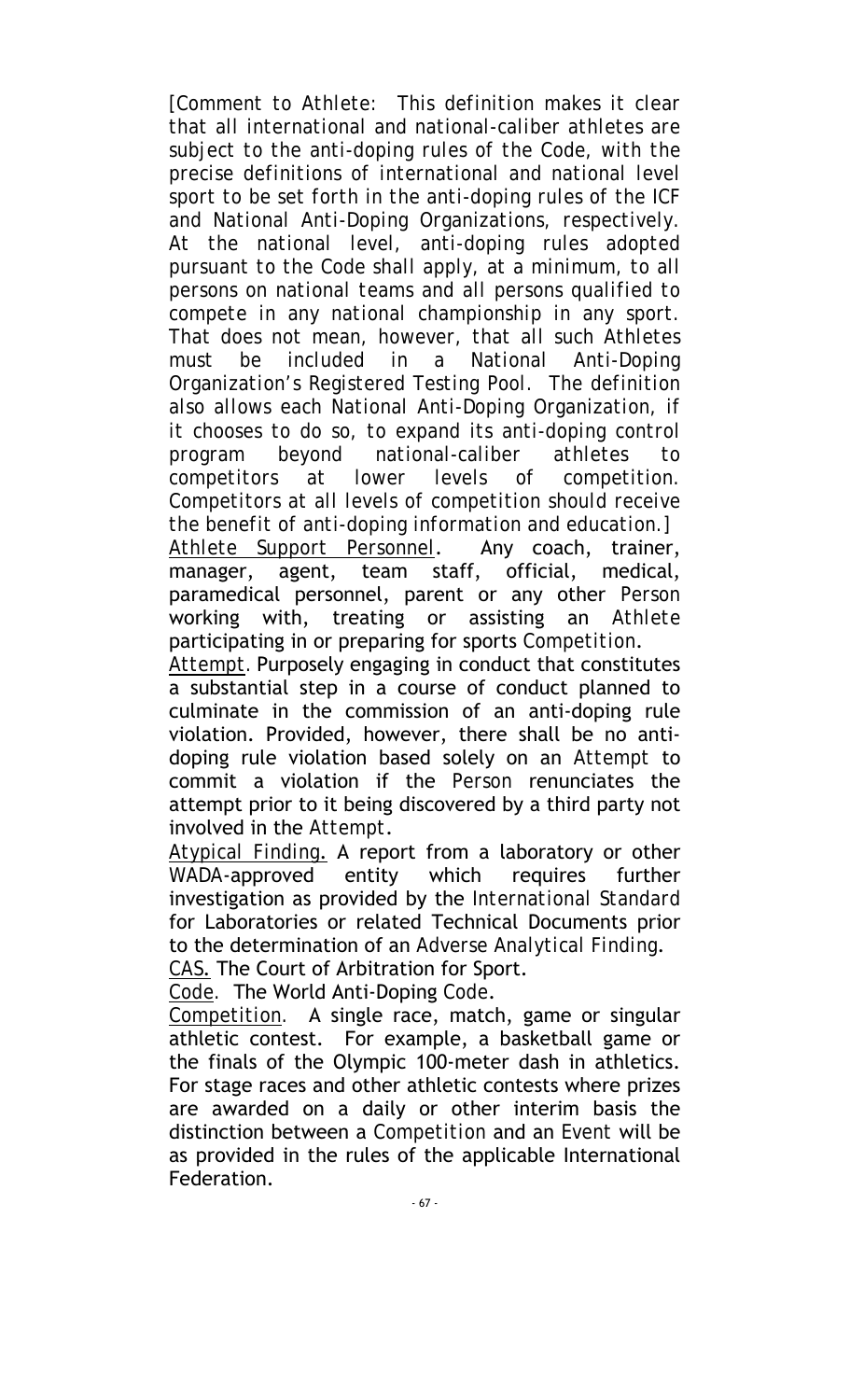*Consequences of anti-doping rule violations*. An *Athlete's* or other *Person's* violation of an anti-doping rule may result in one or more of the following: (a) *Disqualification* means the *Athlete's* results in a particular *Competition* or *Event* are invalidated, with all resulting consequences including forfeiture of any medals, points and prizes; (b) *Ineligibility* means the *Athlete* or other *Person* is barred for a specified period of time from participating in any *Competition* or other activity or funding as provided in Article 10.9; and (c) *Provisional Suspension* means the *Athlete* or other *Person* is barred temporarily from participating in any *Competition* prior to the final decision at a hearing conducted under Article 8 (Right to a Fair Hearing).

Crew Boat. A sport where more than one canoeist is in the same boat during a competition.

*Disqualification*. See *Consequences of anti-doping rule violations*, above.

*Doping Control*. All steps and processes from test distribution planning through to ultimate disposition of any appeal including all steps and processes in between such as provision of whereabouts information, sample collection and handling, laboratory analysis, TUE's, results management and hearings.

*Event.* A series of individual *Competitions* conducted together under one ruling body (e.g., the Olympic Games, ICF World Championships, or Pan American Games).

*Event Period*. The time between the beginning and end of an *Event*, as established by the ruling body of the *Event*.

*ICF Event. An Event where the ICF is the ruling body for the Event and/or appoints the technical officials for the Event.* 

*In-Competition*. Unless provided otherwise in the rules of an International Federation or other relevant *Anti-Doping Organization*, "*In-Competition*" means the period commencing twelve hours before a *Competition* in which the *Athlete* is scheduled to participate through the end of such *Competition* and the *Sample* collection process related to such *Competition*.

*Independent Observer Program*. A team of observers, under the supervision of *WADA*, who observe and may provide guidance on the *Doping Control* process at certain *Events* and report on their observations.

*Individual Sport*. Any sport that is not a *Team Sport.*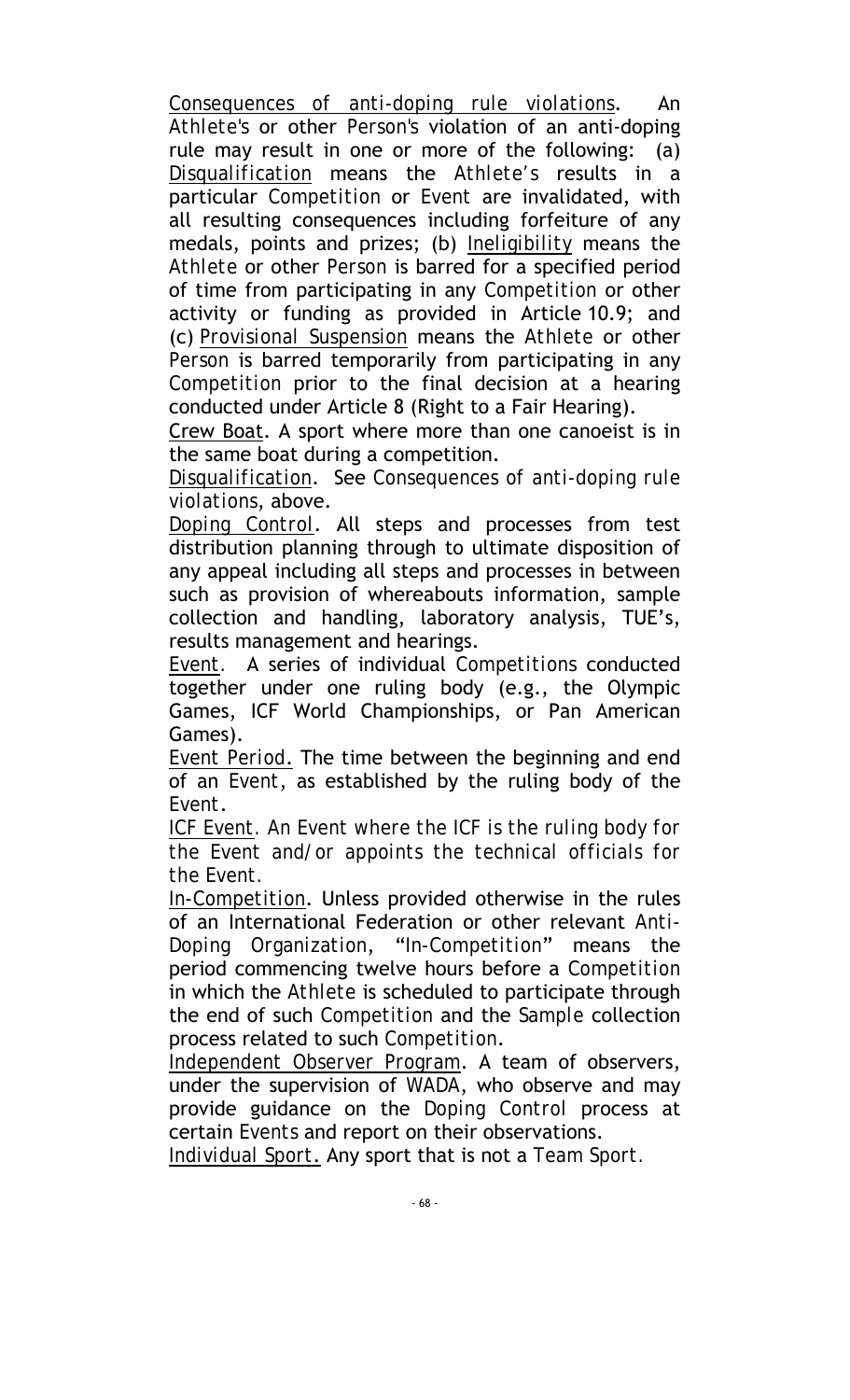*Ineligibility*. See *Consequences of Anti-Doping Rule Violations* above.

*International Event.* An *Event* where the International Olympic Committee, the International Paralympic Committee, an International Federation, a *Major Event Organization,* or another international sport organization is the ruling body for the *Event* or appoints the technical officials for the *Event.* 

*International-Level Athlete. Athletes* in the ICF Registred Testing Pool (RTP) and those athletes competing in International Events as defined above.

*International Standard.* A standard adopted by *WADA* in support of the *Code*. Compliance with an *International Standard* (as opposed to another alternative standard, practice or procedure) shall be sufficient to conclude that the procedures addressed by the *International Standard* were performed properly. *Internationa*l *Standards* shall include any Technical Documents issued pursuant to the *International Standard*.

*Major Event Organizations*. The continental associations of *National Olympic Committee*s and other international multi-sport organizations that function as the ruling body for any continental, regional or other *International Event*.

*Marker*. A compound, group of compounds or biological parameter(s) that indicates the *Use* of a *Prohibited Substance* or *Prohibited Method.* 

*Metabolite*. Any substance produced by a biotransformation process.

*Minor*. A natural *Person* who has not reached the age of majority as established by the applicable laws of his or her country of residence.

*National Anti-Doping Organization.* The entity(ies) designated by each country as possessing the primary authority and responsibility to adopt and implement anti-doping rules, direct the collection of *Samples*, the management of test results, and the conduct of hearings, all at the national level. This includes an entity which may be designated by multiple countries to serve as regional *Anti-Doping Organization* for such countries. If this designation has not been made by the competent public authority(ies), the entity shall be the country's *National Olympic Committee* or its designee.

*National Event*. A sport *Event* involving international or national-level *Athletes* that is not an *International Event*.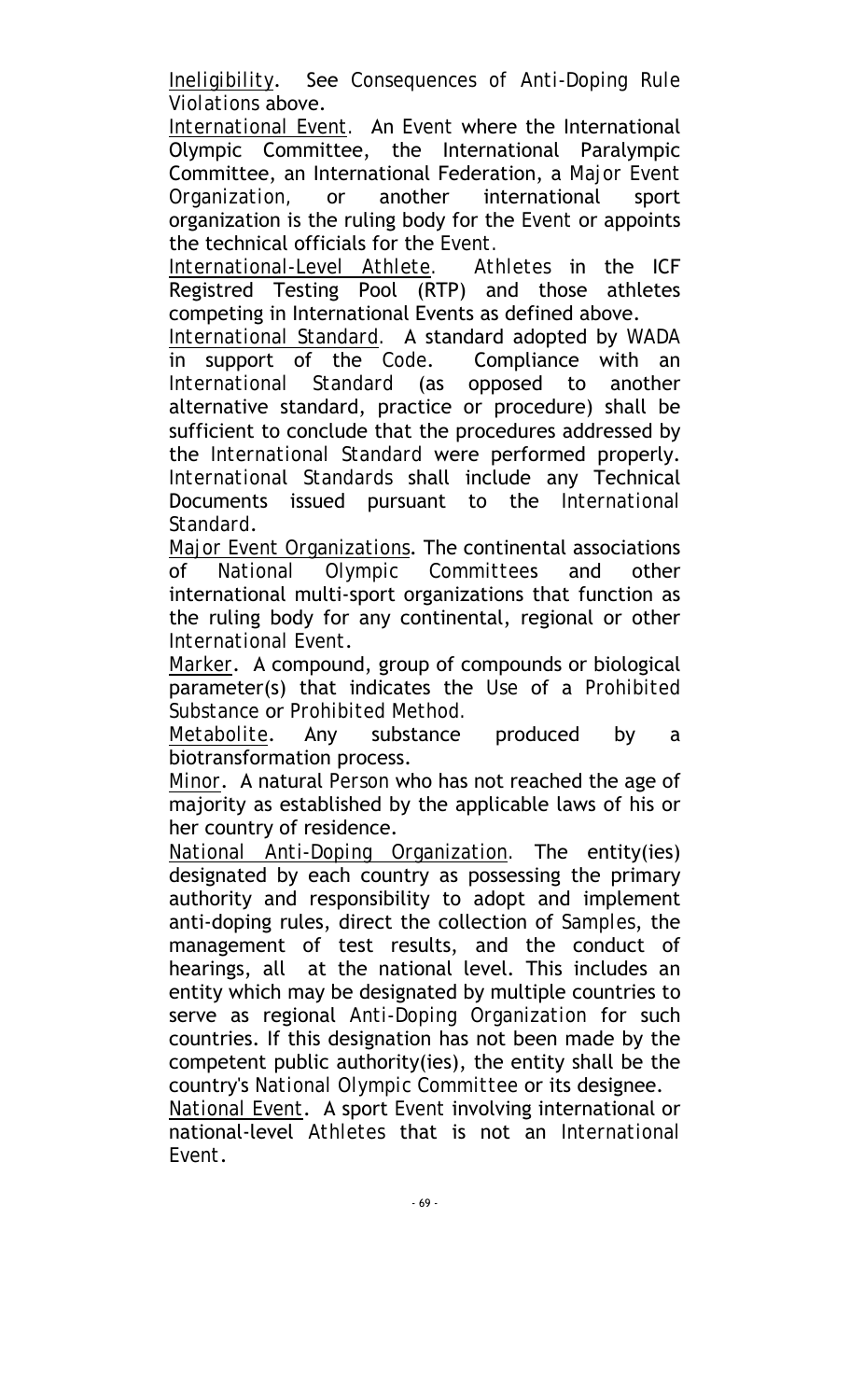*National Federation*. A national or regional entity which is a member (including provisional members) of or is recognized by the ICF as the entity governing the ICF's sport in that nation or region.

*National Olympic Committee*. The organization recognized by the International Olympic Committee. The term *National Olympic Committee* shall also include the National Sport Confederation in those countries where the National Sport Confederation assumes typical *National Olympic Committee* responsibilities in the anti-doping area.

*No Advance Notice*. A *Doping Control* which takes place with no advance warning to the *Athlete* and where the *Athlete* is continuously chaperoned from the moment of notification through *Sample* provision.

*No Fault or Negligence*. The *Athlete's* establishing that he or she did not know or suspect, and could not reasonably have known or suspected even with the exercise of utmost caution, that he or she had *Used* or been administered the *Prohibited Substance* or *Prohibited Method.* 

*No Significant Fault or Negligence*. The *Athlete's* establishing that his or her fault or negligence, when viewed in the totality of the circumstances and taking into account the criteria for *No Fault or Negligence*, was not significant in relationship to the anti-doping rule violation.

*Out-of-Competition*. Any *Doping Control* which is not *In-Competition*.

*Participant.* Any *Athlete* or *Athlete Support Personnel*.

*Person*. A natural *Person* or an organization or other entity.

*Possession*. The actual, physical possession, or the constructive possession (which shall be found only if the person has exclusive control over the *Prohibited Substance/Method* or the premises in which a *Prohibited Substance/Method* exists); provided, however, that if the person does not have exclusive control over the *Prohibited Substance/Method* or the premises in which a *Prohibited Substance/Method* exists, constructive possession shall only be found if the person knew about the presence of the *Prohibited Substance/Method* and intended to exercise control over it. Provided, however, there shall be no antidoping rule violation based solely on possession if, prior to receiving notification of any kind that the *Person* has committed an anti-doping rule violation, the *Person* has taken concrete action demonstrating that the *Person*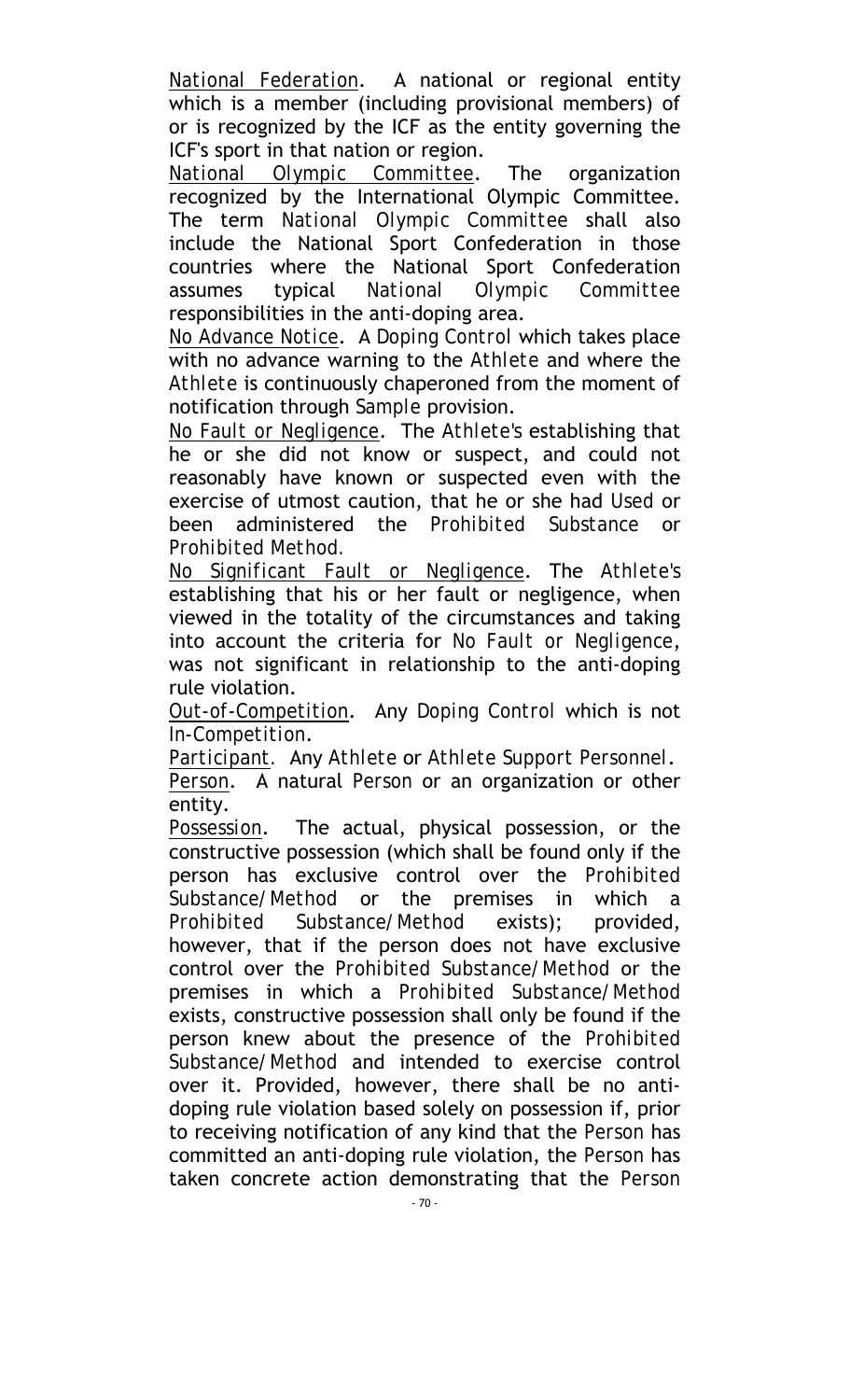never intended to have possession and has renounced possession by explicitly declaring it to an *Anti-Doping Organization*. Notwithstanding anything to the contrary in this definition, the purchase (including by any electronic or other means) of a *Prohibited Substance* or *Prohibited Method* constitutes possession by the *Person* who makes the purchase.

*[Comment: Under this definition, steroids found in an Athlete's car would constitute a violation unless the Athlete establishes that someone else used the car; in that event, the Anti-Doping Organization must establish that, even though the Athlete did not have exclusive control over the car, the Athlete knew about the steroids and intended to have control over the steroids. Similarly, in the example of steroids found in a home medicine cabinet under the joint control of an Athlete and spouse, the Anti-Doping Organization must establish that the Athlete knew the steroids were in the cabinet and that the Athlete intended to exercise control over the steroids.]* 

*Prohibited List*. The List identifying the *Prohibited Substances* and *Prohibited Methods*.

*Prohibited Method*. Any method so described on the *Prohibited List*.

*Prohibited Substance*. Any substance so described on the *Prohibited List*.

*Provisional Hearing*. For purposes of Article 7.6, an expedited abbreviated hearing occurring prior to a hearing under Article 8 (Right to a Fair Hearing) that provides the *Athlete* with notice and an opportunity to be heard in either written or oral form.

*Provisional Suspension*. See *Consequences* above.

*Publicly Disclose or Publicly Report*. To disseminate or distribute information to the general public or persons beyond those persons entitled to earlier notification in accordance with Article 14.

*Registered Testing Pool*. The pool of top level *Athletes* established separately by each International Federation and *National Anti-Doping Organization* who are subject to both *In-Competition* and *Out-of-Competition Testing* as part of that International Federation's or National Anti-Doping Organization's test distribution plan.

Relay Team. A sport where Teams of canoeinsts each run a course and the result is based on the team's total time.

*Retroactive TUE*. As defined in the *International Standard* for Therapeutic Use Exemptions.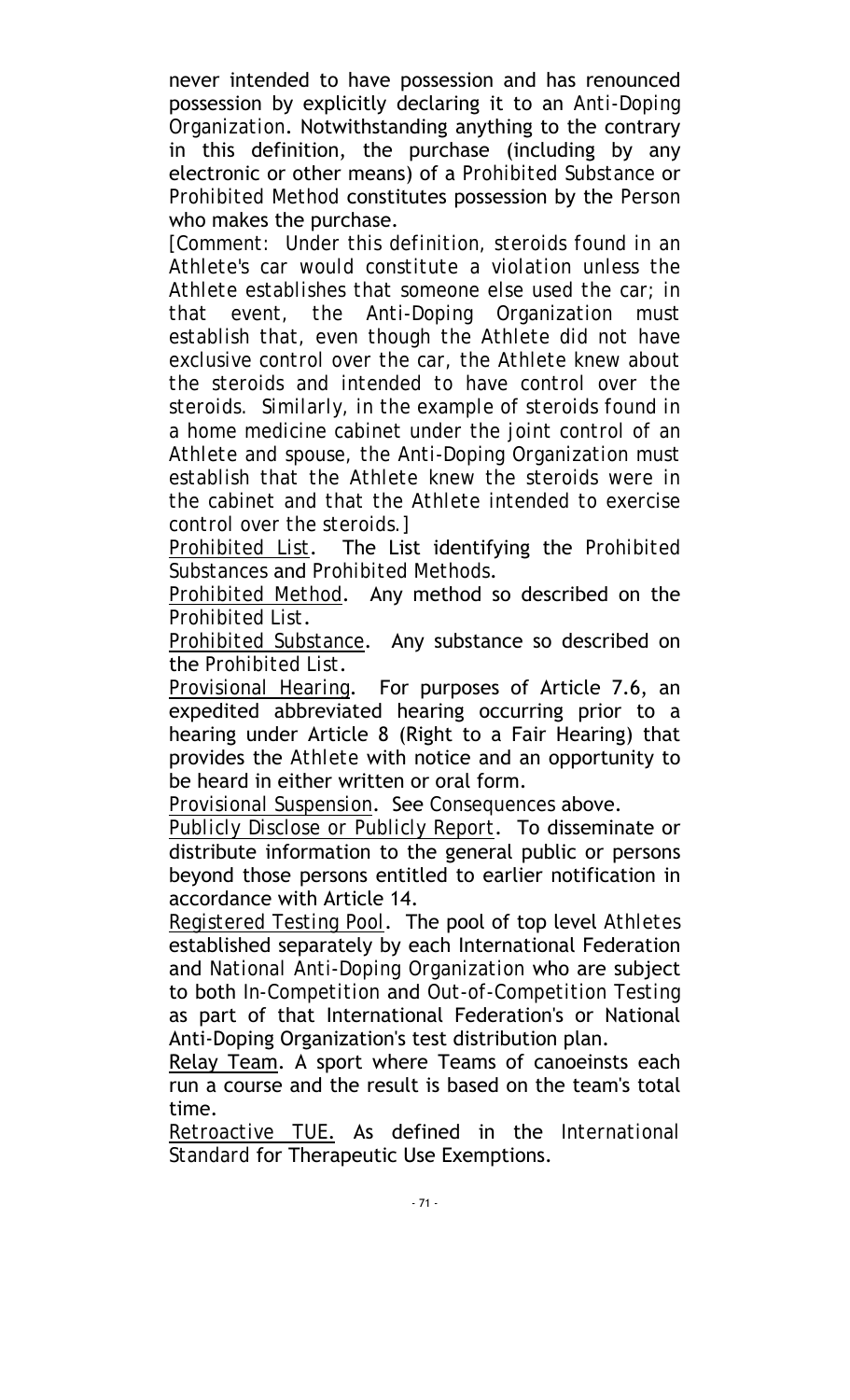*Sample*. Any biological material collected for the purposes of *Doping Control*.

*[Comment to Sample: It has sometimes been claimed that the collection of blood samples violates the tenets of certain religious or cultural groups. It has been determined that there is no basis for any such claim.]* 

*Signatories.* Those entities signing the *Code* and agreeing to comply with the *Code*, including the International Olympic Committee, International Federations, International Paralympic Committee, *National Olympic Committee*s, National Paralympic Committees, *Major Event Organizations*, *National Anti-Doping Organizations*, and *WADA*.

*Specified Substances.* As defined in Article 4.2.2.

*Substantial Assistance*. For purposes of Article 10.5.3, a *Person* providing *Substantial Assistance* must: (1) fully disclose in a signed written statement all information he or she possesses in relation to anti-doping rule violations, and (2) fully cooperate with the investigation and adjudication of any case related to that information, including, for example, presenting testimony at a hearing if requested to do so by an *Anti-Doping Organization* or hearing panel. Further, the information provided must be credible and must comprise an important part of any case which is initiated or, if no case is initiated, must have provided a sufficient basis on which a case could have been brought.

*Tampering*.Altering for an improper purpose or in an improper way; bringing improper influence to bear; interfering improperly; obstructing, misleading or engaging in any fraudulent conduct to alter results or prevent normal procedures from occurring; or providing fraudulent information to an *Anti-Doping Organization*.

*Target Testing*. Selection of *Athletes* for *Testing* where specific *Athletes* or groups of *Athletes* are selected on a non-random basis for *Testing* at a specified time.

*Team Sport.* A sport in which the substitution of canoeists is permitted during a *Competition*.

*Testing.* The parts of the *Doping Control* process involving test distribution planning, *Sample* collection, *Sample* handling, and *Sample* transport to the laboratory.

*Trafficking*. Selling, giving, transporting, sending, delivering or distributing a *Prohibited Substance* or *Prohibited Method* (either physically or by any electronic or other means) by an *Athlete*, *Athlete Support Personnel* or any other *Person* subject to the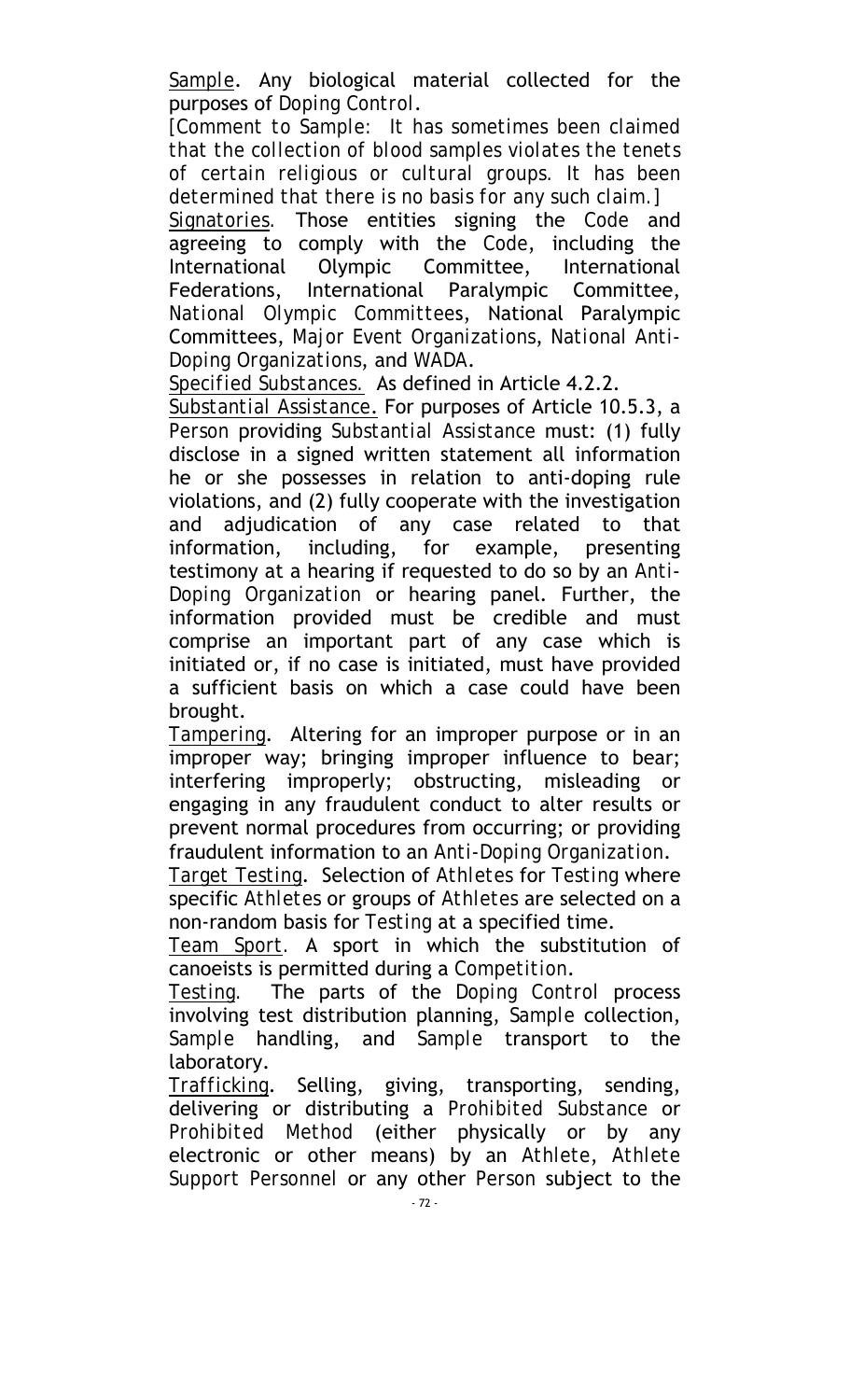jurisdiction of an *Anti-Doping Organization* to any third party; provided, however, this definition shall not include the actions of bona fide medical personnel involving a *Prohibited Substance* used for genuine and legal therapeutic purposes or other acceptable justification, and shall not include actions involving *Prohibited Substances* which are not prohibited in *Outof-Competition Testing* unless the circumstances as a whole demonstrate such *Prohibited Substances* are not intended for genuine and legal therapeutic purposes.

*TUE*. As defined in Article 2.6.1.

*TUE Panel*. As defined in Article 4.4.5.

*UNESCO Convention*. The International Convention against Doping in Sport adopted by the 33<sup>rd</sup> session of the UNESCO General Conference on 19 October 2005 including any and all amendments adopted by the States Parties to the Convention and the Conference of Parties to the International Convention against Doping in Sport.

*Use*. The utilization, application, ingestion, injection or consumption by any means whatsoever of any *Prohibited Substance* or *Prohibited Method*.

*WADA.* The World Anti-Doping Agency.